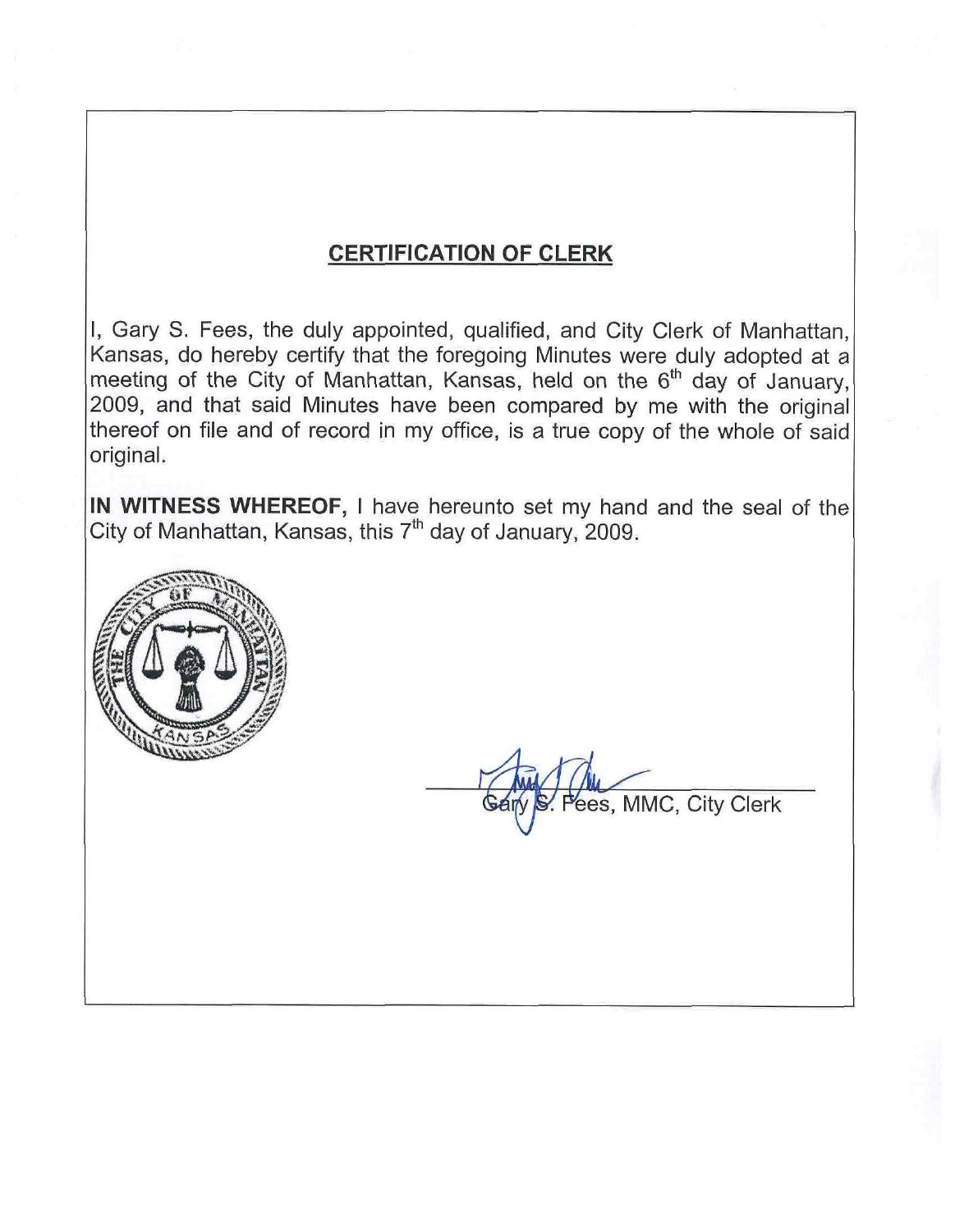

# *MINUTES CITY COMMISSION MEETING TUESDAY, DECEMBER 16, 2008 7:00 P.M.*

The Regular Meeting of the City Commission was held at 7:00 p.m. in the City Commission Room. Mayor Mark J. Hatesohl and Commissioners Bob Strawn, Bruce Snead, James E. Sherow, and Tom Phillips were present. Also present were the City Manager Ron R. Fehr, Assistant City Manager Jason Hilgers, Assistant City Manager Lauren Palmer, City Attorney Bill Frost, City Clerk Gary S. Fees, 11 staff, and approximately 28 interested citizens.

# PLEDGE OF ALLEGIANCE

Mayor Hatesohl led the Commission in the Pledge of Allegiance.

# **PRESENTATION**

Captain Robert Buttrey, Salvation Army, presented an "Excellence in Public Service" award to the City of Manhattan and to the Manhattan Fire Department for their work during the tornado disaster in June 2008.

# PROCLAMATION

Mayor Hatesohl proclaimed December 31, 2008, *Little Apple New Year's Eve Celebration Day*. Jan Camera, Manhattan Festivals Committee, was present to receive the proclamation.

# COMMISSIONER COMMENTS

Commissioner Sherow provided an update to the community on the proposed Discovery Center and information provided by the project consultants, including components, exhibit schemes, architectural concepts, and stated that a budget analysis would be provided from the consultants. He encouraged the public to review the consultant information and to view the information on the City's web site. He then asked Bill Frost, City Attorney, to provide an update on the smoking ordinance that goes into effect January 4, 2009.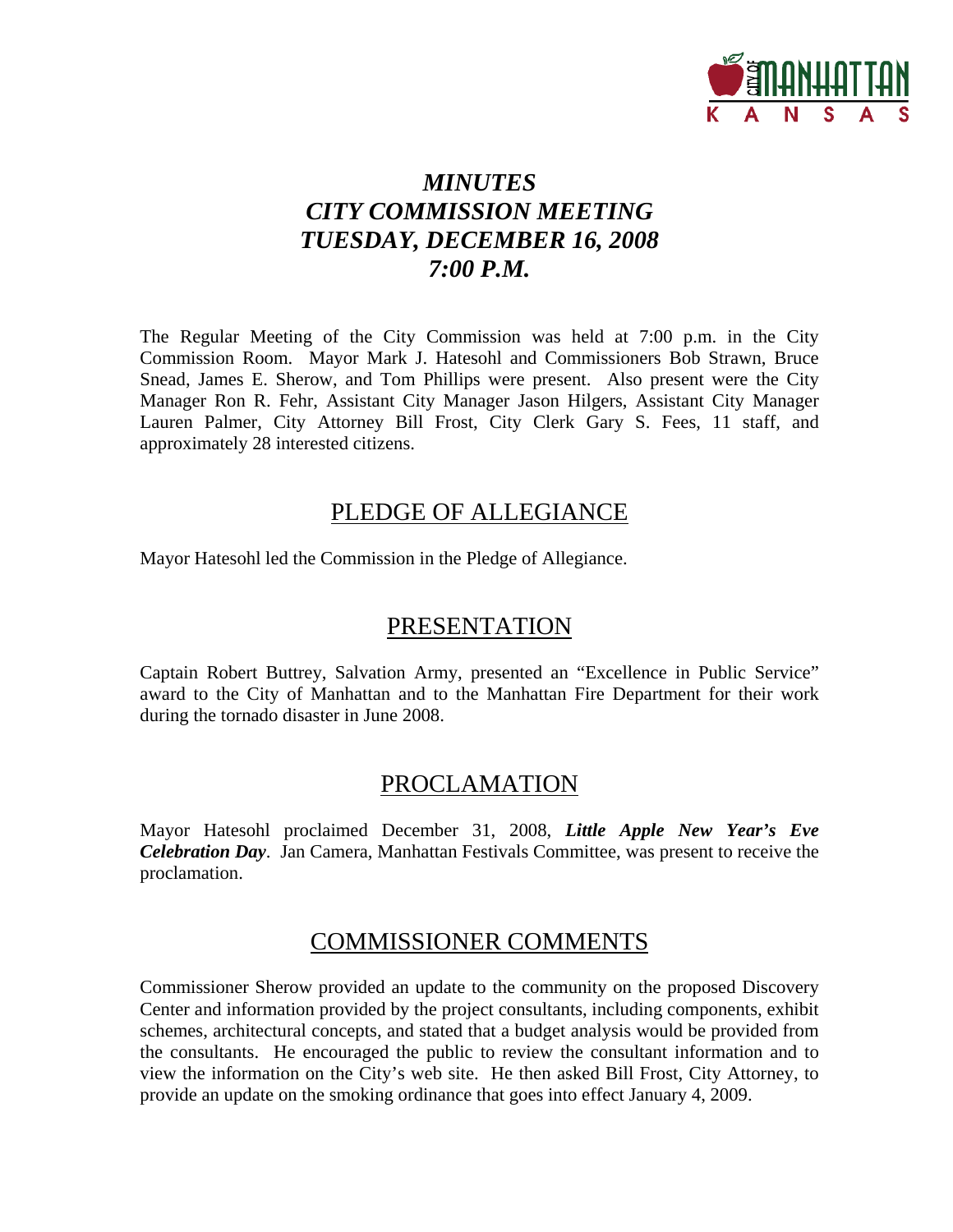# COMMISSIONER COMMENTS *(CONTINUED)*

Bill Frost, City Attorney, informed the Commission that the City's legal staff has met with the Riley County Police Department and the Riley County Health Department and that the Health Department is in the process of putting together educational materials on the smoking ordinance. He provided additional information on the ordinance, signage, enforcement, and responded to questions from the Commission. He stated that if there are enforcement questions, those need to be directed to the City's legal department.

Mayor Hatesohl thanked those that participated in the Mayor's Spirit of the Holiday Lighted Parade and the Food and Fund Drive. He encouraged individuals and businesses that would still like to contribute to the Flint Hills Breadbasket to please do so.

# CONSENT AGENDA

(\* denotes those items discussed)

# **MINUTES**

The Commission approved the minutes of the Regular City Commission Meeting held Tuesday, December 2, 2008.

# **CLAIMS REGISTER NO. 2596**

The Commission approved Claims Register No. 2596 authorizing and approving the payment of claims from November 26, 2008, to December 2, 2008, in the amount of \$1,966,503.36.

# **LICENSES - RENEWALS**

The Commission approved a Merchant Guard Agency License for calendar year 2009, a Tree Maintenance License for calendar year 2009, Cereal Malt Beverages On-Premises Licenses for calendar year for 2009, and Cereal Malt Beverages Off-Premises License for calendar year 2009 *(See Attachment No. 1)*.

# **FINAL PLAT – STONE POINTE ADDITION, UNIT FOUR**

The Commission accepted the easements and rights-of-way, as shown on the Final Plat of Stone Pointe Addition, Unit Four, generally located at the east end of Stone Glenn Drive and along the east side of Highland Ridge Drive south of the intersection of Stone Glenn Drive and Highland Ridge Drive, based on conformance with the Manhattan Urban Area Subdivision Regulations.

# **ORDINANCE NO. 6743 – REZONE – TECUMSEH LOFTS**

The Commission overrode the Manhattan Urban Area Planning Board and approved Ordinance No. 6743, rezoning Tecumseh Lofts, generally located at 2005 and 2011 Tecumseh Road, from R, Single-Family Residential District, to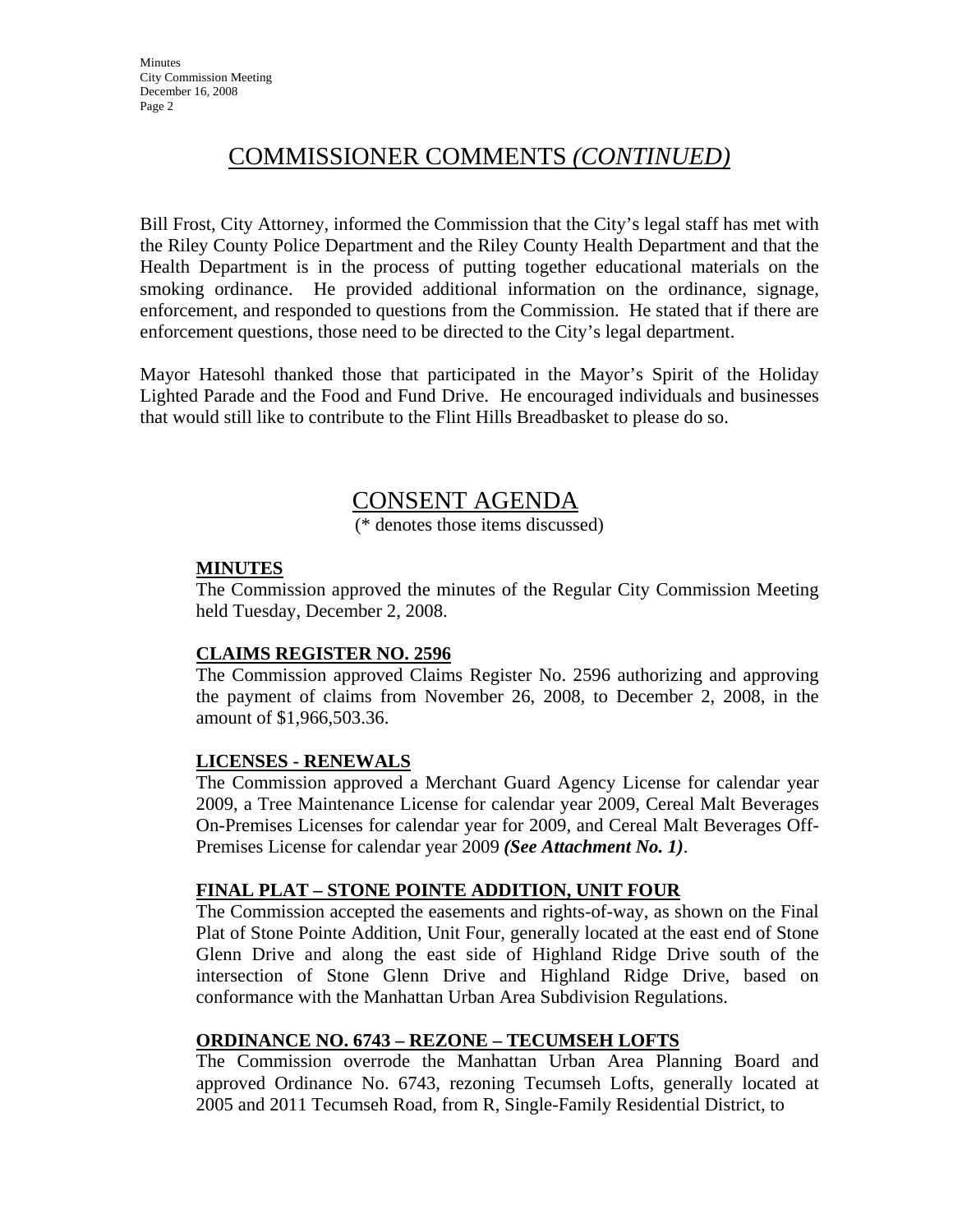### **ORDINANCE NO. 6743 – REZONE – TECUMSEH LOFTS (CONTINUED)**

PUD, Residential Planned Unit Development District, based on the findings in the Staff Report *(See Attachment No. 2)* and the City Commission memorandum, with the twelve conditions of approval recommended by City Administration and the Planning Board, and with a new thirteenth condition as follows:

13. The applicant shall work with the adjacent property owners to refurbish the existing drainage channel walls to preserve their integrity, until such time as a public works project is constructed to replace the channel.

# **ORDINANCE NO. 6744 – REZONE – 2012 COLLEGE VIEW ROAD**

The Commission approved Ordinance No. 6744 rezoning of Lot 34, College View Addition, less the northern twelve (12) feet, generally located at 2012 College View Road, from R, Single-Family Residential District, to R-1, Single-Family Residential District, based on the findings in the Staff Report *(See Attachment No. 3)*.

## **RESOLUTION NO. 121608-A – CITY BOUNDARY**

The Commission approved Resolution No. 121608-A establishing and defining the boundaries of the City of Manhattan, Kansas as of December 16, 2008.

#### **AWARD CONTRACT – CARLSON STREET DRAINAGE IMPROVEMENTS (SM0802)**

Rob Ott, City Engineer, responded to questions and provided additional information on the item.

The Commission accepted the Engineer's Estimate in the amount of \$130,685.00 and awarded a construction contract in the amount of \$54,122.00 to the low bidder, Bryant and Bryant Construction, Inc., of Halstead, Kansas, for Carlson Street Drainage Improvements (SM0802).

### **AWARD CONTRACT – SUNRISE CEMETERY ROAD EXPANSION (CPX96P)**

The Commission accepted the Engineer's Estimate in the amount of \$88,824.00 and awarded a contract in the amount of \$35,897.50 to Manhattan Trenching Inc., of Manhattan, Kansas, for Sunrise Cemetery Road Expansion Project (CPX96P).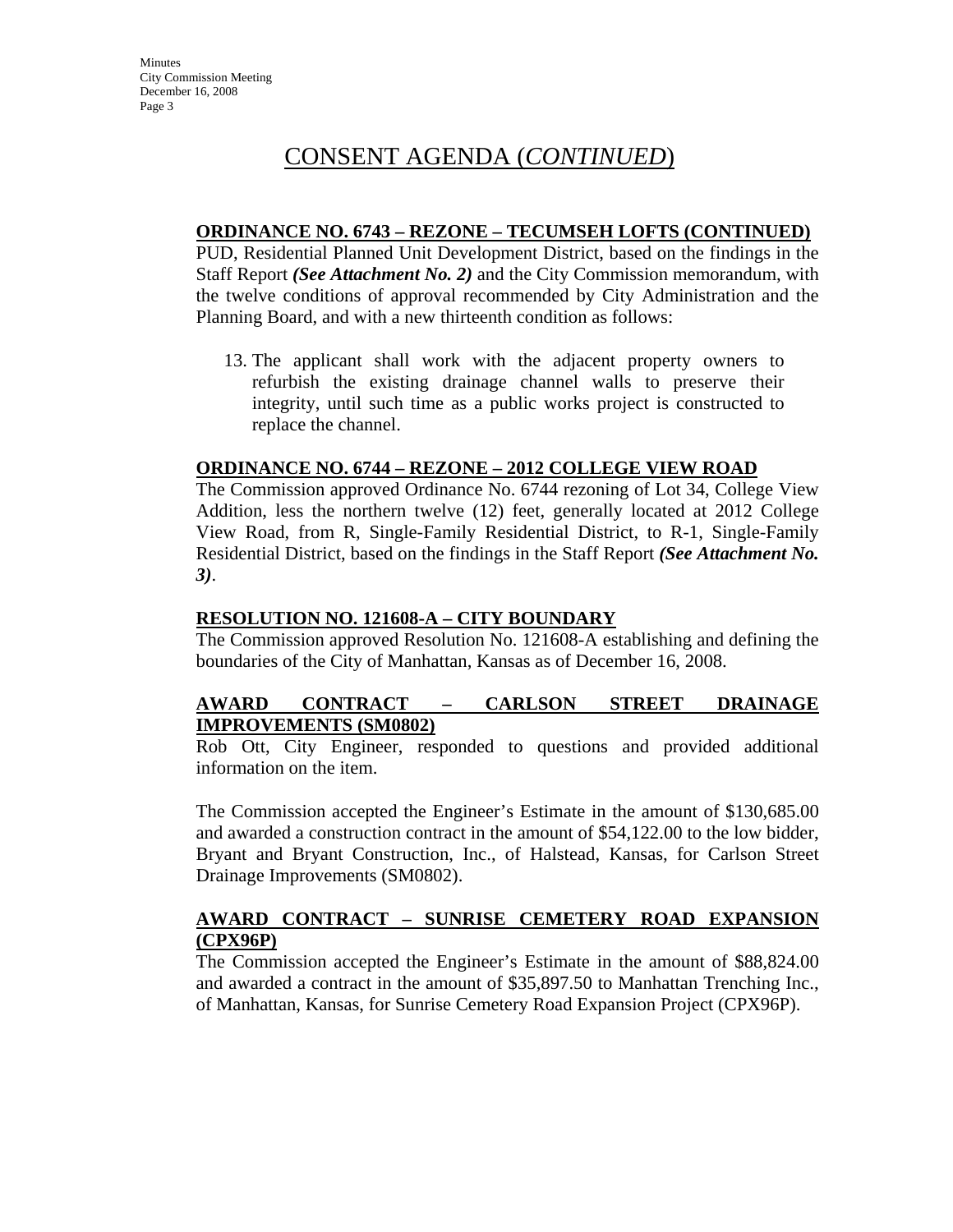# **AWARD CONTRACT – NORTHEAST COMMUNITY PARK PARKING LOT ADDITION (CP824P)**

The Commission accepted the Engineer's Estimate in the amount of \$37,382.00 and awarded a contract in the amount of \$22,535.81 to Bayer Construction Company, of Manhattan, Kansas, for Northeast Community Park Parking Lot Addition (CP824P).

# **AWARD CONTRACT – 2008 SIDEWALK IMPROVEMENT PROGRAM (SW0802)**

The Commission accepted the Engineer's Estimate in the amount of \$77,778.00 and awarded a construction contract in the amount of \$74,883.50 to the lowest responsive bidder, Meadows Construction, of Tonganoxie, Kansas, for the 2008 Sidewalk Improvement Program (SW0802).

# **PURCHASE – FORESTRY DIVISION – 2008 BRUSH CHIPPER (CP807E)**

The Commission accepted the low bid and authorized the purchase of a 2008 Brush Chipper demonstration unit in the amount of \$33,300.00 from Vegetation Management Supply, of Wichita, Kansas, for the Forestry Division.

# **CHANGE ORDER NO. 1 – CITY PARK PAVILION (CPX04P)**

The Commission approved Change Order No. 1 for the City Park Pavilion resulting in a net decrease in the amount of \$87,489.80 (-5.6%) to the contract with R.M. Baril of Manhattan, Kansas.

# **CONTRACT – CRIME STOPPERS**

The Commission approved the contract as budgeted in the 2009 City Budget and authorized the Mayor and City Clerk to execute said contract with Crime Stoppers*.*

# **CONTRACT – MANHATTAN CENTER FOR THE ARTS**

The Commission approved the contract as budgeted in the 2009 City Budget and authorized the Mayor and City Clerk to execute said contract with Manhattan Center for the Arts.

# **CONTRACT – WOLF HOUSE MUSEUM**

The Commission approved the contract as budgeted in the 2009 City Budget and authorized the Mayor and City Clerk to execute said contract with the Wolf House Museum.

# **CONTRACT – DOWNTOWN MANHATTAN, INC**

The Commission approved the contract as budgeted in the 2009 City Budget and authorized the Mayor and City Clerk to execute said contract with Downtown Manhattan, Inc.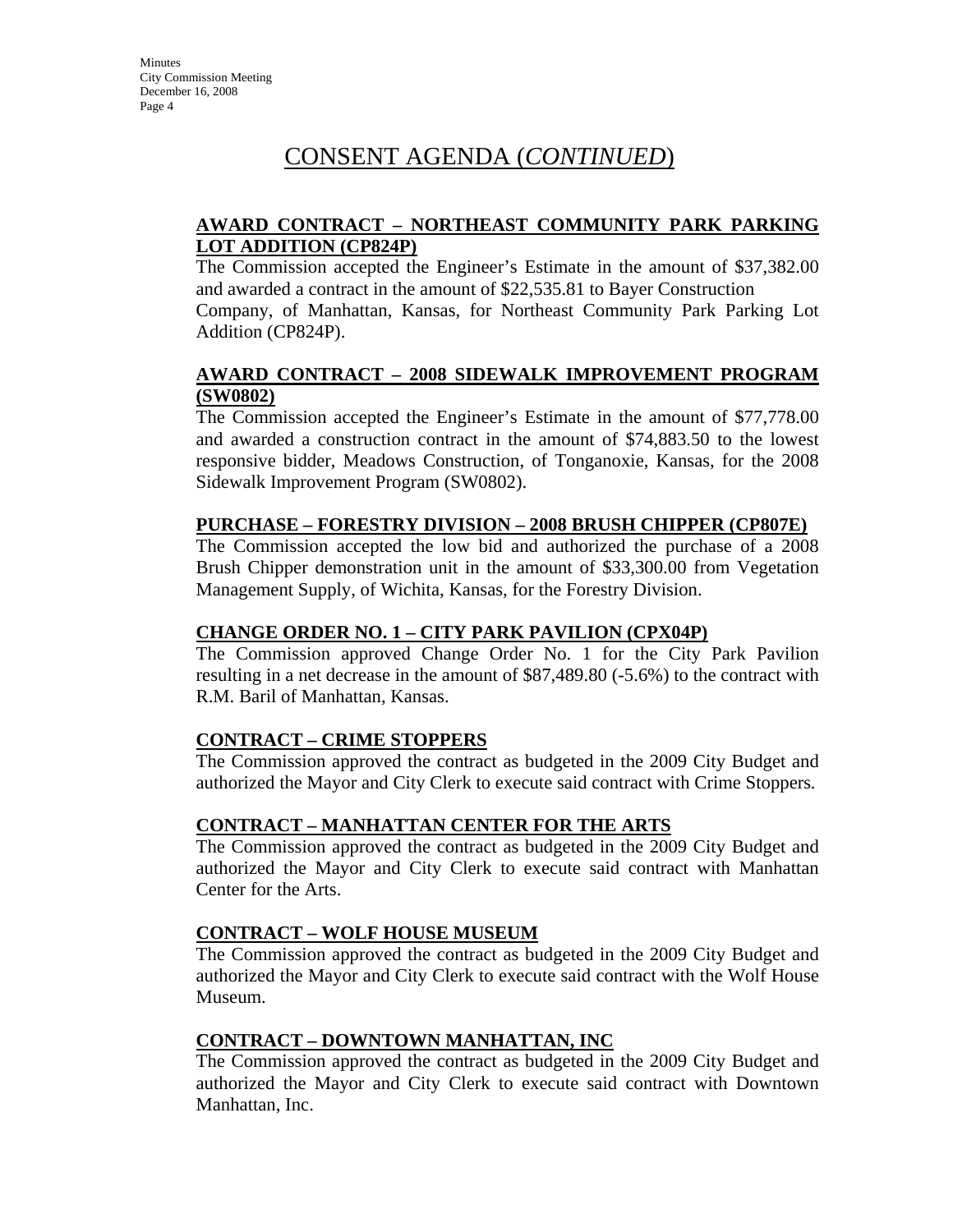# **CONTRACT – SOCIAL SERVICES ADVISORY BOARD**

The Commission approved the contract as budgeted in the 2009 City Budget and authorized the Mayor and City Clerk to execute said contract with Social Services Advisory Board *(See Attachment No. 4)*.

# **CONTRACT – SPECIAL ALCOHOL FUNDS**

The Commission approved the contract as budgeted in the 2009 City Budget and authorized the Mayor and City Clerk to execute said contract with Special Alcohol Funds *(See Attachment No. 5)*.

# **CONTRACT – AGGIEVILLE BUSINESS IMPROVEMENT DISTRICT**

The Commission authorized the Mayor and City Clerk to execute the 2009 Aggieville Business Improvements District contract.

# **CONTRACT – DOWNTOWN BUSINESS IMPROVEMENT DISTRICT**

The Commission authorized the Mayor and City Clerk to execute the 2009 Downtown Business Improvements District contract.

# **\* CONTRACTS – CHAMBER OF COMMERCE**

Ron Fehr, City Manager, answered questions from the Commission.

The Commission authorized the Mayor and City Clerk to execute the 2009 24-7 Marketing, Industrial Promotion, Tourism and Convention, and Fort Riley Promotion contracts with the Manhattan Area Chamber of Commerce.

# **AGREEMENT – CITY/UNIVERSITY SPECIAL PROJECTS FUND**

The Commission authorized the Mayor and City Clerk to execute the 2009 City/University Special Projects Fund agreement with Kansas State University in the amount of \$235,800.00.

# **BOARD APPOINTMENTS**

The Commission approved appointments by Mayor Hatesohl to various boards and committees of the City.

# *Aggieville Business Improvement District Advisory Board*

Re-appointment of Steve Levin, 11720 Landscape Lane, St. George, to a threeyear term. Mr. Levin's term will begin January 1, 2009, and will expire December 31, 2011.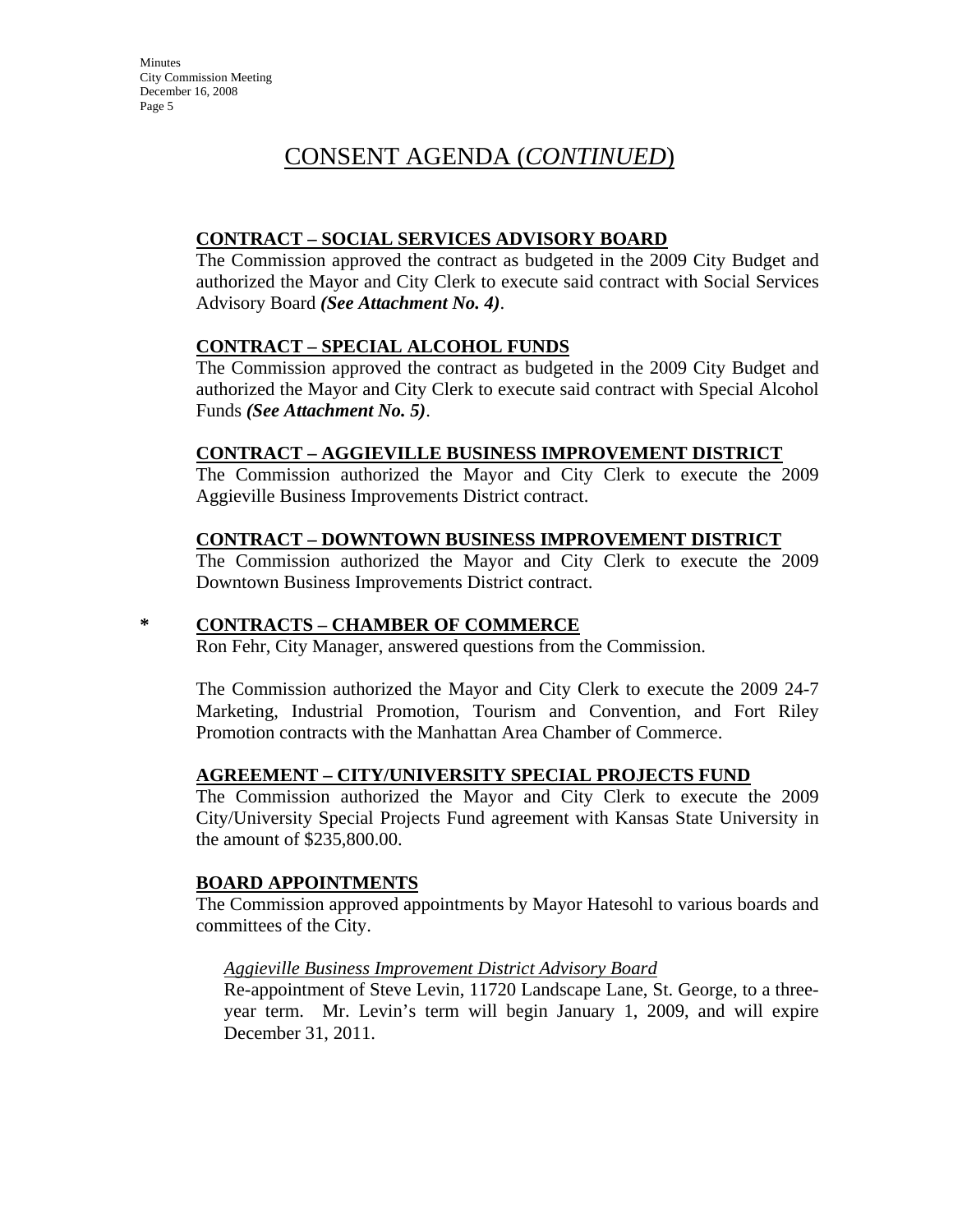### **BOARD APPOINTMENTS** *(CONTINUED)*

#### *Aggieville Business Improvement District Advisory Board*

Re-appointment of Scott Bauer, 1811 Browning Avenue, to a three-year term. Mr. Bauer's term will begin January 1, 2009, and will expire December 31, 2011.

#### *Board of Zoning Appeals*

Re-appointment of Connie Hamilton, 120 Longview Drive, to a three-year term. Ms. Hamilton's term will begin January 1, 2009, and will expire December 31, 2011.

#### *Cemetery Board*

Re-appointment of Stephan Konz, 2834 Oregon Lane, to a three-year term. Mr. Konz's term will begin January 1, 2009, and will expire December 31, 2011.

Re-appointment of Dennis Irvin, 160 S. Dartmouth Drive, to a three-year term. Mr. Irvin's term will begin January 1, 2009, and will expire December 31, 2011.

#### *City/University Special Projects Fund Committee*

Re-appointment of Dalton Henry, 1919 Platt Street, to a one-year Student term. Mr. Henry's term begins immediately and will expire June 30, 2009.

Appointment of Thomas Vontz, 5915 Indian Summer Circle, to a one-year Faculty term. Mr. Vontz's term begins immediately and will expire June 30, 2009.

Appointment of Emily Haug, 1020 Bluemont Apt. 303, to a one-year Student term. Ms. Haug's term begins immediately and will expire June 30, 2009.

#### *Downtown Business Improvement District Advisory Board*

Re-appointment of Charlie Busch, 5480 W. 63<sup>rd</sup> Avenue, to a two-year term. Mr. Busch's term will begin January 1, 2009, and will expire December 31, 2010.

Re-appointment of Brad Streeter, 2412 Marion Avenue, to a two-year term. Mr. Streeter's term will begin January 1, 2009, and will expire December 31, 2010.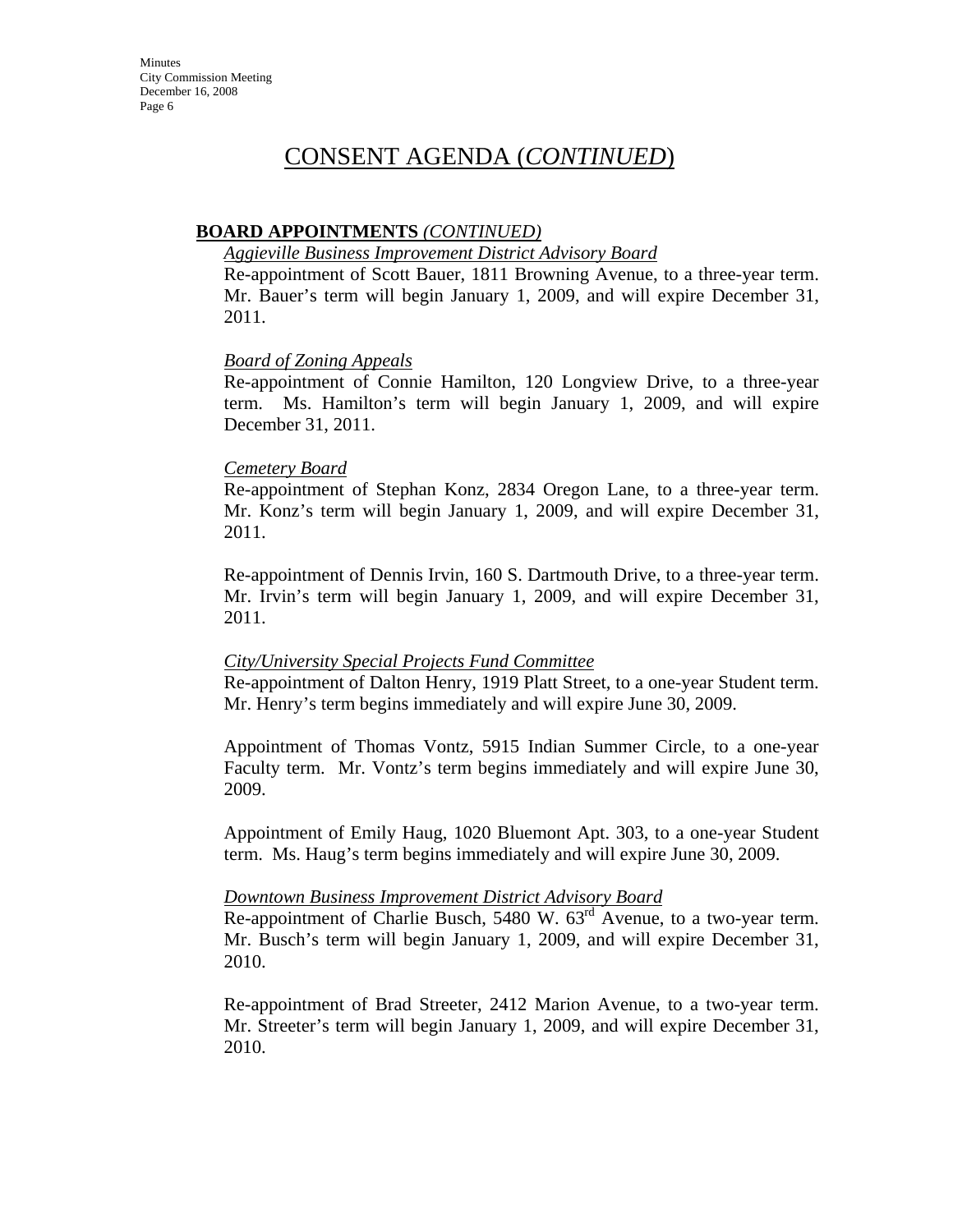## **BOARD APPOINTMENTS** *(CONTINUED)*

#### *Downtown Business Improvement District Advisory Board*

Re-appointment of Mike Thomason, 1415 Beechwood Terrace, to a two-year term. Mr. Thomason's term will begin January 1, 2009, and will expire December 31, 2010.

Re-appointment of Angela Cunningham, 4721 Grantham Drive, to a two-year term. Ms. Cunningham's term will begin January 1, 2009, and will expire December 31, 2010.

#### *Investment Committee of Manhattan Holdings, LLC*

Re-appointment of Michael Daniels, 1704 Muligan Place, to a three-year term. Mr. Daniels' term will begin January 1, 2009, and will expire December 31, 2011.

#### *Joint Corrections Advisory Board*

Appointment of Brandi Griggs, 1346 Sunflower Road, to fill an unexpired Adult term of Reggie Jackson. Ms. Griggs term begins immediately and will expire June 30, 2009.

Appointment of Brandi Griggs, 1346 Sunflower Road, to fill and unexpired Juvenile term of Reggie Jackson. Ms. Griggs term begins immediately and will expire June 30, 2010.

# *Riley County-Manhattan Health Board*

Re-appointment of Paul Stagner, 441 Edgerton Avenue, to a two-year Dentist term. Mr. Stagner's term will begin February 1, 2009, and will expire January 31, 2011.

Re-appointment of Sandra Tabor, 1923 Crescent Drive, to a two-year Nurse term. Ms. Tabor's term will begin February 1, 2009, and will expire January 31, 2011.

Re-appointment of Doug Kinney, 2902 Tatarrax Drive, to a two-year Public Health/Environmental Expertise term. Mr. Kinney's term will begin February 1, 2009, and will expire January 31, 2011.

After discussion, Commissioner Snead moved to approve the consent agenda, as presented. Commissioner Sherow seconded the motion. On a roll call vote, motion carried 5-0, with the exception of Item M: Approve Change Order No. 1 for the City Park Pavilion, which carried 4-0 with Commissioner Strawn abstaining from the item.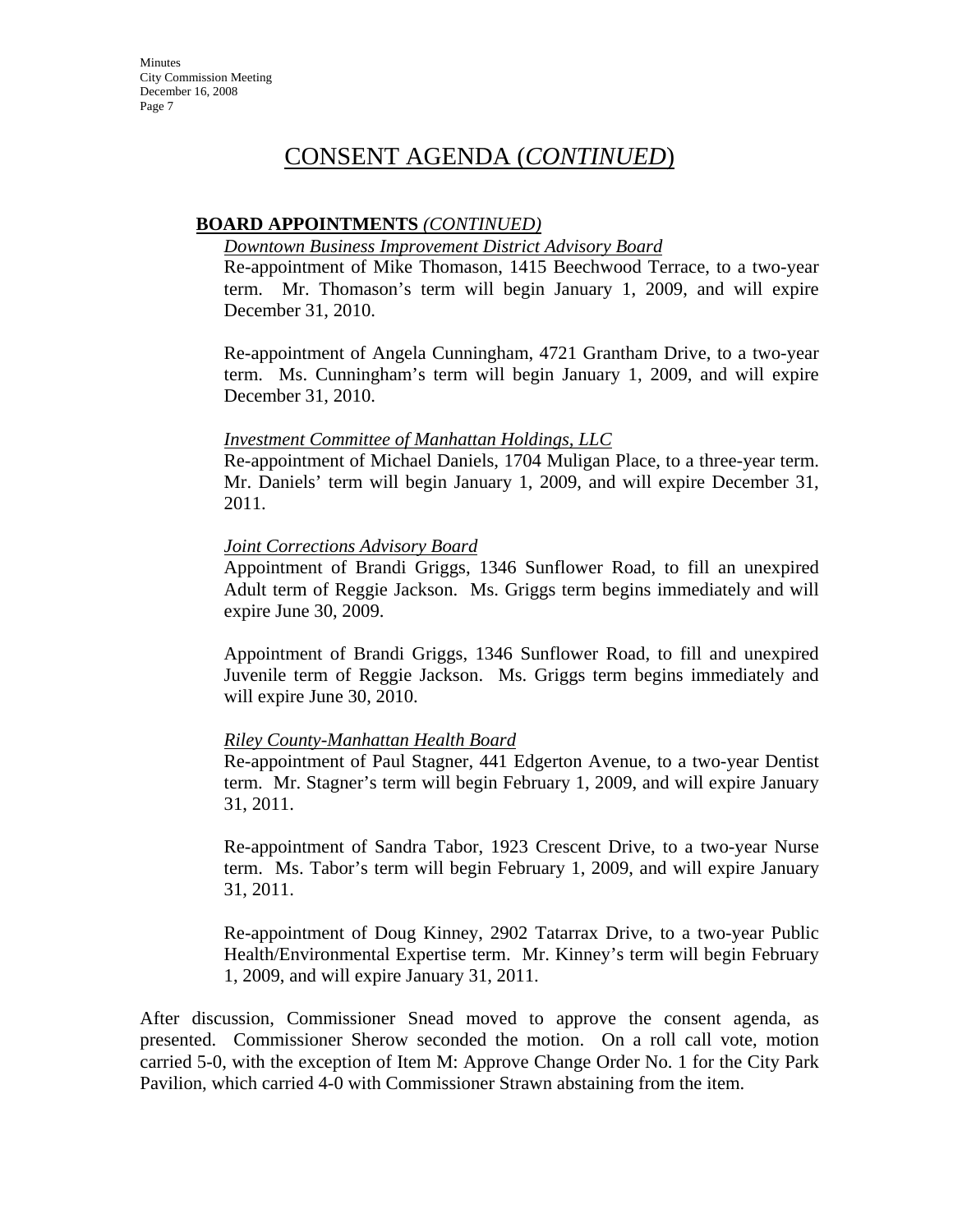**Minutes** City Commission Meeting December 16, 2008 Page 8

# GENERAL AGENDA

### **FIRST READING – REZONE - MCCALL LANDING**

Eric Cattell, Assistant Director for Planning, presented the item. He then responded to questions from the Commission.

Rich Seidler, Director of Development, McCullough Development, provided additional information on the item and requested that the Commission approve the rezoning with the conditions presented, in order for the project to move forward.

After discussion, Commissioner Snead moved to approve first reading of an ordinance rezoning McCall Landing, generally located north of the McCall Road and Carlson Street intersection, from PUD, Commercial Planned Unit Development District, to a new PUD, Commercial Planned Unit Development District, based on the findings in the Staff Report *(See Attachment No. 6)*, with the fourteen conditions recommended by the Manhattan Urban Area Planning Board. Commissioner Sherow seconded the motion. On a roll call vote, motion carried 5-0.

### **FIRST READING – REZONE - 701 ENOCH LANE**

Commissioner Strawn recused himself from the item due to his son's employment as President at GTM.

Eric Cattell, Assistant Director for Planning, presented the item.

Jeff Hancock, Sloan, Meyer and Hancock, informed the Commission that he was representing the applicant and was available to answer any questions.

Commissioner Phillips moved to approve first reading of an ordinance rezoning 701 Enoch Lane from C-5, Highway Service Commercial District, to I-2, Industrial Park District, generally located on the northwest corner of Enoch Lane and US Highway 24, based on the findings in the Staff Report *(See Attachment No. 7)*. Commissioner Snead seconded the motion. On a roll call vote, motion carried 4-0.

# **DONATION/ACQUISITION OF PARK LAND – STONE POINTE AND LEE MILL HEIGHTS ADDITIONS**

Curt Loupe, Director of Parks and Recreation, presented the item.

Rob Ott, City Engineer, provided an overview of the map showing the park land being considered.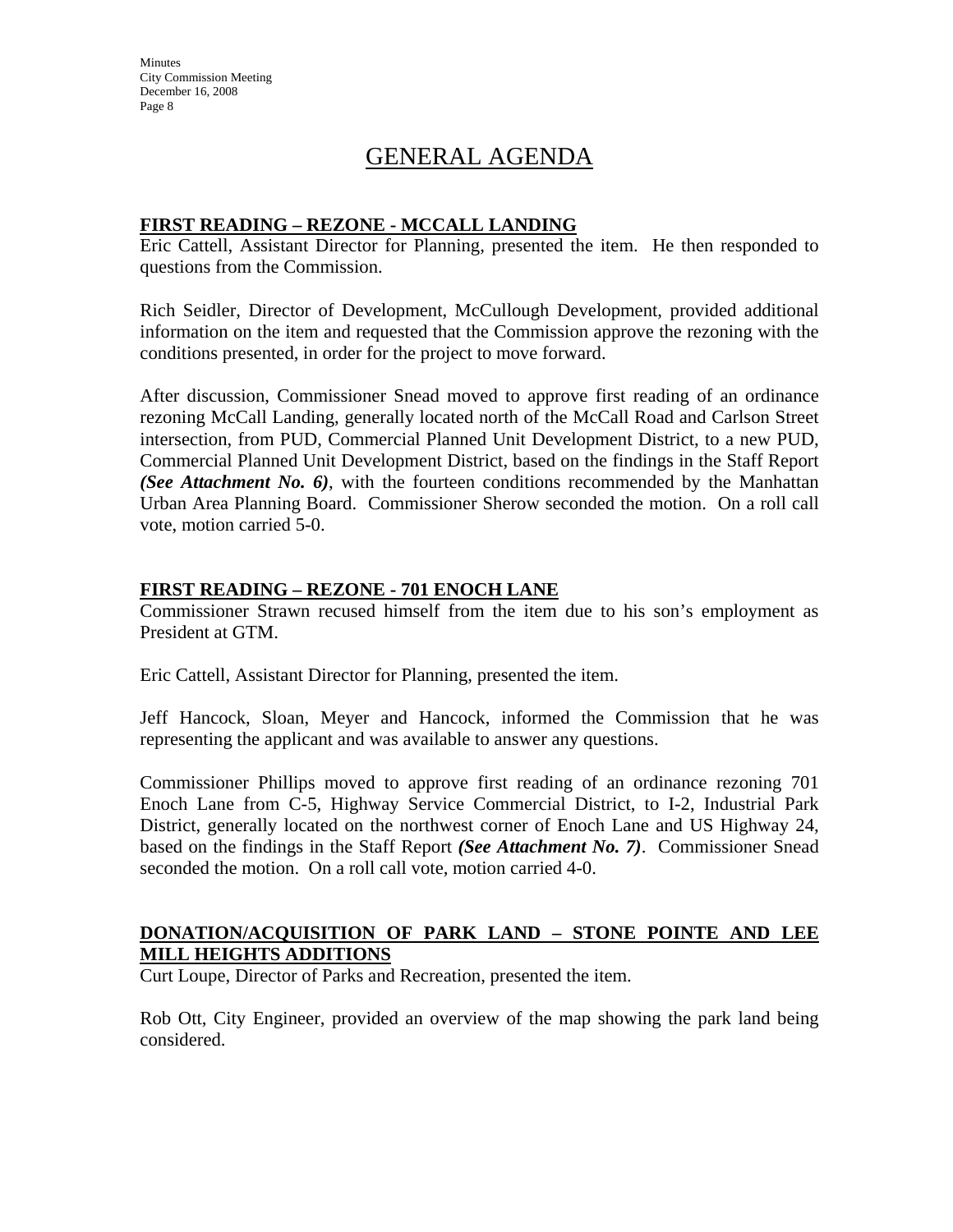# GENERAL AGENDA (*CONTINUED*)

# **DONATION/ACQUISITION OF PARK LAND – STONE POINTE AND LEE MILL HEIGHTS ADDITIONS** *(CONTINUED)*

Curt Loupe, Director of Parks and Recreation, provided additional information about the land being considered for the park and adjacent property. He then provided the Commission with additional background information on traditional recreation, resourcebased recreation, compatibility of programs, and the provisions of the agreement. He then answered questions from the Commission.

Ron Fehr, City Manager, provided additional information on the item.

Curt Loupe, Director of Parks and Recreation, responded to questions from the Commission regarding access to the property and maintenance costs and, stated that acquisition costs would be built into the budget.

Rob Ott, City Engineer, provided additional information about the proposed pedestrian bridge and funding, topography, and possible locations for a trailhead.

Curt Loupe, Director of Parks and Recreation, provided additional information on the views and vistas of the area. He then responded to questions from the Commission regarding the barrow area and potential naming rights and procedures that would be established.

Ron Fehr, City Manager, and Curt Loupe, Director of Parks and Recreation, responded to additional questions from the Commission regarding the item and potential drainage issues and springs on the property.

Tim Schultz, Schultz Development, informed the Commission that as a developer, he was pleased to provide this land and to preserve the area with walking paths and a trailhead. He asked that he be included in developing the master plan for this area.

Vincent Tracey, 304 Knoxberry Drive, asked about bridal paths for horses and stated that there are several agencies that can provide control burns for the grassland area.

Curt Loupe, Director of Parks and Recreation, provided additional information about compatibility issues and interactions with trailers, horses, and pedestrians.

Paul Benne, 1915 Crescent Drive, informed the Commission that a park with open areas for people to enjoy and exercise would be great for the community and would aid in fighting obesity.

After discussion, Commissioner Strawn moved to accept the land donation/purchase offer from Stone Crest Land Company, LLC, and Lee Mill Land Company, LLC; authorize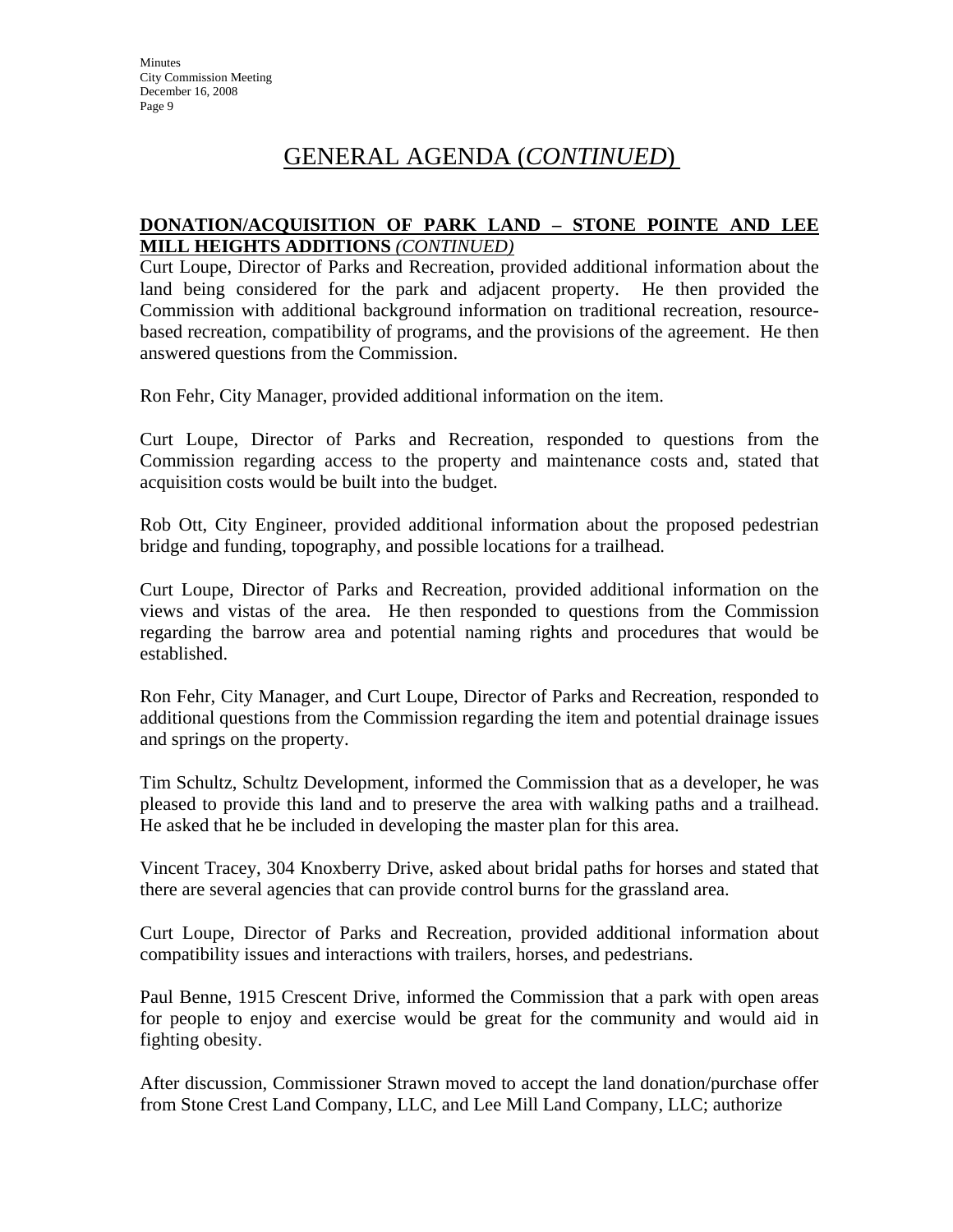**Minutes** City Commission Meeting December 16, 2008 Page 10

# **GENERAL AGENDA (CONTINUED)**

#### DONATION/ACQUISITION OF PARK LAND - STONE POINTE AND LEE MILL HEIGHTS ADDITIONS (CONTINUED)

City Administration to finalize and the Mayor and City Clerk to execute the donation agreements for Stone Crest Land Company, LLC, and Lee Mill Land Companies, LLC; and approve first reading of an ordinance authorizing the purchase of park land via installment payments. Commissioner Sherow seconded the motion.

After additional discussion on the merits of the park land, the Commission thanked Tim Schultz and his family for bringing this item forward for consideration.

On a roll call vote, motion carried 5-0.

#### **ADJOURNMENT**

At 8:47 p.m. the Commission adjourned.

Gar des, MMC, City Clerk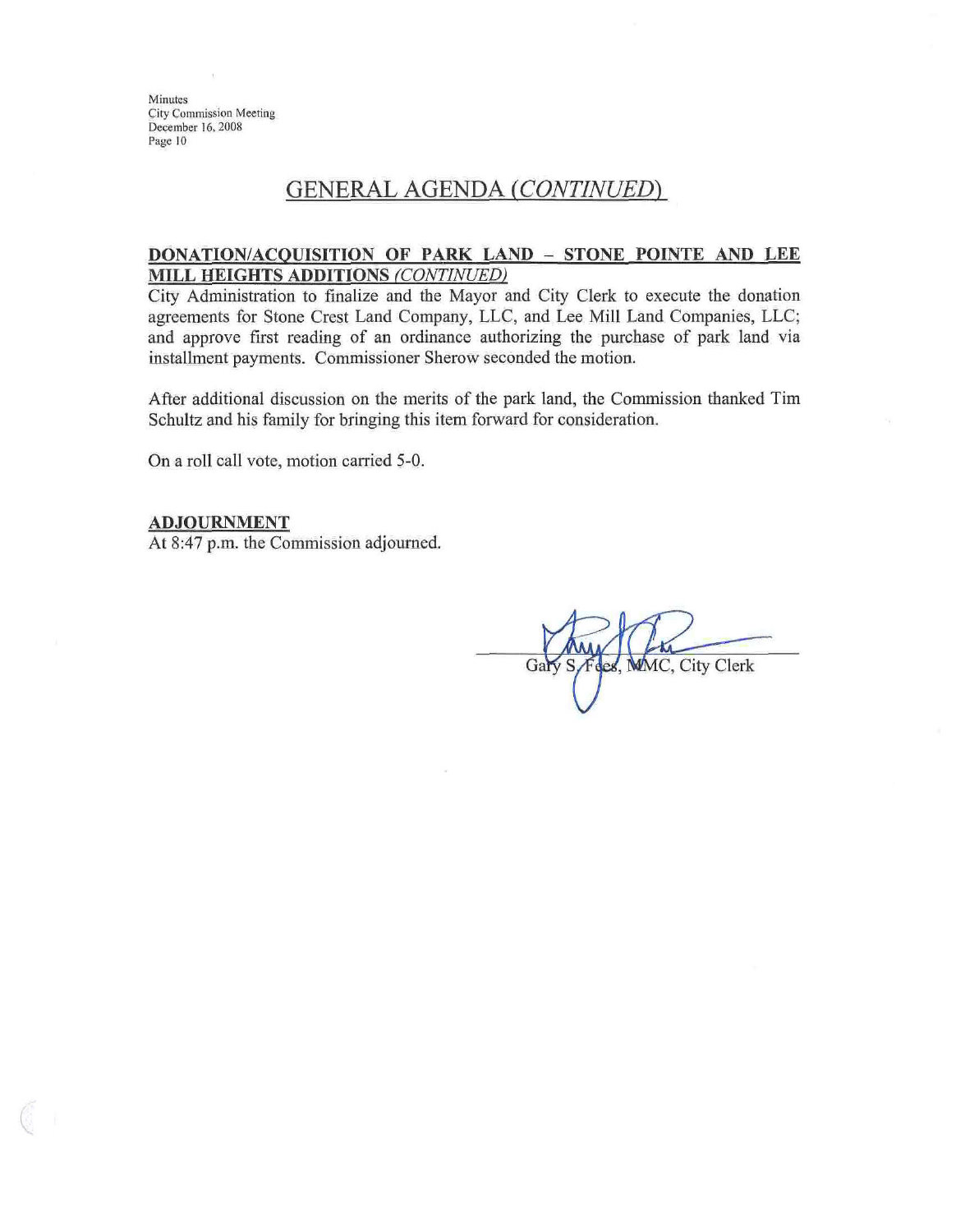Minutes City Commission Meeting December 16, 2008 Page 11

CMB-ON Kangolf, Inc., 800 Anneberg Cir.

# CMB-OFF

Ampride, 215 E Poyntz Ave. Dara's Fast Lane #1, 1816 Claflin Rd. Dara's Fast Lane #2, 3270 Kimball Ave. Dara's Fast Lane #3, 473 E Poyntz Ave. Dara's Fast Lane #5, 1102 Laramie St. Dara's Fast Lane #6, 2707 Anderson Ave. Dara's Fast lane #7, 1709 Ft. Riley Blvd. Dara's Fast Lane #10, 2323 Tuttle Creek Blvd. Dillons Store #15, 130 Sarber Lane Dillons Store #46, 1000 Westloop Pl. Hop-N-Skip, 2233 Tuttle Creek Blvd. Oppy's Service, Inc.,  $605 S 3^{rd}$ . St. Shop Quik #11, 3108 Anderson Ave. Shop Quik #12, 430 Fort Riley Blvd. Shop Quik #14, 529 Richards Dr. Shop Quik #16, 1127 Bluemont Ave.

# MERCHANT GUARD AGENCY

MVM, Inc., 1593 Spring Hill Rd., Suite 700, Vienna, VA

TREE MAINTENANCE

Carnahan Creek Tree Service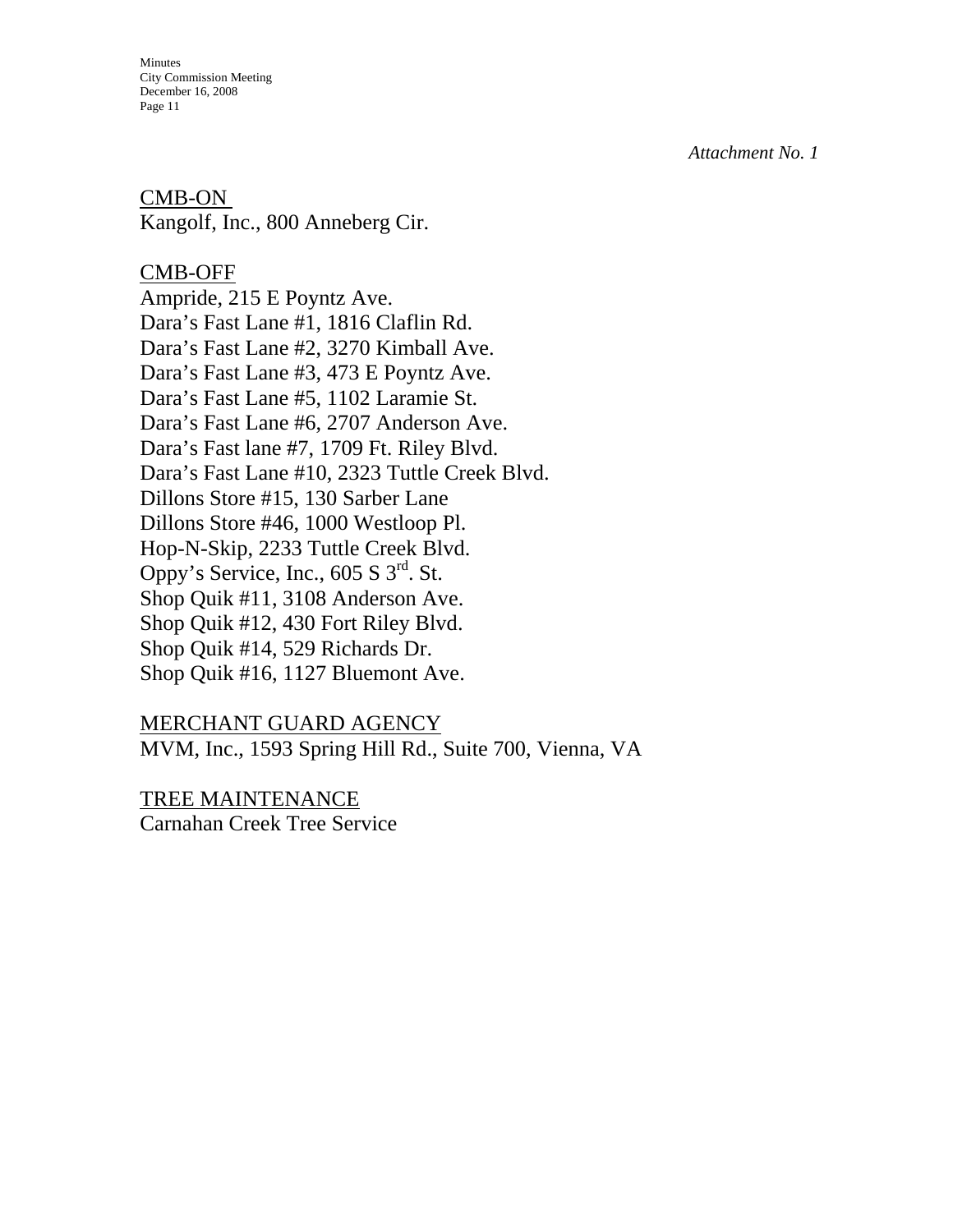### **STAFF REPORT**

# **APPLICATION TO REZONE PROPERTY TO PLANNED UNIT DEVELOPMENT DISTRICT**

# **BACKGROUND**

**Note: Modified findings are in bold/black text** 

**FROM:** R, Single-Family Residential District.

**TO:** PUD, Residential Planned Unit Development District.

**APPLICANT:** Kail Katzenmeir, Capstone Development

**ADDRESS:** 1083 Wildcat Creek Road Manhattan, KS 66503

**OWNERS:** Golda Wilson Trust c/o The Trust Company of Manhattan (part of Lot 34, College View Addition)

> Kail Katzenmeir, Capstone Development (Lots 67 & 68, College View Addition)

**ADDRESSES:** 800 Poyntz Avenue Manhattan, KS 66502 1083 Wildcat Creek Road Manhattan, KS 66503

#### **DATE OF PUBLIC NOTICE PUBLICATION:** October 13, 2008

### **DATE OF PUBLIC HEARING: PLANNING BOARD:** November 3, 2008 **Tabled to November 17, 2008 CITY COMMISSION: December 2**, 2008

**LOCATION:** 2005 and 2011 Tecumseh Road (Lots 67 and 68, less the southern 3 feet, College View Addition); and the northern twelve (12) feet of 2012 College View Road (Lot 34, College View Addition). The northern twelve (12) feet of 2012 College view Road is proposed to be added to the PUD site to meet the minimum half-acre size for a residential PUD.

**AREA:** 0.50 acres (approximately 21,910 square feet)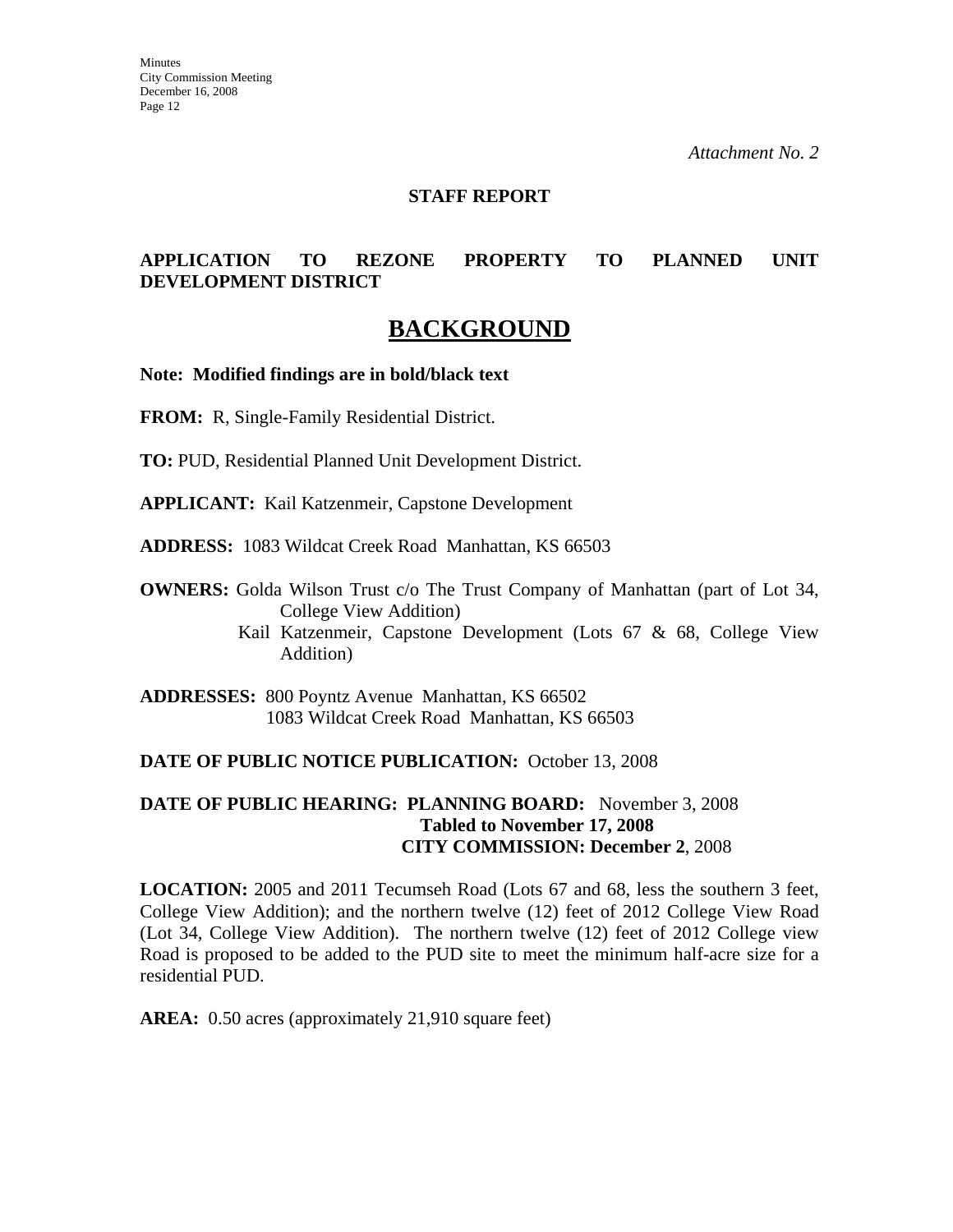**PROPOSED USES:** Multiple-family dwelling unit and two-family dwelling unit. Proposed Permitted Uses include a twelve (12) unit apartment building with each unit being a one (1) bedroom apartment and an existing two-family residential building.

## **PROPOSED BUILDINGS AND STRUCTURES:**

The proposed development consists of two (2) residential buildings on two (2) lots.

# **Lot 1**

Lot 1 has an existing single-story ranch style structure that contains a two-family dwelling unit with an attached garage. No changes or alterations are currently proposed for this structure. Both units have separate curb cuts off of Tecumseh Road. The main floor unit has three (3) bedrooms, one (1) bathroom, a kitchen and living room and access to the single-car garage. The basement unit has a separate entrance from the main floor by a door way adjacent to the garage that leads directly to the basement. The floor plan for the basement unit includes two (2) bedrooms, one (1) bathroom, kitchen, living and dining room. There is also a mechanical and storage area shared by both units that includes a washer and dryer. The existing structure is located approximately twenty-three  $(23)$  feet from the front property line, sixty-two (62) feet from the east, side property line, thirtytwo (32) feet from the proposed rear property line created by the preliminary development plan and fourteen (14) feet from the west, side property line.

# **Lot 2**

The proposed structure on Lot 2 is a three (3) story, thirty-eight (38) feet in height, contemporary designed, apartment building. The apartment building will contain twelve (12), one-bedroom apartments. Each floor contains four (4) apartments, ranging from 449 to 522 square feet of living space. Each unit has a living and kitchen/dining area at the front of the unit and the bathroom and bedroom at the rear of the unit. The intended market for these apartments is young professionals and graduate students in the community.

The proposed building is sited to face Tecumseh Road and will gain access to the proposed parking lot by an existing curb cut off of Tecumseh Road. The building is approximately fifty-two (52) feet wide and fifty-four (54) feet deep to the roof overhangs and is approximately thirty-eight (38) feet in height at its tallest point. The roof is flat and slopes from the north to south. Stair towers are provided on the northwest and northeast of the building to provide access to the second and third floors. The west tower is the main entrance to these units, is covered by a flat roof and is approximately thirty-one (31) feet tall. The east stair tower is not covered and is 23.5 feet tall as it meets the third floor. The entrance to each dwelling unit has a covered deck that at its widest point is ten (10) feet deep and runs the width of the building. The proposed building will have a front yard setback from Tecumseh Road of approximately ten (10) feet measured to the roof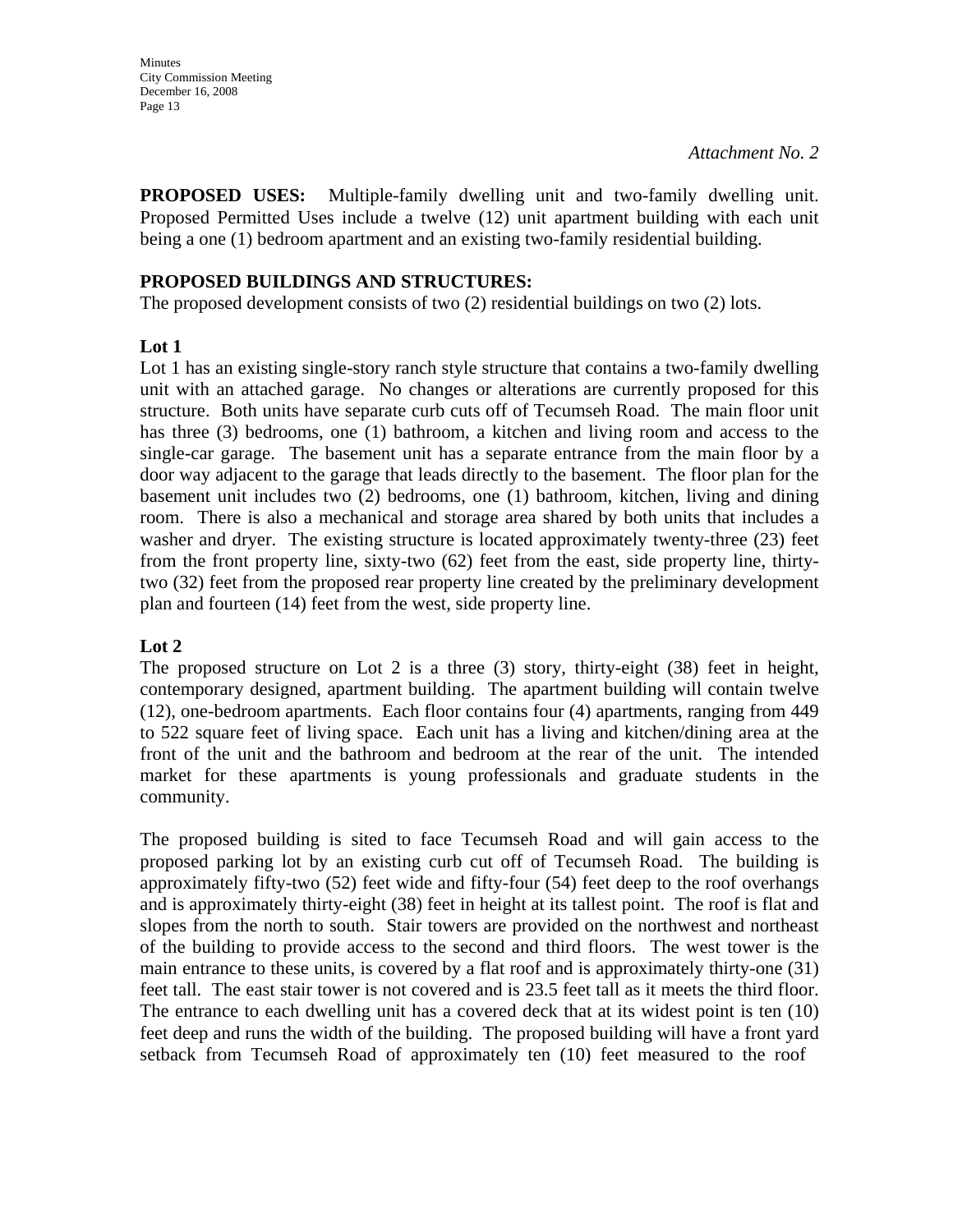**Minutes** City Commission Meeting December 16, 2008 Page 14

#### *Attachment No. 2*

overhang. The front yard setback along Quivera Road is proposed to be six (6) feet to the stair tower from the front property line. The setback of the building to the roof overhang will be approximately nine (9) feet. A small portion of the stairs and hand rail of the east stair tower is located within the thirty (30) foot vision triangle required at intersections of public streets. The applicant's consulting engineer has submitted a memo stating that the portion of the structure located in this restricted area should not impact the traffic of Tecumseh Road and Quivera Road or the adjacent sidewalks (*see attached*). The City Engineer agrees with the findings of the building's impact on the vision triangle and public safety. The building will be approximately nine (9) feet from the south property line and sixty-seven (67) feet from the west property line. The trash enclosure for Lot 2 is proposed along the west side of the parking lot and is proposed to be setback approximately nine (9) feet from the Tecumseh Road property line.

The exterior materials of the building includes cement fiber panel siding on the first floor and horizontal cement fiber lap siding on the second and third floors. Corrugated galvanized metal siding will be used as accent pieces along the east, south and west facades. Vertical siding will be used to accent some windows. The colors for the building are proposed to come from the Sherwin Williams Preservation Pallet. A note on the architectural drawings state that the "tones will be muted in nature but may be chosen from a wide range of colors." The stair towers will be a steel structure and have metal handrails. The roof is proposed to be generally flat and will be made of a single ply membrane roofing material.

#### **PROPOSED LOT COVERAGE**

| <u>Use</u>                       | <b>Acres/Square Feet</b> | <b>Percentage</b> |
|----------------------------------|--------------------------|-------------------|
| <b>Buildings</b>                 | 4,438                    | 20.24%            |
| <b>Driveways/Parking</b>         | 6019                     | 27.45%            |
| Landscape/Open Space/Common Area | 11467                    | 52.30%            |

#### **PROPOSED SIGNS**

#### **Wall Sign**

The applicant has proposed a wall sign to be placed on the north side of the west stair tower of the apartment building to function as an identification sign for the apartment building. The sign will be approximately 12 feet, 4 inches tall by 3 feet, 9 inches wide, for a total of forty-six (46) square feet in area. The sign will be made of metal, installed on a concrete and will be externally lit by a set of overhead lights. Section 6-201(D)(2), sign regulations for residential districts state that an identification sign shall have a maximum gross surface area of forty (40) square feet. The proposed wall sign should conform to the Sign Regulations and should be conditioned to be reduced in size to have a maximum gross surface area of forty (40) square feet.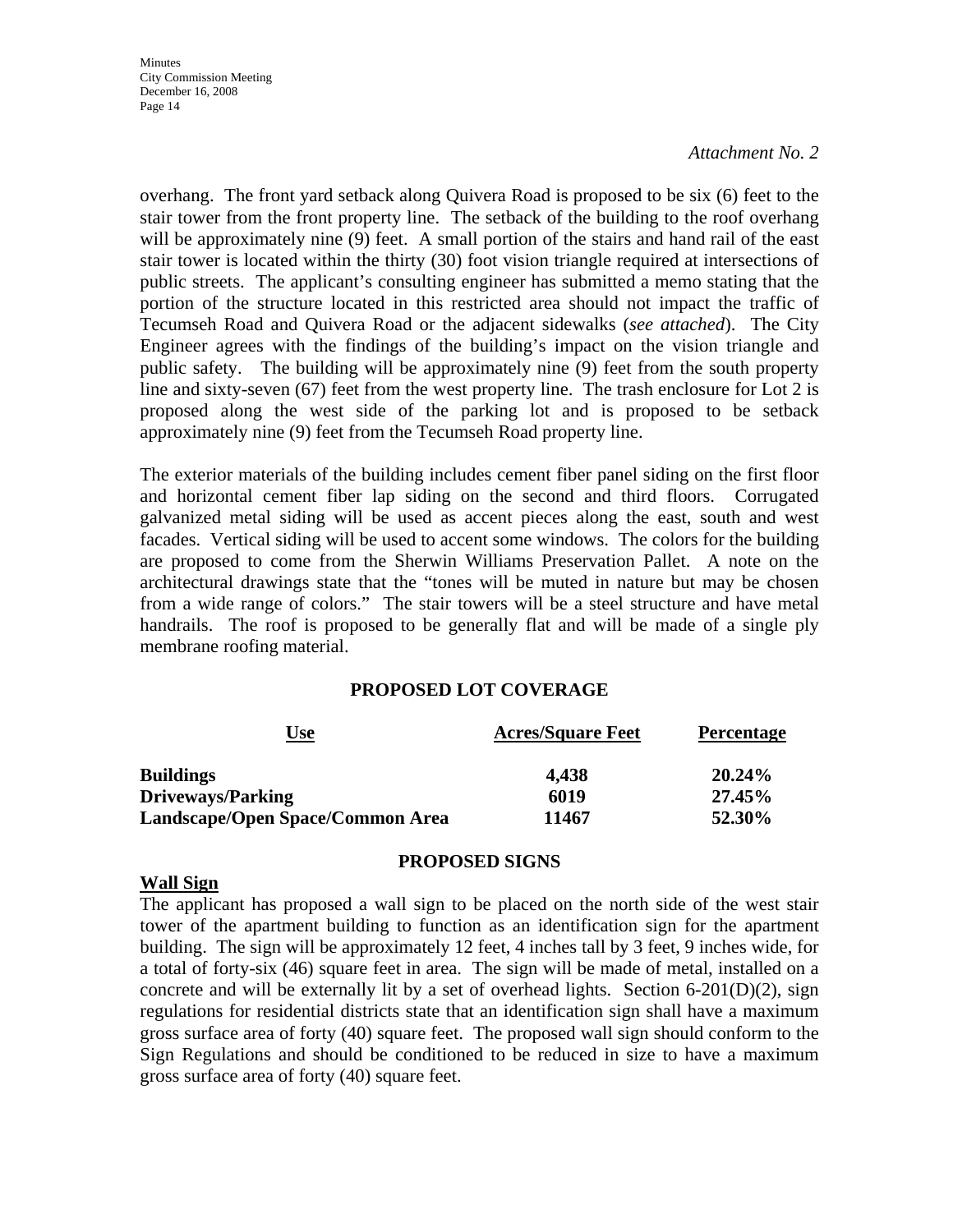A second wall sign consisting of pin letters is proposed to be mounted on the retaining wall along the east side of the building. This sign will also function as the building's identification sign. The wall sign will be approximately 2.5 feet tall by 4 feet wide for a total area of ten (10) square feet. This wall sign will not be lit.

# **Other Signs**

The applicant has proposed to allow temporary banner signs for the Planned Unit Development District. The intent of the banner sign is to inform the public that an apartment is available for lease. Banner signs are not permitted in residential districts. According to Section 6-104 (B)(2) of the Manhattan Zoning Regulations, the applicant could have a temporary ground real estate sign to inform the public of an apartment for lease. This sign type has a maximum gross surface area of six (6) square feet per face per lot. Because Lot 2 is a corner lot, the apartment building would be permitted to have two (2) temporary ground real estate signs, one for each street frontage. These real estate signs shall not be placed in the right-of-way of Tecumseh Road or Quivera Road. City Administration recommends that temporary banners not be a permitted sign for the Residential PUD because the temporary real estate sign would be more appropriate for the residential neighborhood and meet the needs of the applicant. Exempt signage described in Article VI, Section 6-104 (A) (1),(2),(4),(5),(7) and (8); and Section 6-104 (B)(2), of the Manhattan Zoning Regulations shall be permitted.

No signs are proposed for the two-family dwelling on Lot 2.

# **PROPOSED LIGHTING:**

The parking lot is proposed to be illuminated by downcast lighting attached to the west stair tower. The light will be approximately twenty-eight (28) feet in height and will use a 175 mercury vapor bulb. Overhead can lighting will be used to light the stairways and entrances to each unit. Low wattage accent lighting is proposed to wash the exterior walls of the building with light. The proposed lighting should be full cutoff and shielded design to reduce glare on streets and adjacent properties.

# **REVIEW CRITERIA FOR PLANNED UNIT DEVELOPMENTS**

**1. LANDSCAPING:** The proposed landscaping will utilize existing deciduous trees and grass areas along with new landscape beds that are planned for the boundary of the parking lot and at the foundation of the apartment building. The landscape beds have a variety of tall and short decorative grasses and perennial sedums. According to a note on the landscape plan, once established, these beds are proposed to be low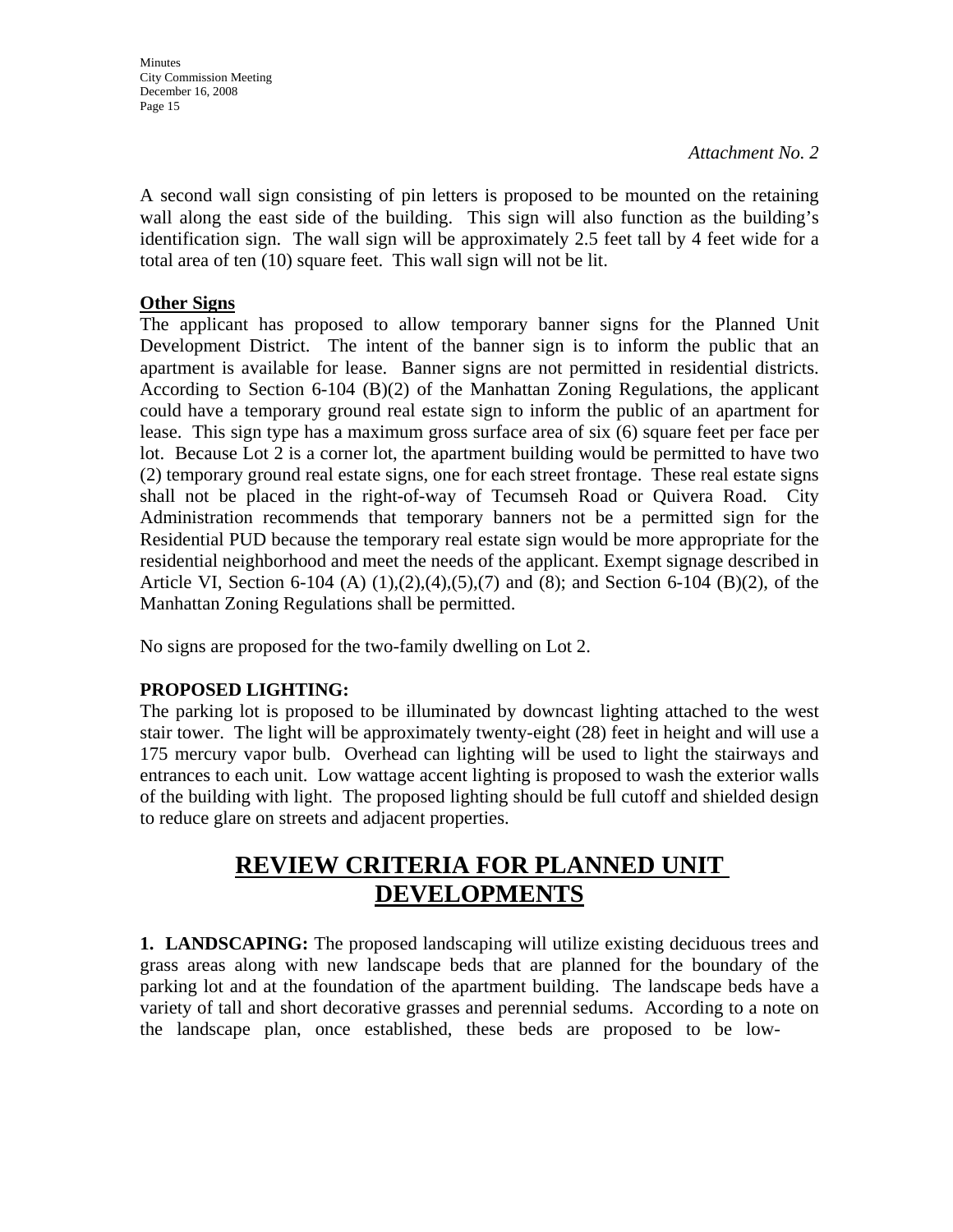maintenance, zeroscape for the property. Both lots will have underground irrigation for the grass areas. A drip line will provide irrigation to the landscape beds until they are established. Capstone Management, a subsidiary of Capstone Development will be responsible for the maintenance of the proposed landscaping

**2. SCREENING:** A six (6) foot tall cedar fence is proposed along the south property line of Lot 2 and along the west side of the new parking lot. The trash enclosure on Lot 2 will be surrounded by a six (6) foot tall cedar fence with swinging gates for access. There is no fencing or natural screening proposed for Lot 1.

The south elevation plan of the proposed apartment building shows two air conditioner condenser units elevated approximately eleven (11) feet above the ground (measured to the top of the unit). The height of these units and the proximity of them to the neighboring property to the south may cause an adverse impact on the property to the south by the increase of noise and the unsightliness of the units. The height of the fence along the south side of the building should be increased from six (6) feet to eight (8) feet and the air conditioner units should be lowered to a point below the fence. The higher fence will also increase the level of privacy for the property to the south and the lower floor tenants of the proposed apartment building.

**3. DRAINAGE:** A stormwater drainage analysis was submitted by Sloan, Meier, Hancock, P.A., dated October 3, 2008. The analysis identified that approximately 50% of the site drains to the north toward Tecumseh Road and the other half drains toward a manmade drainage structure to the south that runs between two (2) residential lots and out to College View road. The analysis also identifies the local drainage issues that occur at Tecumseh Road and Quivera Road. According to the report:

"Drainage from the upper reaches of the Downtown West watershed concentrate and crosses Claflin Road at Hartford Road. This drainage runs southeasterly in a drainage ditch across Riley County property until it gets to Tecumseh Road where it is supposed to go into an underground storm sewer system through a box culvert and street inlets. However, the drainage inundates the underground system and ponds near the intersection of Tecumseh Road and Quivera Road until the water level gets to an elevation of approximately 1058 at which point it overflows the existing ground elevations to the south and flows between two houses along College View Road."

According to discussions with Jeff Hancock, the ponding of stormwater on Tecumseh Road occurs when a storm produces heavy rains in a short period of time. Hancock estimates that these conditions occur once a year, with some years having more storms than other years that create the ponding in the streets.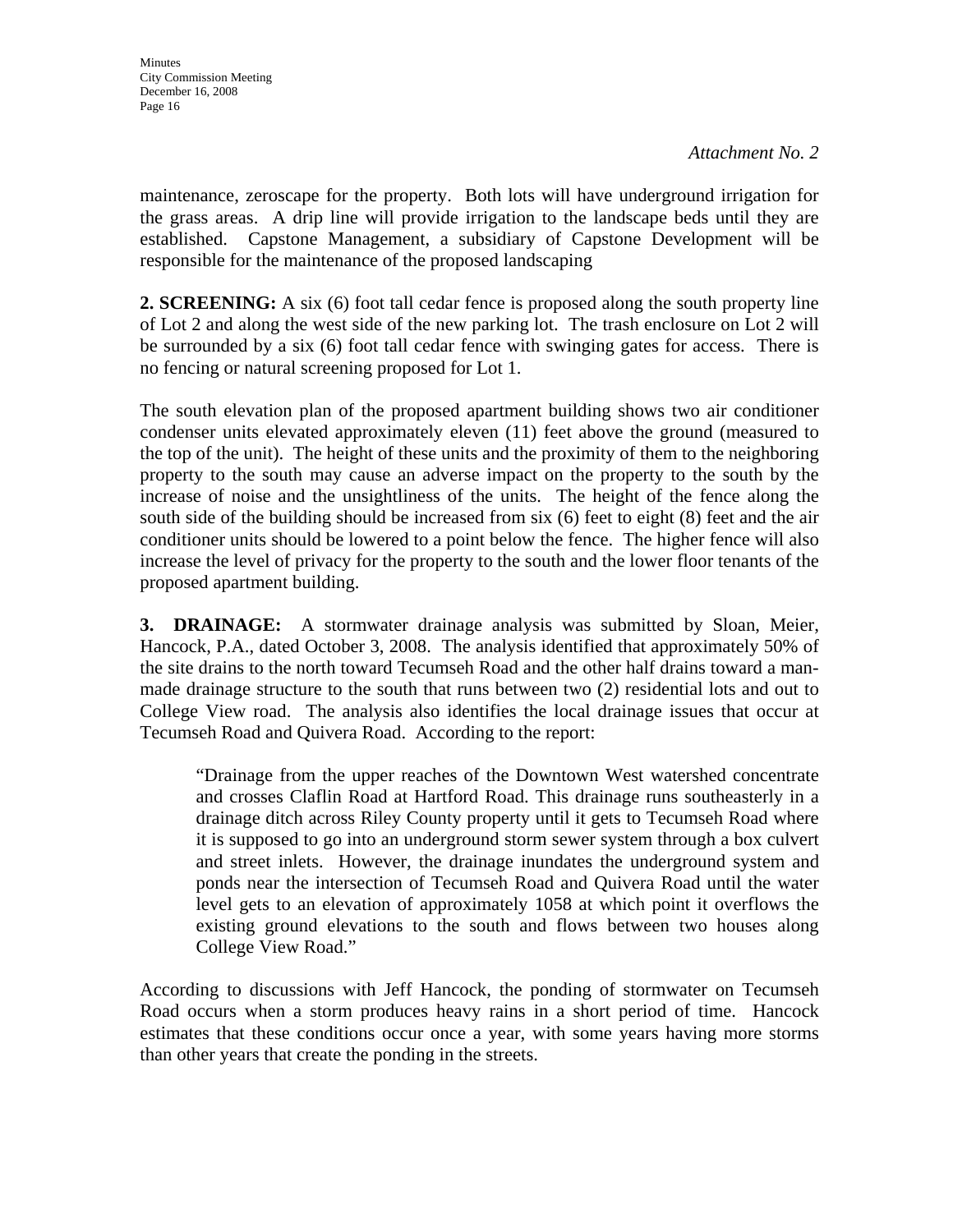The proposed drainage for the development is similar to existing conditions, where ponding water that reaches a depth of approximately two (2) feet is diverted to the manmade channel between two houses south of the property. In addition to the diversion of water that collects along Tecumseh Road, the twelve (12) unit apartment building is proposed to have a finished first floor elevation of 1061 feet, three (3) feet higher than the point at which the ponding water is diverted south. According to the project engineer, the raised building elevation will divert the ponding water that inundates the existing concrete channel, around the proposed improvement and southerly down Quivera Drive. The proposed apartment building and off-street parking lot do result in a small increase the amount of stormwater run-off compared to the existing conditions for both the 10-year and 100-year storm (1.31 CFS to 1.86 CFS and 1.86 CFS to 2.41 CFS, respectively). A fourteen (14) foot wide drainage easement has been proposed to protect the area of Lot 1 that is used to direct water away from Tecumseh Road south to the man-made drainage channel.

The analysis states that the proposed development and its stormwater drainage plan will not improve the existing flooding situation along Tecumseh Road, which is outside of the scope of the project. To improve the drainage and flooding issues in this area, extensive Public Works projects are required to improve the stormwater drainage system in the area.

**A supplemental drainage analysis was requested by the Planning Board to conduct a hydrologic study of the surrounding neighborhood and recommend a short-term mitigation for stormwater run-off. The supplemental analysis was submitted on November 5, 2008 by Jeff Hancock, P.E., of Sloan, Meier, Hancock, P.A. The supplemental information shows that the existing retaining walls that creates the man-made channel between 2006 and 2010 College View Road is approximately 7.5 inches higher in elevation than the curb flow line at the southwest quadrant of the intersection of Tecumseh Road and Quivera Drive. Stormwater at this intersection would need to be at a depth greater than 7.5 inches to overtop the retaining wall south of the site. The supplemental information calculates that the increase in stormwater runoff created by the proposed development is .55 CFS. During a 100 year storm, the supplemental report predicts that the additional stormwater runoff generated by the new development would result in an increase of less than 0.5 inches to the pond's elevation. "This elevation is not presented to show a water surface elevation change because this extra water simply leaves the area through the emergency spillway (corner of Tecumseh Road and Quivera Drive) without resulting in any water surface elevation change**.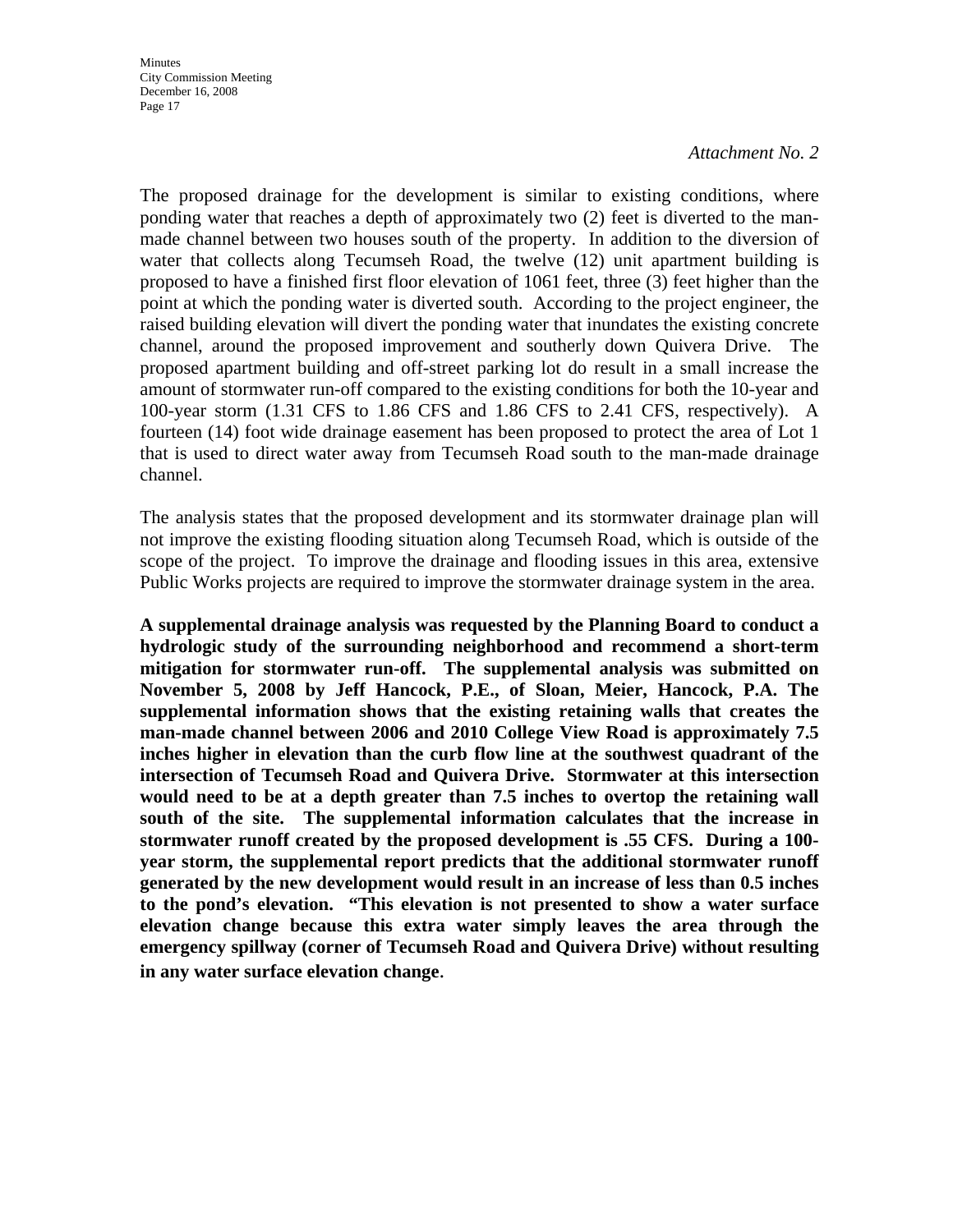**The supplemental reports offers creating a "detention area" of equivalent volume (approximately 182 cubic feet) to displace the stormwater runoff, if existing and future utilities allow, as mitigation against the additional stormwater runoff. The supplemental report also offers an option that the developer refurbish the existing retaining wall on the adjoining property line of 2006 and 2010 College View Road to preserve the wall's structural integrity. According to Jeff Hancock, P.E., other options such as porous pavements, rain gardens, or bio-retention cells for this site "would be of little benefit to either quality or quantity of water."**

**The City Engineer has reviewed the storm water drainage analysis and supplemental report submitted by Sloan, Meier, Hancock, P.A. and accepts the findings as provided (attachment).** Minor impacts to the area by stormwater drainage from the PUD site are expected.

**4. CIRCULATION:** Access to proposed Lots 1 & 2 is from Tecumseh Road. The existing curb cuts off of Tecumseh Road provide safe and efficient access to the public street. A total of sixteen (16) off-street parking spaces are proposed.

# **Lot 1**

Four (4) existing off-street parking spaces are provided on Lot 1. One (1) parking space is calculated by being in the attached single-car garage, the second on the concrete parking pad in front of the attached garage and the remaining two (2) parking spaces are located in a gravel area adjacent to the concrete driveway. These parking spaces gain access from the street by an existing twenty-three (23) foot wide concrete curb cut. The gravel parking area is to be paved. The ratio proposed for the existing two-family dwelling is two (2) parking spaces per dwelling unit, which meets the parking requirements for the existing two-family residential building.

# **Lot 2**

**Thirteen (13)** off-street parking spaces are proposed for the apartment building via an existing twenty-one (21) foot wide curb cut for Lot 2 **(the additional parking space was added by decreasing the width of the trash dumpster area, decreasing the width of the parking stalls along the west side of the lot from nine (9) feet to the minimum eight and one-half (8.5) feet and decreasing the size of the landscape area to the south of the parking lot**). The parking for the proposed apartment building is based on a ratio of **1 parking space per bedroom, plus the dedicated ADA stall**. The off-street parking ratio proposed for the apartment building is **similar** to the minimum requirements for parking in the Multi-Family Redevelopment Overlay (M-FRO) District for buildings that contain three (3) or more dwelling units. The required off-street parking for multiplefamily dwellings in residential districts that are not included in the M-FRO District would be required to have a minimum of two (2) parking spaces for each one (1) bedroom unit.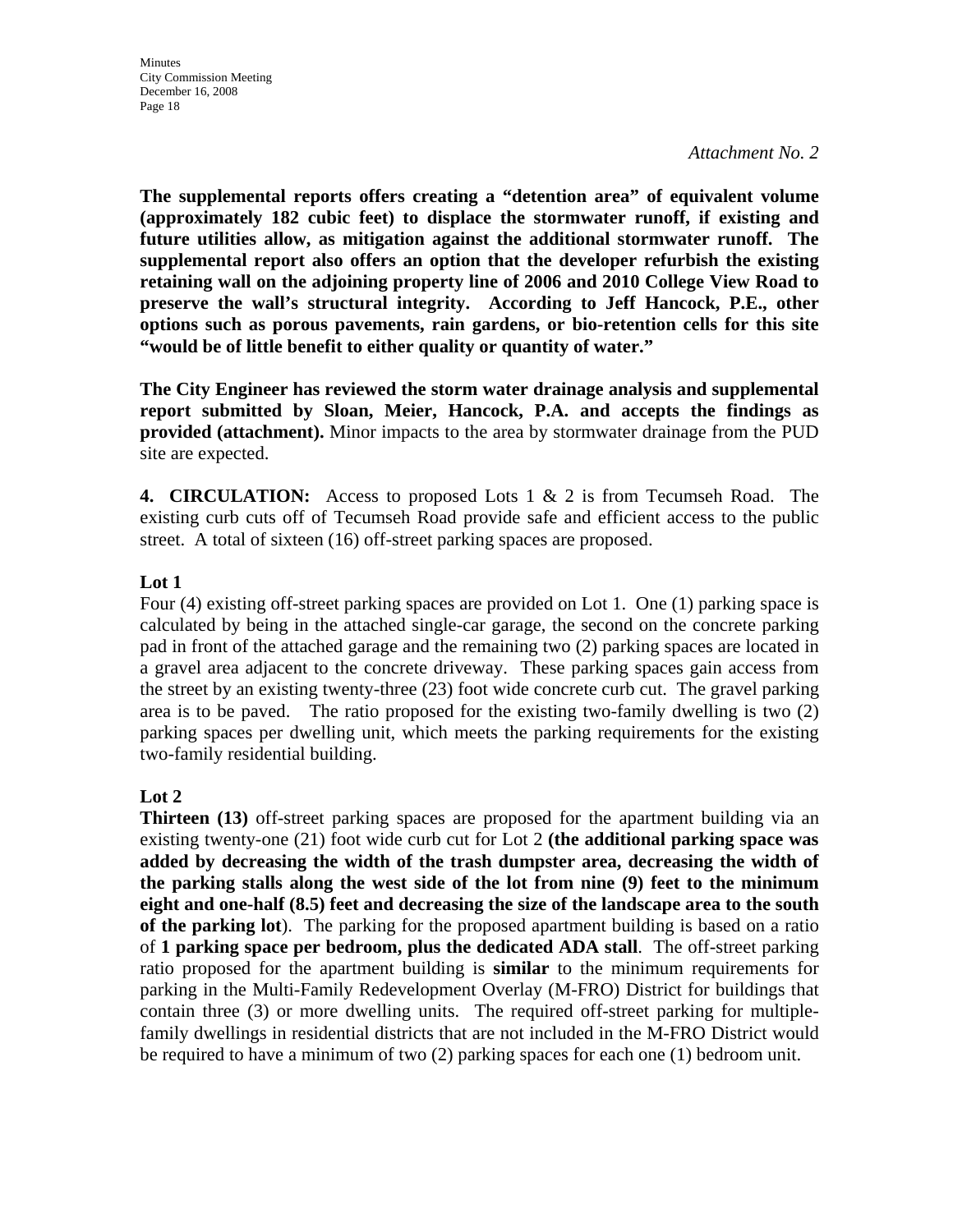On-street parking is congested in the area because of its proximity to Kansas State University and the presence of three fraternities in the immediate area. Parking is also restricted to the south side of Tecumseh Road, which adds to the parking congestion in the area. The proposed parking plan does not account for the parking needs of couples living in the one (1) bedroom units, or visitors. The proposed parking is sufficient for the development based on the design as one-tenant dwelling units. The development may increase the level of on-street parking congestion on Tecumseh Road and Quivera Road from overflow parking, if the apartment units are rented by more than one (1) person, each with a separate vehicle. However, because of the size of the units (ranging from 449 square feet to 500 square feet in area), the likelihood that the units will be rented by more than one person is lessened, especially when other multi-family developments offer larger one-bedroom apartments. Any overflow parking resulting from the units being rented by more than one person, should not greatly impact the parking situation in the area. Alternatives to the proposed parking situation would be to include additional parking to the west on Lot 1, or to reduce the number of units in the multiple-family dwelling.

Existing sidewalks are present along the west side of Quivera Road and on both sides of Tecumseh Road. An internal sidewalk is proposed along the west side of the proposed apartment building to provide access to and from the parking lot.

The traffic report submitted by Sloan, Meier, Hancock, P.A. states that four (4) additional trips during the peak hour is expected to be generated by the development. The traffic report has been reviewed by the City Engineer and he has accepted its findings (attachment). Because of the small increase in trip generation from the development, minimal impacts on the street network are expected.

**5. OPEN SPACE AND COMMON AREA:** Approximately 53% of the proposed PUD will be open space, generally consisting of the front, side and rear yard.

**6. CHARACTER OF THE NEIGHBORHOOD:** The neighborhood is a mix of singlefamily, two-family, and multiple-family residential uses and fraternities to the east, south and west. The residential uses are a combination of owner-occupied homes further to the west of the site and rental units closer to Kansas State University. Three fraternities are also in the immediate area. To the north is the Riley County Health Department and Mercy Regional Hospital on Sunset and Kansas State University LaFene Health Center. These sites consist of large medical office buildings, parking lots and expansive open, grassy areas with mature trees.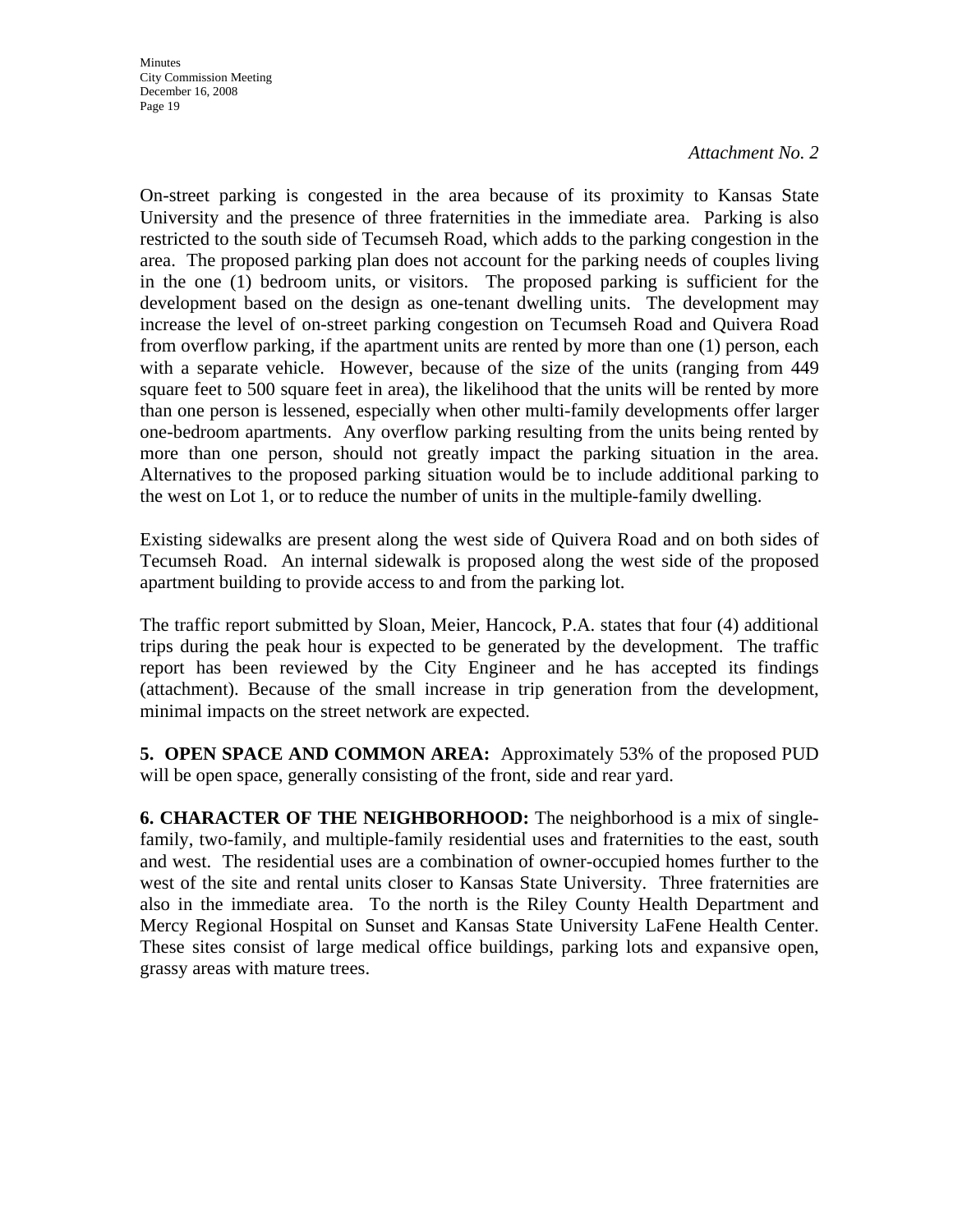# **MATTERS TO BE CONSIDERED WHEN CHANGING ZONING DISTRICTS**

- **1. EXISTING USE:** Two-family home and a vacant multiple-family apartment building in initial stages of demolition.
- **2. PHYSICAL AND ENVIRONMENTAL CHARACTERISTICS:** Both lots are relatively flat, improved residential lots.

# **Lot 1**

2011 Tecumseh Road consists of a single-story, two-family house, with a dwelling unit on the main floor and one in the basement of the house. The main floor unit has three bedrooms and the basement unit has two bedrooms. A concrete driveway leads from Tecumseh Road to the attached garage. A gravel parking pad is located adjacent to the driveway for an additional parking space. Lot 1 will also incorporate the northern twelve (12) feet of 2012 College View Road, which consists of a portion of the landscaped rear yard of that existing property.

### **Lot 2**

2005 Tecumseh Road is a corner lot along Tecumseh Road and Quivera Road and has a two-story, multiple-family structure located on site. This structure is currently vacant and has had the interior gutted because of past attempts to renovate the existing structure. During this renovation project it was discovered that the building was structurally noncompliant. According to Building Code officials, it appears that the original structure was not constructed to any known building codes for the City. To bring the structure into compliance with the current Building Code, the structure's exterior and interior walls would need to be re-framed. The applicant has chosen to demolish the existing structure and construct a new apartment building rather than attempt to repair and remodel the existing building. The two-story structure contained six total apartments (four (4), one (1) bedroom apartments, and two (2), two (2) bedroom apartments). A gravel parking lot large enough to park six (6) vehicles is situated to the west of the building and gains access from Tecumseh Road.

# **3. SURROUNDING LAND USE AND ZONING:**

a. **NORTH:** Tecumseh Road, platted as a 60 foot right-of-way, open, grassy areas and public health and medical facilities; R, Single-Family Residential District and R-3/UO, Multiple-Family Residential District with University Overlay District.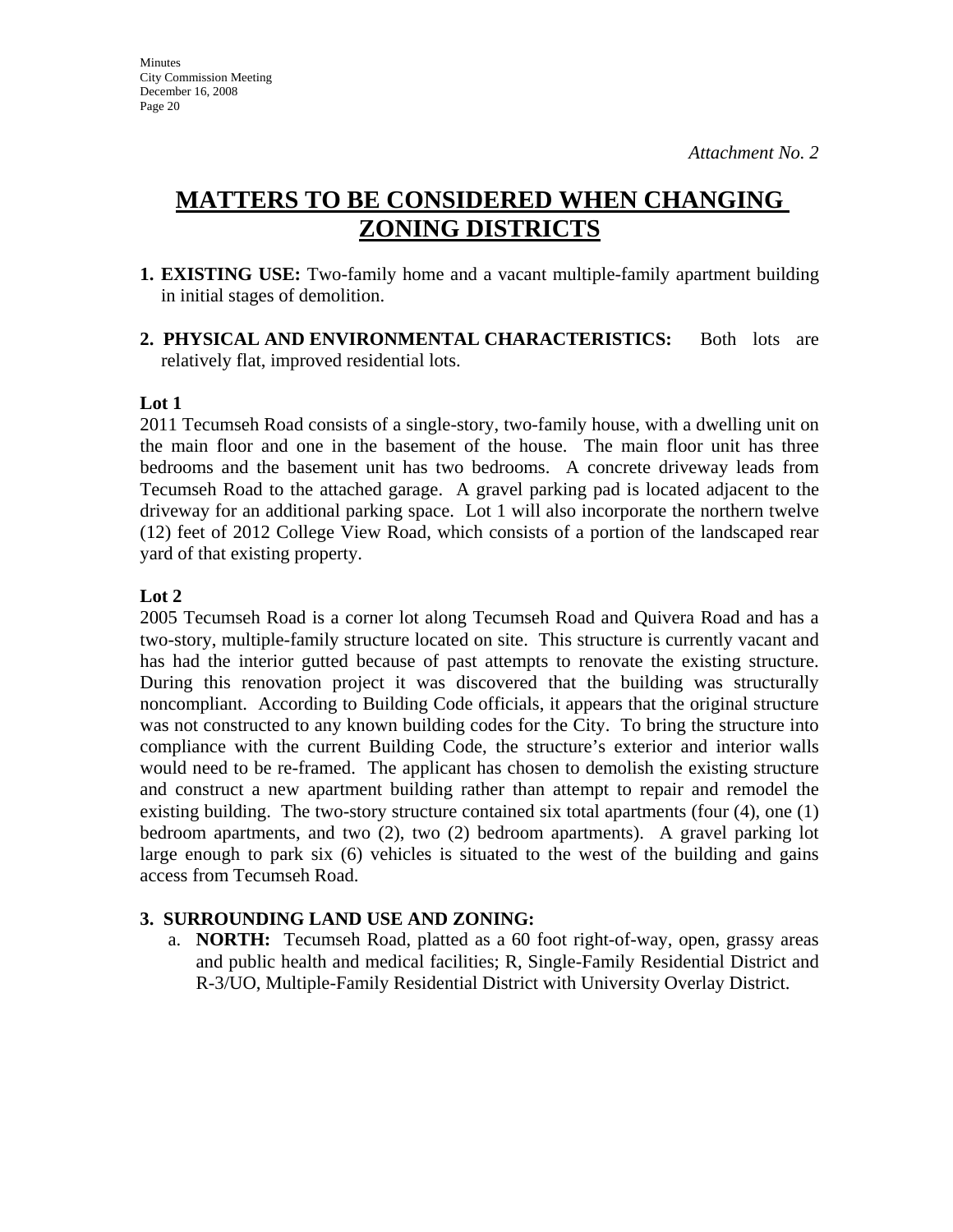- b. **SOUTH:** Single-family homes, four-family apartment buildings and a Fraternity; R, Single-Family Residential District, and R-M/UO, Four-Family Residential District with University Overlay District.
- c. **EAST:** Quivera Road, platted as a 60 foot right-of-way and Fraternities; R, Single-Family Residential District and R-M/UO, Four-Family Residential District with University Overlay District.
- d. **WEST:** Single-family homes; R, Single-Family Residential District.
- **4. CHARACTER OF THE NEIGHBORHOOD:** See above.

**5. SUITABILITY OF SITE FOR USES UNDER CURRENT ZONING:** The R District is a low density, single-family residential district. The two-family dwelling and the multiple-family dwelling units on the site do not conform to the existing Zoning District's permitted or conditional uses. The existing multiple-family dwelling is a legal nonconforming use. The two-family dwelling is nonconforming. The two (2) lots are adequate for single-family houses, which is a permitted use in the R District.

**6. COMPATIBILITY OF PROPOSED DISTRICT WITH NEARBY PROPERTIES AND EXTENT TO WHICH IT MAY HAVE DETRIMENTAL AFFECTS:** The current lots have a total of eight (8) dwelling units and a total of thirteen (13) bedrooms. The increases in light, noise and traffic created by the proposed development, which would create a total of fourteen (14) dwelling units with a total of seventeen (17) bedrooms, should generally be consistent with the character of the neighborhood and the relatively recent use of the property. The residential neighborhood consists of single-family homes to west of the site and higher density residential uses, including multiple-family apartments and fraternity, to the east towards Kansas State University. The proposed development would act as a buffer between the higher intensity residential uses to the east that include the fraternity and the single-family dwellings to the west. By maintaining the existing single-story, ranch style home on the west lot, the higher density residential uses are limited to the lots along Quivera Road and kept further away from the established single-family residential area to the west.

The proposed apartment building is located approximately nine (9) feet from the front property line along Quivera Road and ten (10) feet from the front property line along Tecumseh Road. Several lots in the area have similar front yard setbacks which encroach into the typical twenty-five (25) foot front yard setback, including the lot directly to the south of the site. This lot gains access from Quivera Road. From the roof overhang of the building's covered porch, the structure is located approximately fourteen (14) feet to the Quivera Road front property line.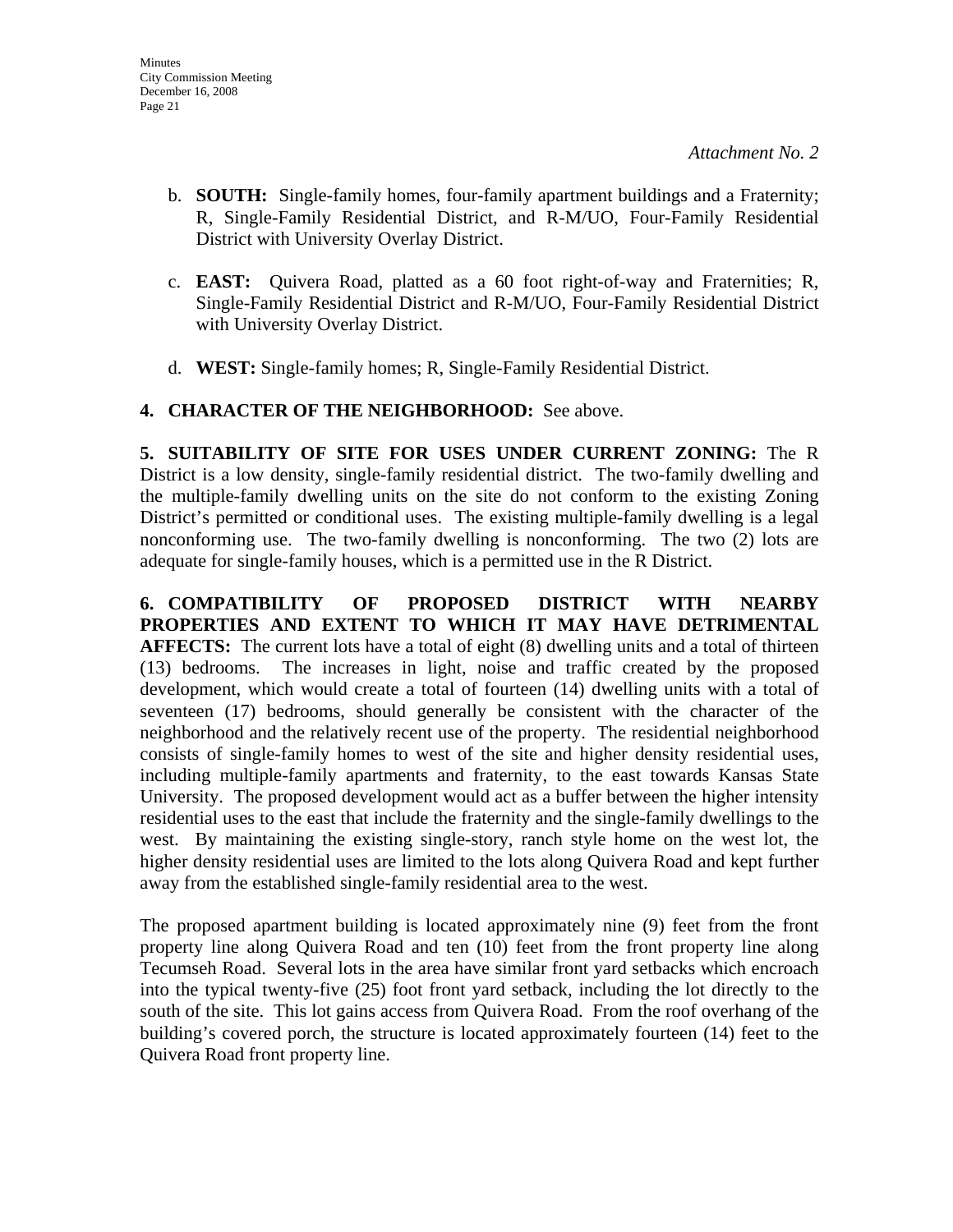**Minutes** City Commission Meeting December 16, 2008 Page 22

#### *Attachment No. 2*

Because of the area's proximity to Kansas State University, on-street parking is limited, which creates congestion along the local residential streets. The proposed development has **thirteen (13)** off-street parking spaces (one stall being dedicated for handicapped accessibility) for the twelve (12), one (1) bedroom apartments and four (4) parking spaces for the two-family dwelling. The parking provided for the two-family house meets the parking requirements for that use. The proposed parking to bedroom ratio used for the apartment building is **similar** to that found for one-bedroom apartments on the east side of the KSU campus in the Multi-Family Redevelopment Overlay (M-FRO) District. The area in which this PUD is proposed is somewhat similar in nature to the east campus neighborhood, in that it has a high number of college students and rental units compared to other neighborhoods in the City. Multiple-family dwellings would otherwise be required to provide two (2) off-street parking spaces per unit, or a total of twenty-four (24) off-street parking spaces.

The PUD will continue to function as a transition area between the lower density neighborhood to the west, and the institutional uses to the north and the higher density neighborhood to the east. Based on the previous multiple-family use of the site and the mixed use character of the neighborhood, it is anticipated that the PUD would have minimal impact on surrounding properties.

**7. CONFORMANCE WITH COMPREHENSIVE PLAN:** The site is shown on the Southwest Planning Area Future Land Use Map of the Comprehensive Plan as RLM, Residential Low/Medium Density.

Policies of the RLM designation include:

#### RESIDENTIAL LOW/MEDIUM DENSITY (RLM)

#### *RLM 1: Characteristics*

The Residential Low/Medium Density designation incorporates a range of single-family, single-family attached, duplex, and town homes, and in appropriate cases include complementary neighborhood-scale supporting land uses, such as retail, service commercial, and office uses in a planned neighborhood setting, provided they conform with the policies on Neighborhood Commercial Centers. Small-scale multiple-family buildings and condominiums may be permissible as part of a planned unit development, or special mixed-use district, provided open space requirements are adequate to stay within desired densities.

#### *RLM 2: Appropriate Density Range*

Densities in the Residential Low/Medium designation range between less than one dwelling unit/acre up to 11 dwelling units per net acre.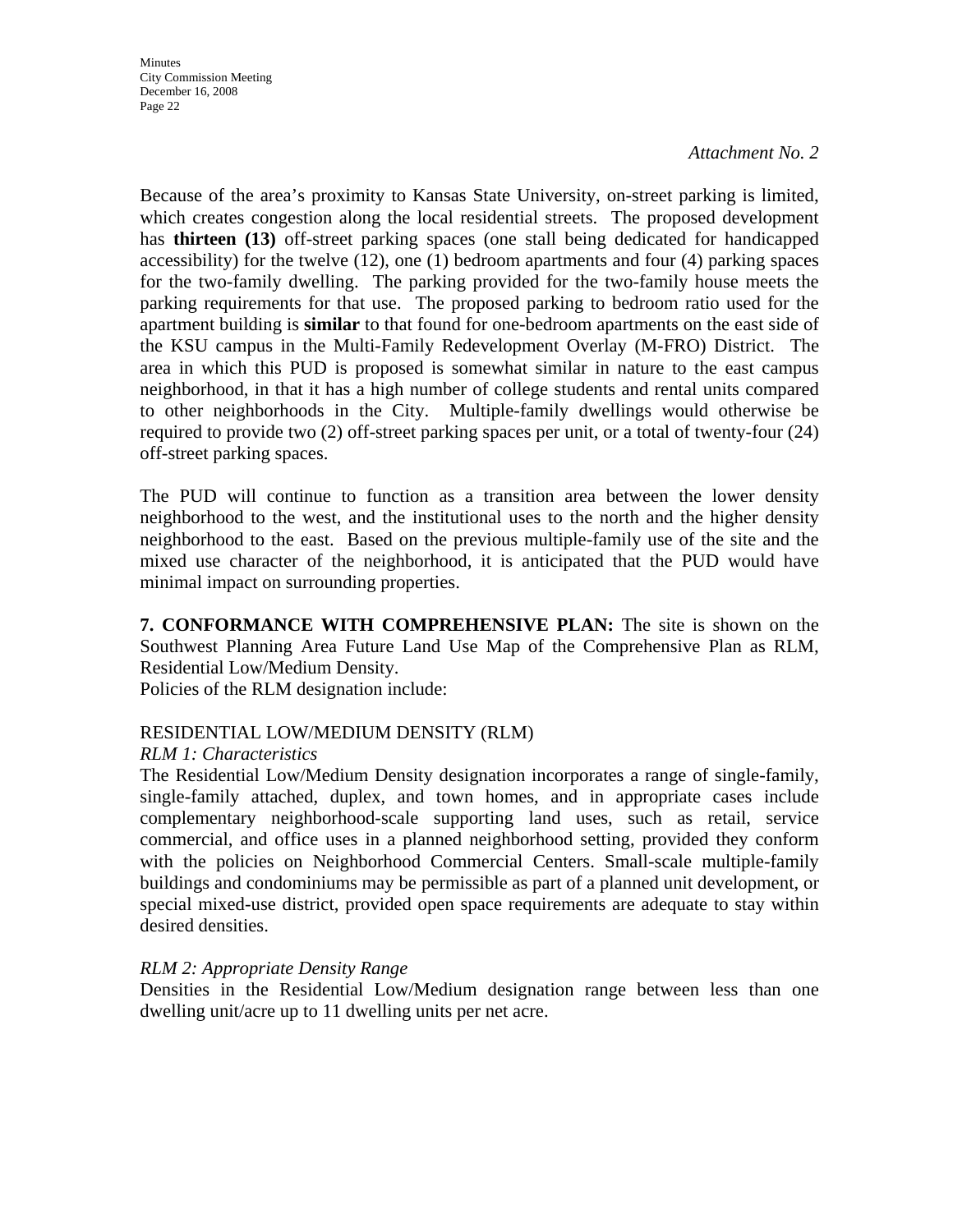## *RLM 3: Location*

Residential Low/Medium Density neighborhoods typically should be located where they have convenient access and are within walking distance to community facilities and services that will be needed by residents of the neighborhood, including schools, shopping areas, and other community facilities. Where topographically feasible, neighborhoods should be bounded by major streets (arterials and/or collectors) with a direct connection to work, shopping and leisure activities.

### *RLM 4: Variety of Housing Styles*

To avoid monotonous streetscapes, the incorporation of a variety of housing models and sizes is strongly encouraged in all new development.

The proposed Planned Unit Development is not in conformance with the policies of the RLM Land Use designation. However, the policies set out in Chapter 9: Housing and Neighborhood promotes infill and redevelopment should be considered. The specific policy states:

### *HN 5: Promote Infill and Redevelopment*

The City and County should encourage infill development and redevelopment on vacant or underutilized parcels where infrastructure and services are readily available and where it would foster the stabilization or revitalization of an existing area. Infill and redevelopment should be sensitive to the established character of the surrounding neighborhood. *Infill* means the development of new housing or other buildings on scattered vacant sites in a built-up area. *Redevelopment* means the replacement or reconstruction of buildings that are in substandard physical condition, or that do not make effective use of the land on which they are located. If properly designed, infill and redevelopment can serve an important role in achieving quality mixed use neighborhoods.

The proposed PUD is to remove an existing apartment building that contained six (6) apartments with a total of eight (8) bedrooms and construct a twelve (12) unit building with a total of (12) bedrooms. The existing structure has been deemed structurally noncompliant by the Code Services Department and the applicant has decided to rebuild on the site rather than attempt to renovate the building and bring it into compliance with the building code, which would be a substantial undertaking versus building a new structure. The proposed development meets the Housing and Neighborhood Policy for redevelopment by replacing a substandard apartment building with a new, modern apartment building.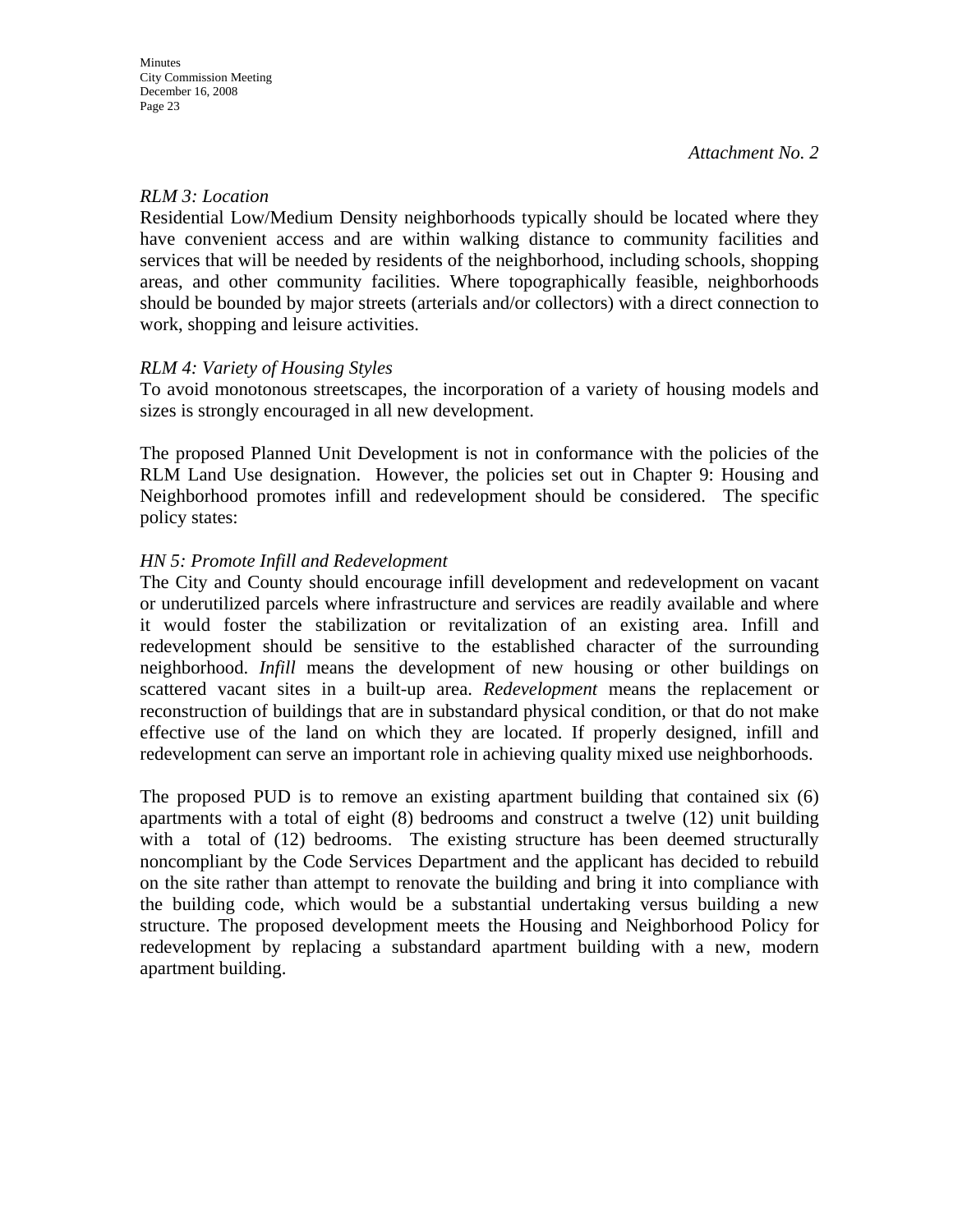Although the proposed development has a net density of 28 units per acre and would be classified as the Residential High Density (RHD), density in this case is relative. The existing density is sixteen (16) dwelling units per acre with thirteen (13) bedrooms. The proposed development has a total of seventeen (17) bedrooms, or an increase of four (4) bedrooms compared to the existing conditions. The marginal increase in bedrooms should not significantly impact nearby properties or the area. The proposed development also has adequate separation from adjacent properties and a sufficient amount of parking for the proposed use, which should minimize any adverse impacts to the neighborhood from the high residential density use.

Based on these factors and considerations, the proposed PUD generally conforms to the Comprehensive Plan

# **8. ZONING HISTORY AND LENGTH OF TIME VACANT AS ZONED:**

| City Commission approves Final Plat of College View                              |
|----------------------------------------------------------------------------------|
| Addition.                                                                        |
| "A", First Dwelling House District                                               |
| "A-A", Single-Family Dwelling District                                           |
| "A" Single- and Two-Family Dwelling District                                     |
| R, Single-Family Residential District.                                           |
| According to building permits on file, the single-story house was built in 1955. |
|                                                                                  |

| 2005 Tecumseh Road: |                                                                  |
|---------------------|------------------------------------------------------------------|
| October 11, 1951    | City Commission approves Final Plat of College View<br>Addition. |
| $1951 - 1952$       | "A", First Dwelling House District                               |
| $1952 - 1964$       | "B", Second-Family Dwelling District                             |
| $1965 - 1969$       | "B" Multiple-Family Dwelling District                            |
| $1969$ – Present    | R, Single-Family Residential District.                           |
| $2007$ – Present    | Vacant due to interior renovation attempt                        |
|                     |                                                                  |

The multiple family structure was built in 1957 according to the Riley County Register of Deeds.

No building permits could be found for the building.

# **9. CONSISTENCY WITH INTENT AND PURPOSE OF THE ZONING ORDINANCE:**

The intent and purpose of the Zoning Regulations is to protect the public health, safety, and general welfare; regulate the use of land and buildings within zoning districts to assure compatibility; and to protect property values. The PUD Regulations are intended to provide a maximum choice of living environments by allowing a variety of housing and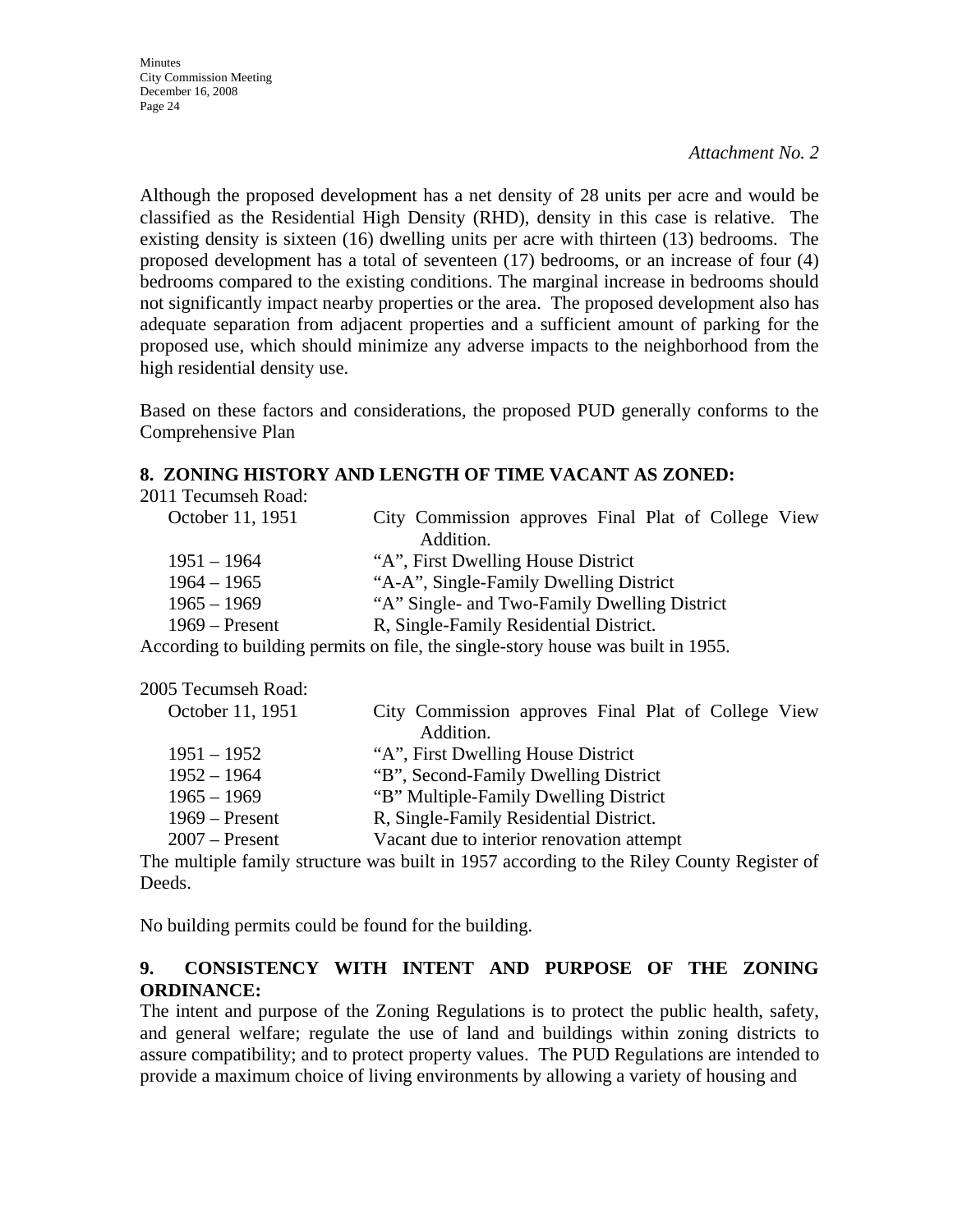building types; a more efficient land use than is generally achieved through conventional development; a development pattern that is in harmony with land use density, transportation facilities and community facilities; and a development plan which addresses specific needs and unique conditions of the site which may require changes in bulk regulations or layout. The proposed rezoning is consistent with the intent and purposes of the Zoning Regulations, and the intent of the PUD Regulations.

**RELATIVE GAIN TO THE PUBLIC HEALTH, SAFETY AND WELFARE THAT DENIAL OF THE REQUEST WOULD ACCOMPLISH, COMPARED WITH THE HARDSHIP IMPOSED UPON THE INDIVIDUAL OWNER:** As stated in the drainage analysis, the area along Tecumseh Road and Quivera Road experience ponding of stormwater after intense rainstorms in a short period of time. This is caused by conditions created above the site within the Downtown West watershed and the undersized stormwater facilities in the area. The drainage analysis and **supplemental information predicts** that stormwater run-off generated by the proposed development should not worsen the existing drainage problem in the area and is outside of the scope of the development to correct the drainage problem. **The supplemental report has offered to create a "detention area" equivalent to the amount of water generated by the site during a 100-year storm. The report also gives the option to refurbish the retaining wall along the man-made drainage channel to the south of the site to maintain its structural integrity. These two recommendations make up mitigation plan for the additional stormwater runoff created by the proposed development.**

The proposed parking for the multiple-family dwelling may cause overflow parking along Tecumseh Road and Quivera Road. The proposed parking is sufficient for the design of the building as one-bedroom units, with one tenant. Overflow parking may be caused if units are rented by couples, each with a separate car. The amount of overflow parking on the streets from the development should not be significantly increase parking congestion to a point where the public health, safety and welfare is negatively impacted. Likewise, the amount of traffic generated by the development is minimal compared to its existing uses, which should not negatively impact the public.

Approximately one (1) foot of the building is located in the thirty (30) foot vision triangle (Section 3-411(B)) created by the Tecumseh Road and Quivera Road intersection. The portion of the building that is in the restricted vision triangle is a stair and support beam of the east stair tower. The consulting engineer, Jeff Hancock, has analyzed the structure and vision triangle and concluded that it would not impose safety concerns for the travelling public.

There appears to be no relative gain to the public that denial would accomplish in comparison to the hardship to the owner.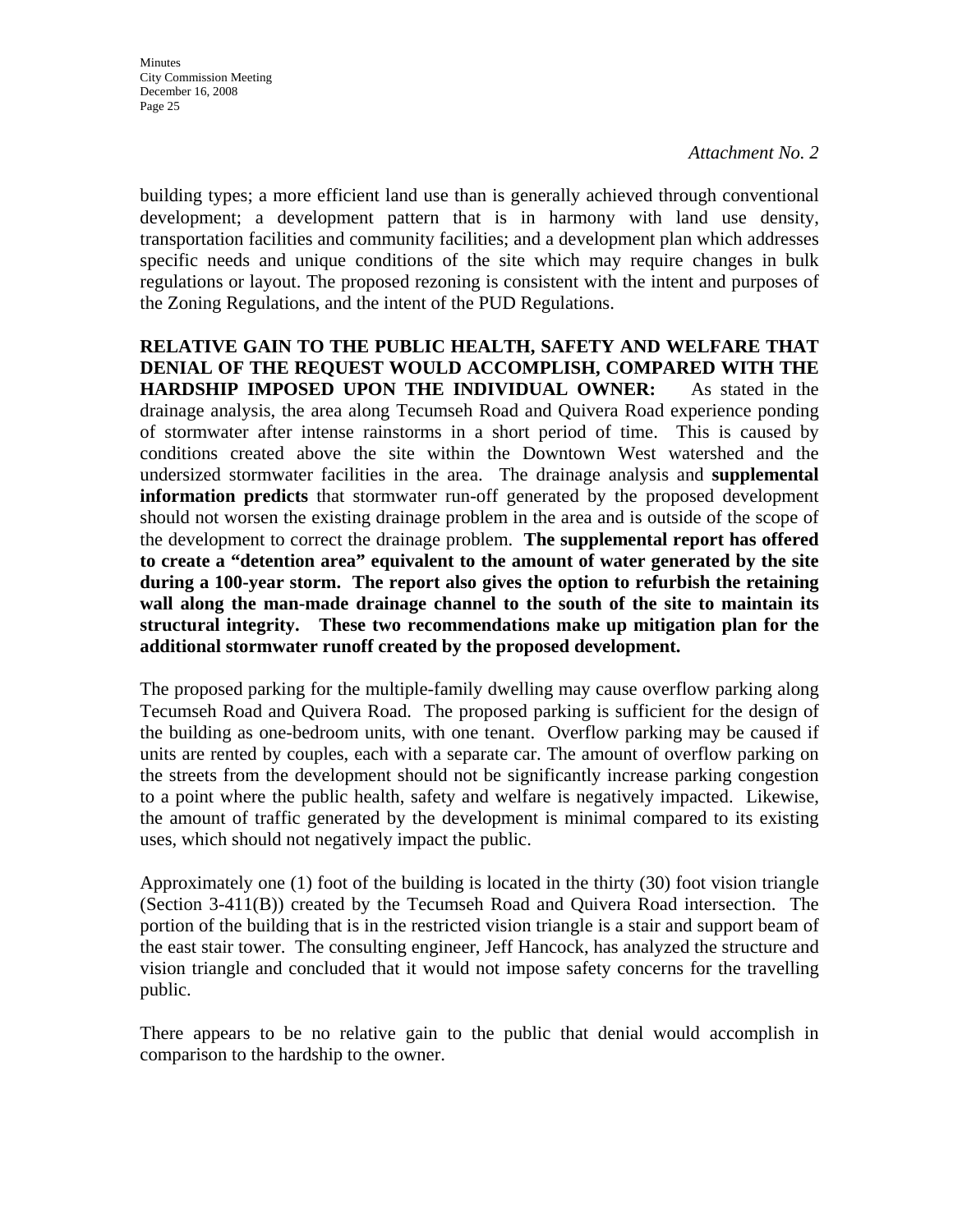**11. ADEQUACY OF PUBLIC FACILITIES AND SERVICES:** Adequate public utilities and facilities are available to serve the site. Utility releases have been provided by private companies.

**12. OTHER APPLICABLE FACTORS:** The rezoning of the Lot 34, College View Addition is associated with the proposed rezoning of the Tecumseh Lofts PUD. A replat of Lot 34, College View Addition is to be considered in conjunction with the Final Plan and Final Development Plan of the proposed Tecumseh Lofts residential PUD (Lots 67 and 68, College View Addition), at the Manhattan Urban Area Planning Board on December 15, 2008.

# **13. STAFF COMMENTS AND RECOMMENDATION:**

**A Supplemental Drainage Report, dated November 5, 2008, was submitted by Sloan, Meier, Hancock, P.A. as requested by the Planning Board. In the report, two (2) options were given as a mitigation plan of the storm water runoff estimated to be generated by the development. These options are to create an equivalent volume of displaced area for storage of storm water on the PUD site, and to refurbish the retaining wall to maintain its structural integrity.** 

**City Administration recommends that a storm water storage area be created on the PUD site to compensate for the equivalent volume of displaced area. In addition, because the PUD's drainage analysis relies on the functionality of the adjacent private man-made drainage channel, City Administration recommends that a written agreement between the applicant and the property owners of the retaining walls needs to be created, to ensure the long-term viability and maintenance of the private man-made drainage channel, until such time as it is no longer needed. The PUD should be contingent upon this agreement being developed by the applicant working with the adjacent owners and the City and the agreement needs to be enforceable by the City. It is likely that the agreement would need to be in the form of a covenant filed on the applicable properties and the channel may need to be placed in a drainage easement.** 

**A possible condition is as follows:** 

**13. The Preliminary Development Plan and rezoning shall be contingent upon a written agreement insuring the long term viability and maintenance of the private man-made drainage channel by the property owner(s) of the channel and the owner(s) of the PUD, which shall be enforceable by the City and filed on the subject properties, prior to submittal of the Final Development Plan.**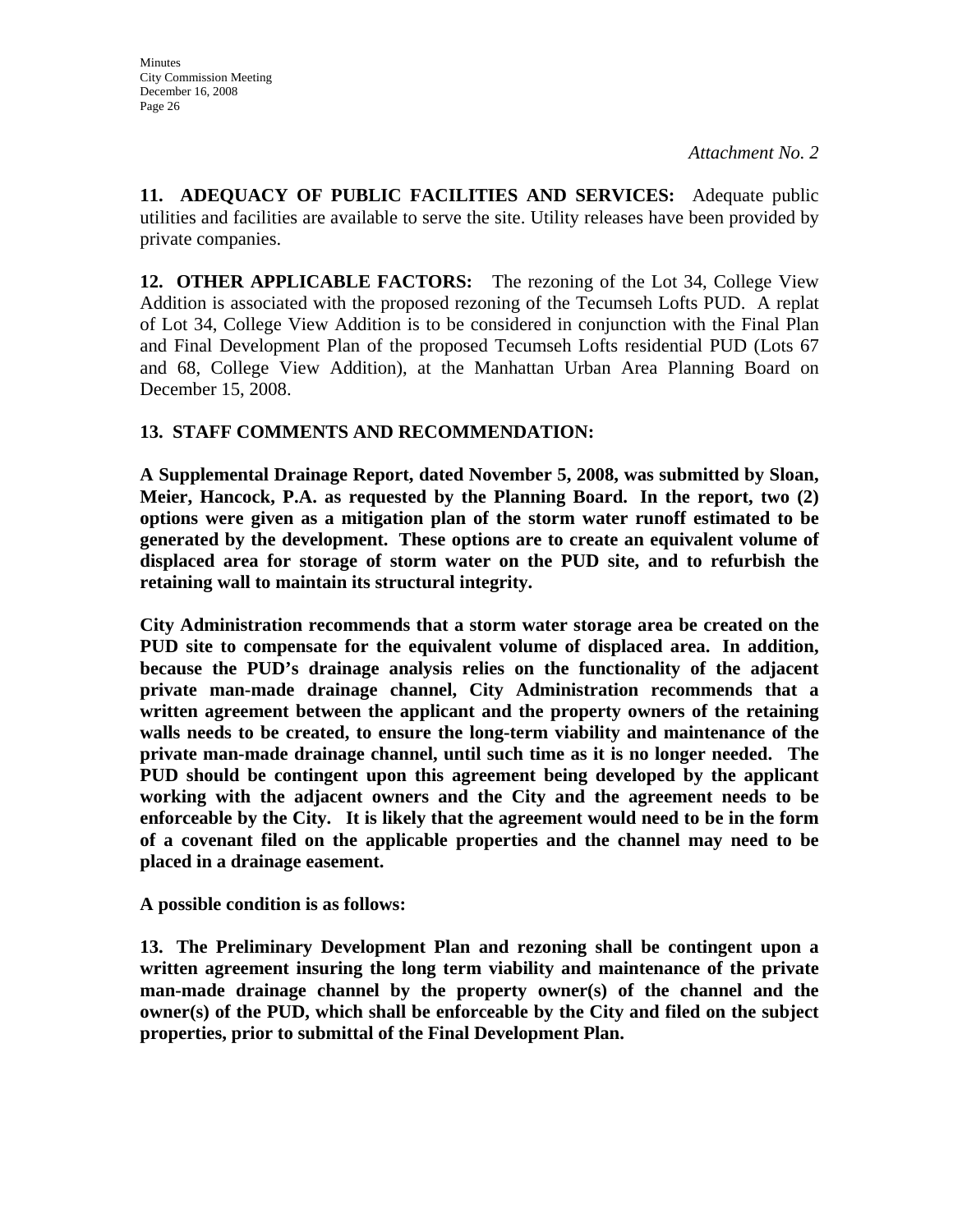City Administration recommends approval of the rezoning of proposed Tecumseh Lofts PUD, from R, Single-Family Residential District, to PUD, Residential Planned Unit Development District, with the following conditions:

- 1. Permitted uses shall include a multiple-family dwelling consisting of twelve (12), onebedroom apartment units; and an existing two-family dwelling consisting of a three (3) bedroom unit and a two (2) bedroom unit.
- 2. **A minimum of seventeen (17) off-street parking spaces shall be provided. Four (4) parking spaces on Lot 1 and thirteen (13) parking spaces on Lot (2).**
- 3. Lights shall be provided as described on the architectural drawings and shall be full cut-off design. Building lighting shall be provided as proposed and shall not cast direct light onto public or private streets or adjacent property.
- 4. Landscaping and irrigation shall be provided pursuant to a Landscaping Performance Agreement between the City and the owner, which shall be entered into prior to issuance of a building permit.
- 5. All landscaping and irrigation shall be maintained in good condition.
- 6. A six (6) foot tall cedar screening fence shall be provided along the entire length of the west side of the parking lot and shall connect to the trash enclosure.
- 7. An eight (8) foot tall cedar screening fence shall be provided along the southern property line of Lot 2 from the western end, to the southeast corner of the apartment building, and the stacked exterior air conditioner condenser units shall be lowered to not extend above the screening fence.
- 8. The existing gravel parking adjacent to the driveway and attached garage on Lot 1 shall be paved.
- 9. The wall sign proposed on the stair tower shall have a maximum gross surface area of forty (40) square feet. The wall sign located on the retaining wall shall be permitted as proposed.
- 10. Temporary banner signs shall not be permitted.
- 11. Exempt signage shall include signage described in Article VI, Section 6-104  $(A)(1),(2),(4),(5),(7)$  and  $(8)$ ; and Section 6-104  $(B)(2)$ , of the Manhattan Zoning Regulations.
- 12. **A detention area within the proposed drainage easement shall be constructed as proposed in the Supplemental Drainage Analysis, dated November 5, 2008.**

# **ALTERNATIVES:**

1. Recommend approval of the proposed rezoning of Tecumseh Lofts PUD, from R, Single-Family Residential District, to PUD, Residential Planned Unit Development District, stating the basis for such recommendation, with the conditions listed in the Staff Report.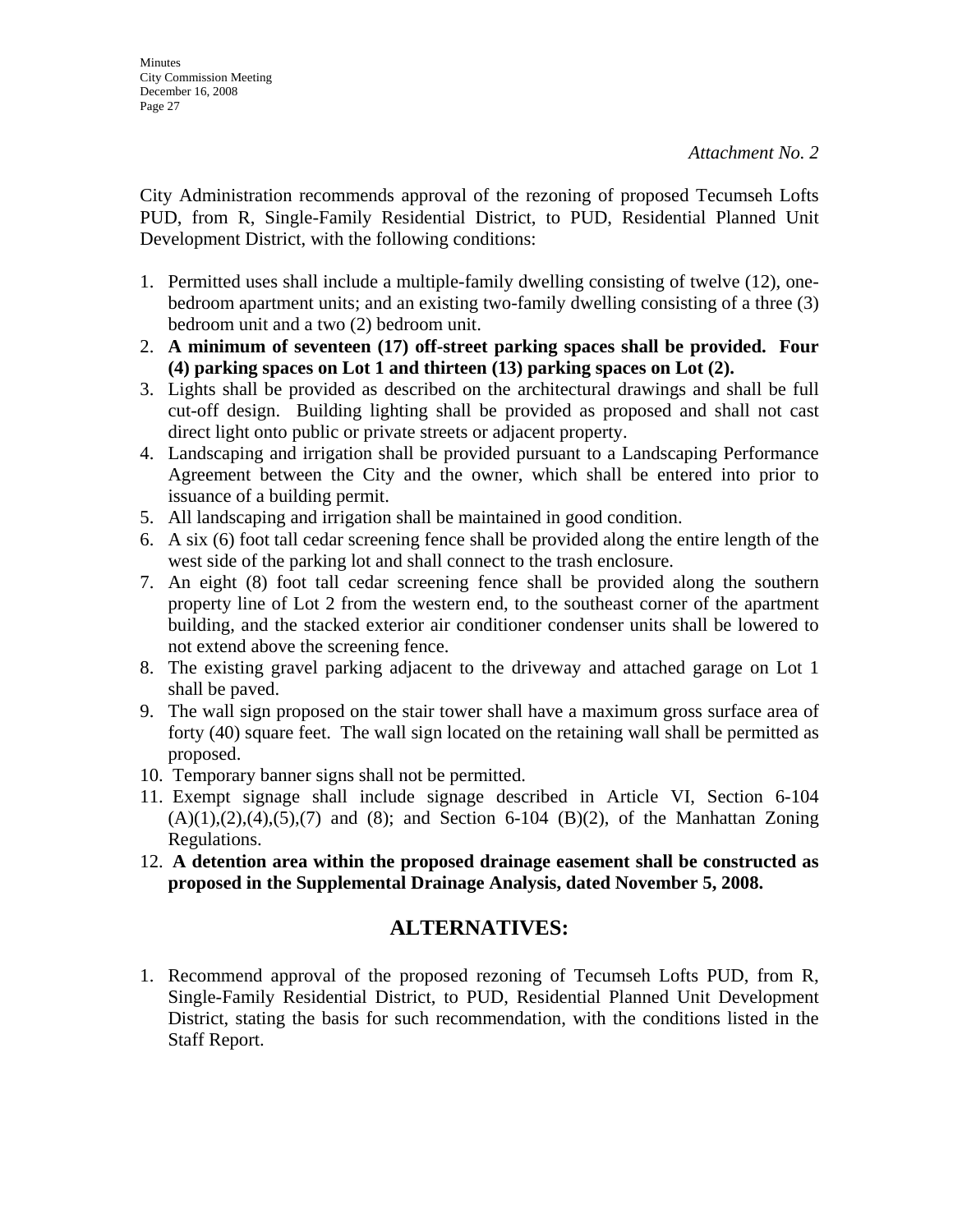- 2. Recommend approval of the proposed rezoning of Tecumseh Lofts PUD, from R, Single-Family Residential District, to PUD, Residential Planned Unit Development District, and modify the conditions, and any other portions of the proposed PUD, to meet the needs of the community as perceived by the Manhattan Urban Area Planning Board, stating the basis for such recommendation, and indicating the conditions of approval.
- 3. Recommend denial of the proposed rezoning, stating the specific reasons for denial.
- 4. Table the proposed rezoning to a specific date, for specifically stated reasons.

# **POSSIBLE MOTION:**

The Manhattan Urban Area Planning Board recommends approval of the proposed rezoning of Tecumseh Lofts PUD, from R, Single-Family Residential District, to PUD, Residential Unit Development District, based on the findings in the staff report, **with the twelve (12) conditions recommended by City Administration.** 

**PREPARED BY:** Chad Bunger, Planner **DATE:** October 28, 2008 Updated November 12, 2008

08070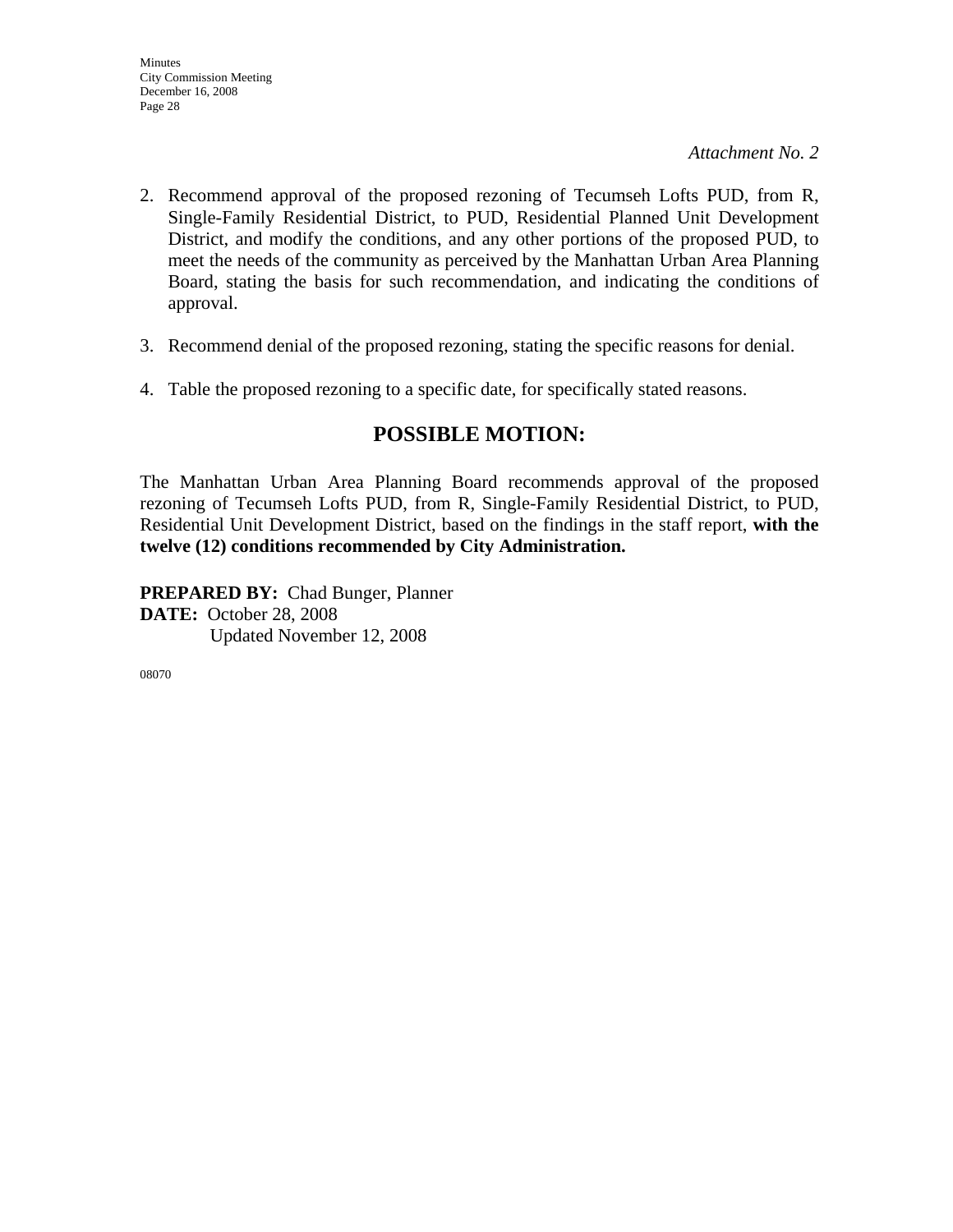#### **STAFF REPORT**

## **ON AN APPLICATION TO REZONE PROPERTY**

**FROM:** R, Single-Family Residential District

**TO:** R-1, Single-Family Residential District

**APPLICANT:** Schwab-Eaton, P.A. – Chris Cox

**ADDRESS:** 1125 Garden Way Manhattan, KS 66502

**OWNERS:** Golda Wilson Trust c/o The Trust Company of Manhattan

**ADDRESS:** 800 Poyntz Avenue Manhattan, KS 66502

**LOCATION:** 2012 College View Road, Lot 34 College View Addition

**AREA:** Current Lot Area – 8,813 square feet (0.20 acres) Lot area to be rezoned to  $R-1 - 7.973$  square feet (0.18 acres) Area to split off and rezoned with the proposed Tecumseh Lots PUD – 832 square feet

**DATE OF PUBLIC NOTICE PUBLICATION:** October 13, 2008

**DATE OF PUBLIC HEARING: PLANNING BOARD:** November 3, 2008 Table to November 17, 2008 **CITY COMMISSION:** November 18, 2008

**EXISTING USE:** Single-family home

**PHYSICAL AND ENVIRONMENTAL CHARACTERISTICS:** Generally a flat, improved residential lot with a single-story, single-family home. The house is located near the twenty-five (25) foot front yard setback line along College View Road. The lot has a sixteen foot wide driveway that leads to the attached garage. The remainder of the lot is open lawn areas with mature trees. Twelve (12) feet of the site's rear yard has been proposed to be split off and platted with the proposed Tecumseh Lofts PUD to the immediate north of the subject site.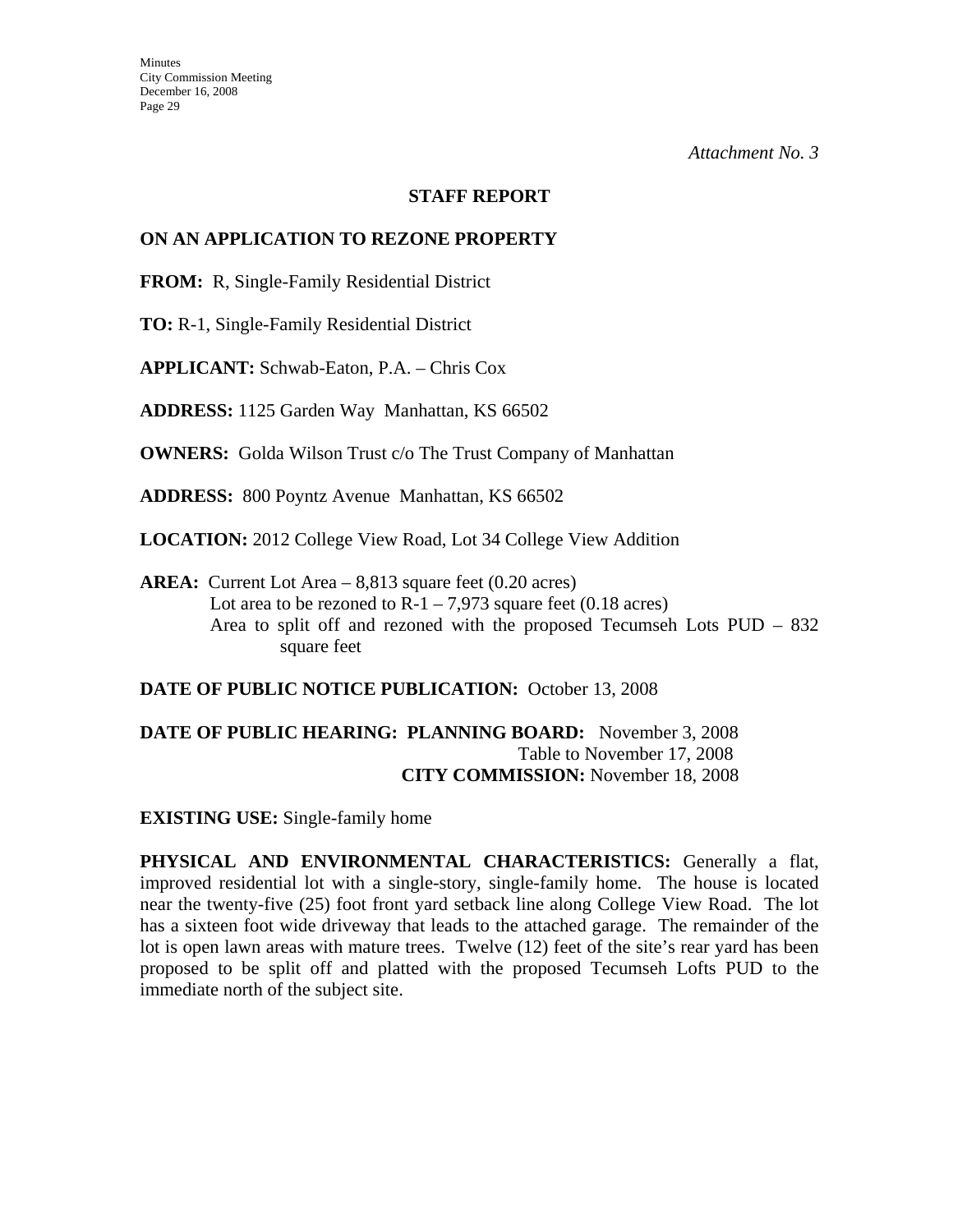#### **SURROUNDING LAND USE AND ZONING:**

- **(1) NORTH:** Two-dwelling unit house, Tecumseh Road, platted as a 60 foot right-ofway, open, grassy areas and public health and medical facilities; R, Single-Family Residential District and R-3/UO, Multiple-Family Residential District with University Overlay District.
- **(2) SOUTH:** College View Road, platted as a 60 foot right-of-way, single-family and two-family and a fraternity; R-M/UO, Four-Family Residential District with University Overlay District.
- **(3) EAST:** Single-family and multiple-family houses, Quivera Road, platted as a 60 foot right-of-way and fraternities; R, Single-Family Residential District and R-M/UO, Four-Family Residential District with University Overlay District.
- **(4) WEST:** Single-family homes; R, Single-Family Residential District

**GENERAL NEIGHBORHOOD CHARACTER:** To the east, south and west, the neighborhood is a mix of single-family, two-family, multiple-family residential uses and fraternities. The residential uses are a combination of owner-occupied homes further to the west of the site and rental units closer to Kansas State University. Three fraternities are also in the immediate area. To the north is the Riley County Health Department and Mercy Regional Hospital on Sunset and Kansas State University LaFene Health Center. These sites consist of large medical office buildings, parking lots and open, grassy areas with mature trees.

**SUITABILITY OF SITE FOR USES UNDER CURRENT ZONING:** The R District requires 10,000 square feet of lot area, 75 feet of lot width and 100 feet of lot depth. The current configuration of the lot has approximately 8,814 square feet of lot area, approximately 69 feet of lot width and 127 feet of lot depth. The applicant has proposed to split off twelve (12) feet of the north portion of the lot to be rezoned and replatted with the proposed Tecumseh Lofts PUD to the immediate north. The reconfigured lot will have an area of approximately 7,973 square feet and a lot depth of approximately 115 feet. The existing use of the site as a single-family home complies with the permitted uses of the R District, but the site lacks sufficient lot area and width to meet the zoning district's requirements. The proposed reconfigured lot to be created through the platting process will meet the proposed R-1 District requirements.

The existing house has a covered front porch that encroaches approximately three (3) feet into the minimum twenty-five (25) foot front yard setback. The applicant has submitted an application to the Board of Zoning Appeal for the December 10, 2008 meeting for an Exception to correct the existing condition to obtain clear title for the property to ensure a marketable title.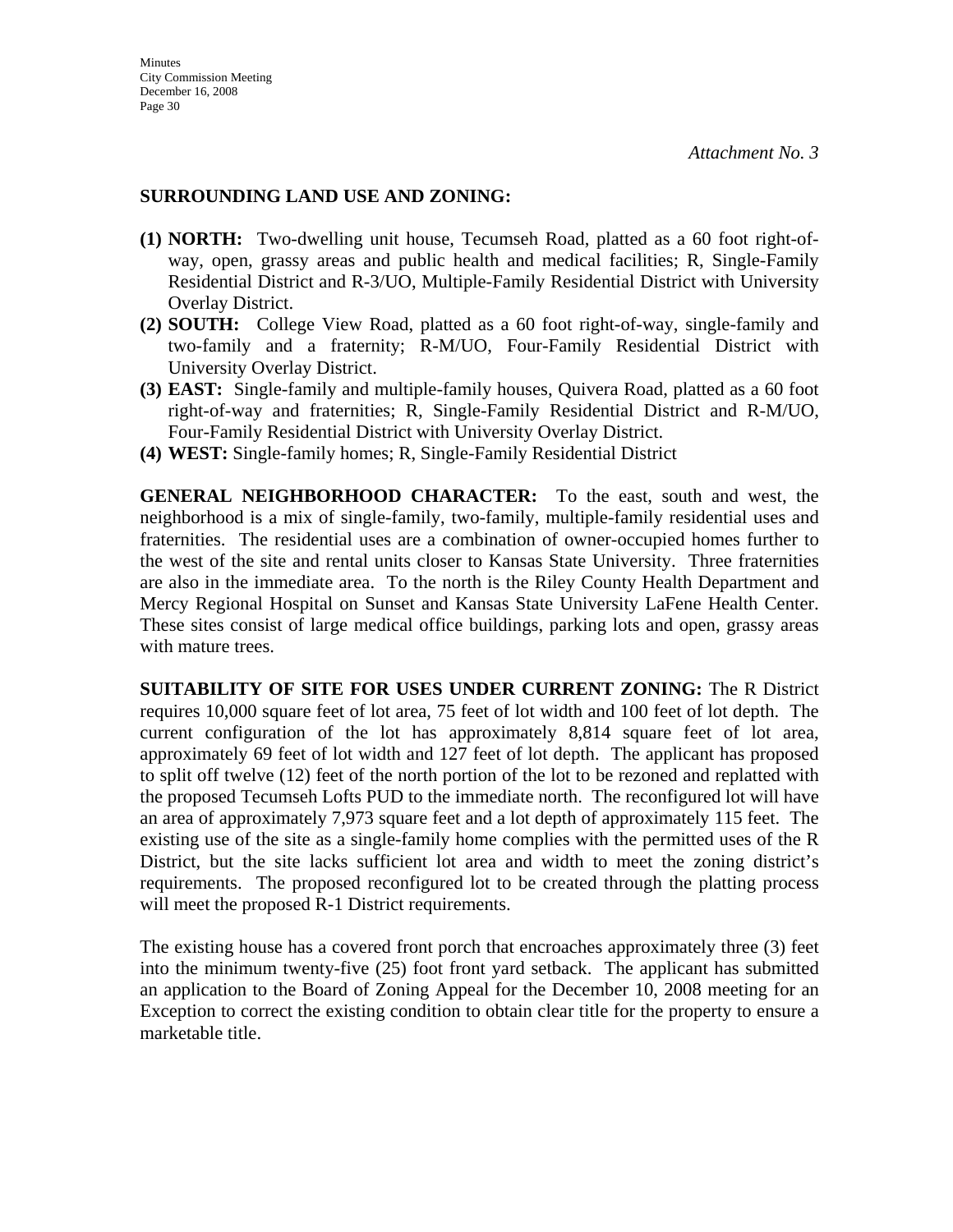**COMPATIBILITY OF PROPOSED DISTRICT WITH NEARBY PROPERTIES AND EXTENT TO WHICH IT MAY HAVE DETRIMENTAL AFFECTS:** The proposed rezoning should not directly impact the nearby properties. No increase in light, noise or traffic to the area is anticipated from the proposed rezoning of the site from R, Single-Family Residential District to R-1, Single-Family Residential District. To the east and west of the site are properties that are zoned R District and primarily contain singlefamily homes that are owner occupied or rental units. To the immediate south of the site and on the east side of Quivera Road are properties that are zoned R-M/UO, Four-Family Residential District/with University Overlay District. The properties within the R-M/UO Districts consist of fraternities associated with Kansas State University and single-family homes. To the north of the site, across Tecumseh Road, are properties zoned R-3/UO, Multiple-Family Residential District/with University Overlay District, that contain medical office buildings.

The proposed R-1 District's list of permitted and conditional uses is similar to that of the R District, which includes single-family detached dwellings. The main differences between the residential lots are the lot size requirements. The R-1 District requires a minimum lot area of 6,500 square feet and a minimum lot width of 50 feet, compared to the R District's minimum lot area 10,000 square feet and lot width of 75 feet. The proposed rezoning will bring the site into compliance with the current Zoning Regulations and allow for the northern twelve (12) feet to be split off and be platted with the proposed Tecumseh Lofts Planned Unit Development.

**CONFORMANCE WITH COMPREHENSIVE PLAN:** The rezoning site is shown on the Southwest Planning Area Future Land Use Map of the Comprehensive Plan as RLM, Residential Low/Medium Density.

Policies of the RLM designation include:

# RESIDENTIAL LOW/MEDIUM DENSITY (RLM)

#### *RLM 1: Characteristics*

The Residential Low/Medium Density designation incorporates a range of single-family, single-family attached, duplex, and town homes, and in appropriate cases include complementary neighborhood-scale supporting land uses, such as retail, service commercial, and office uses in a planned neighborhood setting, provided they conform with the policies on Neighborhood Commercial Centers. Small-scale multiple-family buildings and condominiums may be permissible as part of a planned unit development, or special mixed-use district, provided open space requirements are adequate to stay within desired densities.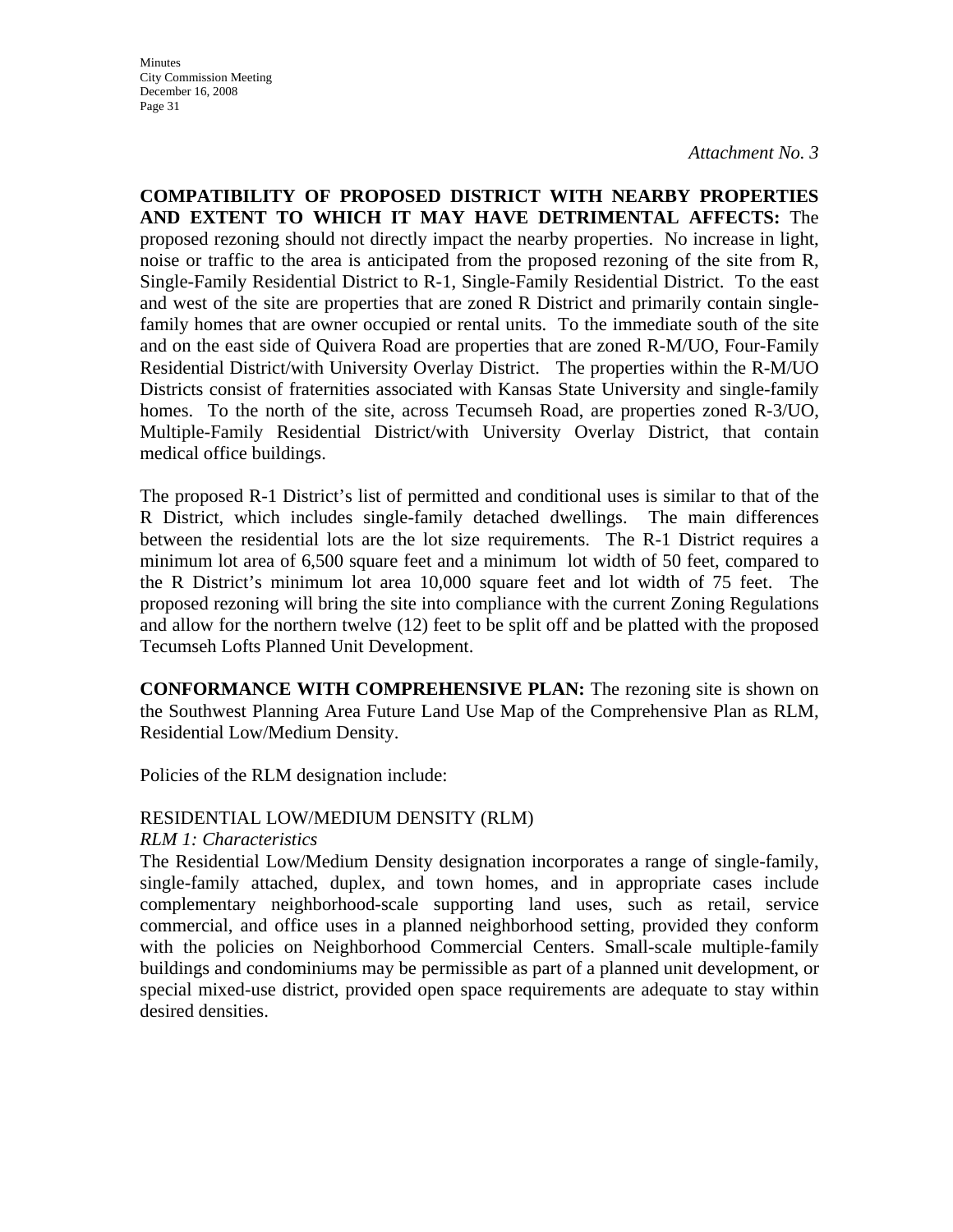#### *RLM 2: Appropriate Density Range*

Densities in the Residential Low/Medium designation range between less than one dwelling unit/acre up to 11 dwelling units per net acre.

#### *RLM 3: Location*

Residential Low/Medium Density neighborhoods typically should be located where they have convenient access and are within walking distance to community facilities and services that will be needed by residents of the neighborhood, including schools, shopping areas, and other community facilities. Where topographically feasible, neighborhoods should be bounded by major streets (arterials and/or collectors) with a direct connection to work, shopping and leisure activities.

### *RLM 4: Variety of Housing Styles*

To avoid monotonous streetscapes, the incorporation of a variety of housing models and sizes is strongly encouraged in all new development.

The proposed rezoning of the site to R-1 District conforms to the Comprehensive Plan.

# **ZONING HISTORY AND LENGTH OF TIME VACANT AS ZONED:**

| October 11, 1951 | City Commission approves Final Plat of College View                                        |
|------------------|--------------------------------------------------------------------------------------------|
|                  | Addition.                                                                                  |
| $1951 - 1964$    | "A", First Dwelling House District                                                         |
| $1964 - 1965$    | "A-A", Single-Family Dwelling District                                                     |
| $1965 - 1969$    | "A" Single- and Two-Family Dwelling District                                               |
| $1969$ – Present | R, Single-Family Residential District.                                                     |
|                  | A coording to building nome to on $\mathcal{L}_{\text{loc}}$ the house was built in $1054$ |

According to building permits on file, the house was built in 1954.

### **CONSISTENCY WITH INTENT AND PURPOSE OF THE ZONING ORDINANCE:**

The intent and purpose of the Zoning Regulations is to protect the public health, safety, and general welfare; regulate the use of land and buildings within zoning districts to assure compatibility; and to protect property values.

The R-1, Single-Family Residential District is designed to provide a dwelling zone at a density no greater than one dwelling unit per 6,500 square feet. The proposed rezoning of the site is consistent with the intent of the Zoning Ordinance.

Section 15-103(B) states that "No application for amendment to change the zoning classification of any lot, parcel or tract of land shall be accepted unless such lot, parcel or tract has 100 feet of frontage on a public street, or has 10,000 square feet of area, or abuts a lot, parcel or tract of land that has the same zoning classification as that which is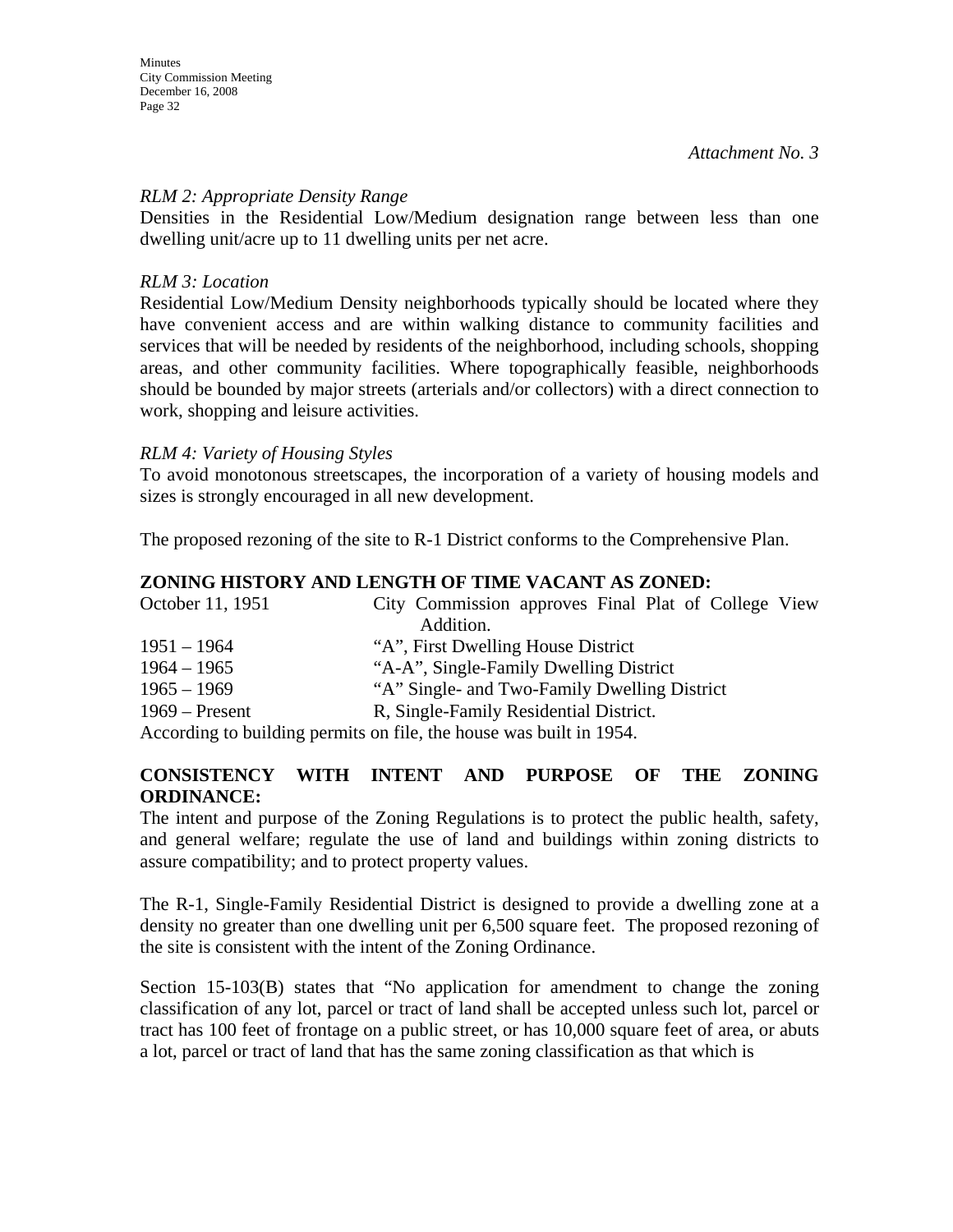proposed for the property which is the subject of the proposed amendment." The reason for the request to rezone is the result of a surveying error and an attempt to correct the error between the applicant and the developer of the Tecumseh Lofts PUD. The agreement includes splitting off the northern twelve (12) feet of the site and platting it to the proposed PUD on the adjacent property. Although the proposed rezoning request does not meet the requirements of Section 15-103(B), the Planning Board should consider the fact that the site is a nonconforming lot created by the City's actions in 1969. It should also be taken into consideration that the proposed use of the site will remain as a singlefamily dwelling, similar to residential lots in the area, which is the intent of both the R District and R-1 District.

The R, Single-Family Residential District requires a minimum lot area of 10,000 square feet and minimum lot width of 75 feet. The site and surrounding sites to the west are all approximately 8,700 square feet in area and have approximately 69 feet of lot width. When the area was rezoned from "A" Single- and Two-Family Dwelling District, to R, Single-Family Residential District, in 1969 with the Zoning Regulation update, these lots were inadvertently rezoned into a nonconforming condition.

**RELATIVE GAIN TO THE PUBLIC HEALTH, SAFETY AND WELFARE THAT DENIAL OF THE REQUEST WOULD ACCOMPLISH, COMPARED WITH THE HARDSHIP IMPOSED UPON THE APPLICANT:** There appears to be no relative gain to the public that denial would accomplish compared to the hardship to the applicant.

**ADEQUACY OF PUBLIC FACILITIES AND SERVICES:** Adequate public facilities and services are available to serve the site. The site gains access from College View Road, a local residential street. This street is adequate to handle the existing traffic generated by the single-family home as well as the traffic from the moderate residential density in the surrounding area.

**OTHER APPLICABLE FACTORS:** The rezoning of the site is associated with a proposed rezoning of the Tecumseh Lofts PUD. A replat of Lot 34, College View Addition and Lots 67 and 68, College View Addition, associated with the proposed Tecumseh Lofts residential PUD will be considered by the Manhattan Urban Area Planning Board on December 15, 2008 as a concurrent action with the Final Plat and Final Development Plan of the PUD.

# **STAFF COMMENTS:**

City Administration recommends approval of the proposed rezoning of Lot 34, College View Addition, less the north twelve (12) feet, from R, Single-Family Residential District, to R-1, Single-Family Residential District.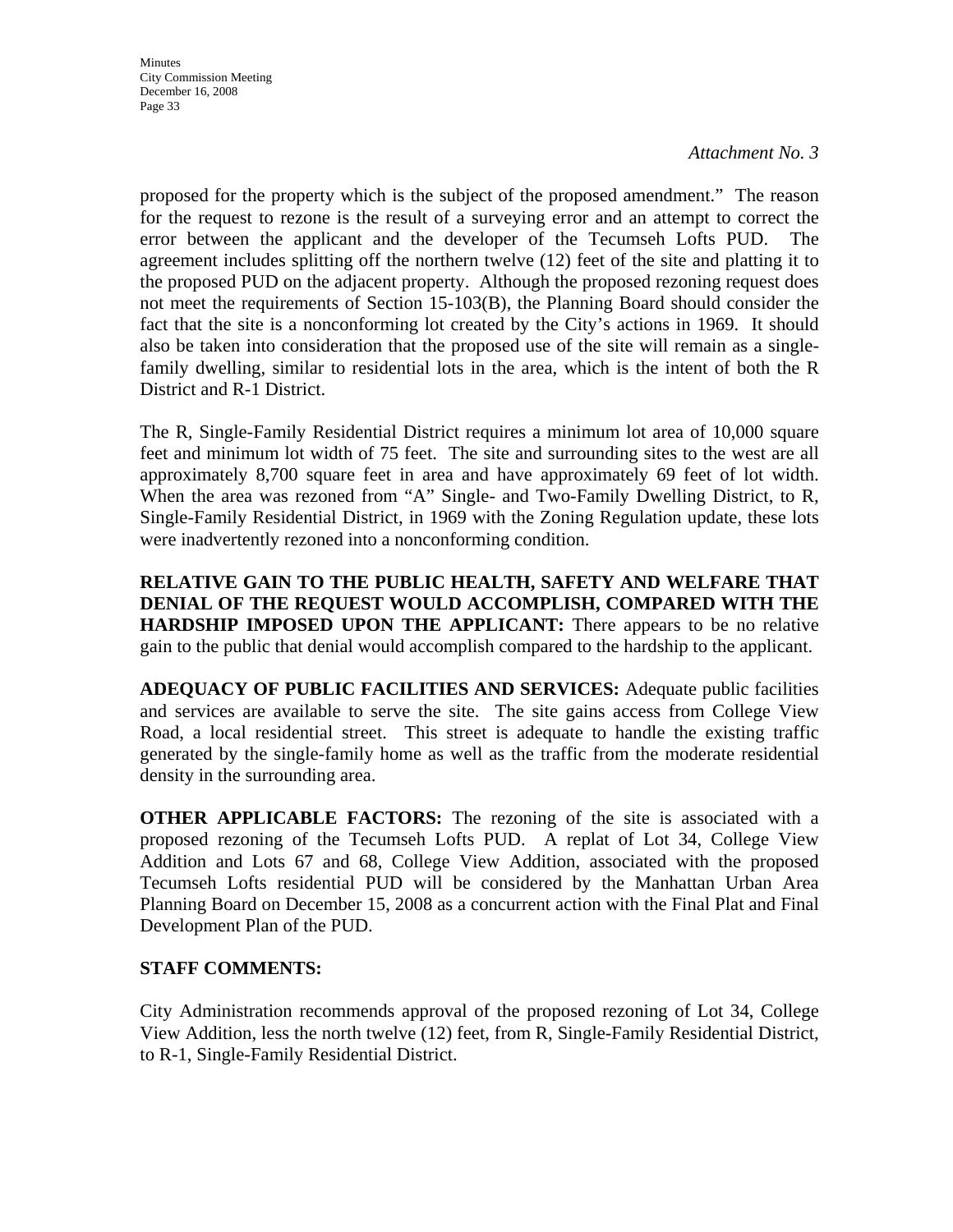# **ALTERNATIVES:**

- 1. Recommend approval of the proposed rezoning of Lot 34, College View Addition, less the north twelve (12) feet, from R, Single-Family Residential District, to R-1, Single-Family Residential District, stating the basis for such recommendation.
- 2. Recommend denial of the proposed rezoning, stating the specific reasons for denial.
- 3. Table the proposed rezoning to a specific date, for specifically stated reasons.

# **POSSIBLE MOTION:**

The Manhattan Urban Area Planning Board recommends approval of the proposed rezoning of Lot 34, College View Addition, less the north twelve (12) feet, from R, Single-Family Residential District to R-1, Single-Family Residential District, based on the findings in the Staff Report .

**PREPARED BY:** Chad Bunger, Planner

**DATE:** October 27, 2008 Updated: November 13, 2008

08069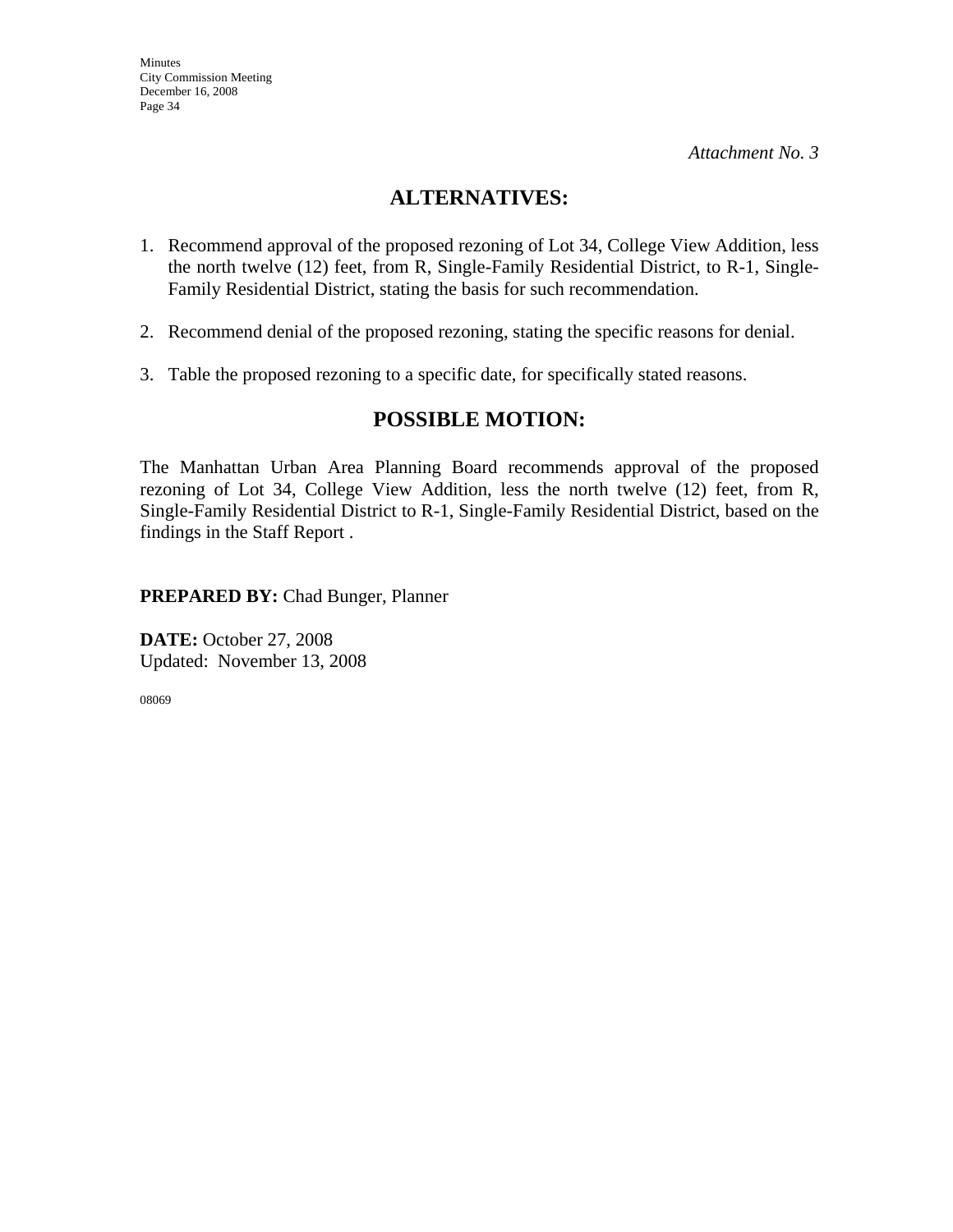|                                      | 2009   |                |                 |
|--------------------------------------|--------|----------------|-----------------|
| <b>Agency</b>                        |        | <b>Request</b> | <b>Proposed</b> |
| Big Brothers/Big Sisters             |        | 34,000         | 34,000          |
| Boys & Girls Club                    |        | 12,500         | 12,500          |
| Crisis Center                        |        | 46,500         | 46,500          |
| <b>Cultural Enrichment Academy</b>   |        |                |                 |
| Flint Hill Community Clinic          |        | 26,632         |                 |
| Homecare & Hospice                   |        | 44,500         | 44,500          |
| <b>Kansas Legal Services</b>         |        | 25,000         | 25,000          |
| <b>KSU Child Development Center</b>  |        | 30,258         | 10,944          |
| Manhattan Day Care                   | $\ast$ | 65,000         | 65,000          |
| Manhattan Emergency Shelter          |        | 80,850         | 80,850          |
| Northview After School Child Care    |        | 25,200         |                 |
| Regional AIDS Project                |        |                |                 |
| RSVP of the Flint Hills              |        |                |                 |
| <b>Salvation Army</b>                |        | 20,000         |                 |
| <b>Shepherd's Crossing</b>           |        | 40,000         | 40,000          |
| Sunflower CASA Project, Inc.         |        | 27,226         | 27,226          |
| <b>UFM Community Learning Center</b> |        | 4,000          | 4,000           |
| Subtotal:                            |        | 481,666        | 390,520         |

# **Social Services Advisory Board**

| <b>Riley County Area Transportation Agency</b> | 45,250 |  |
|------------------------------------------------|--------|--|
|                                                |        |  |

 $250$  \*\*\*

**Total Request: \$526,916 \$435,770**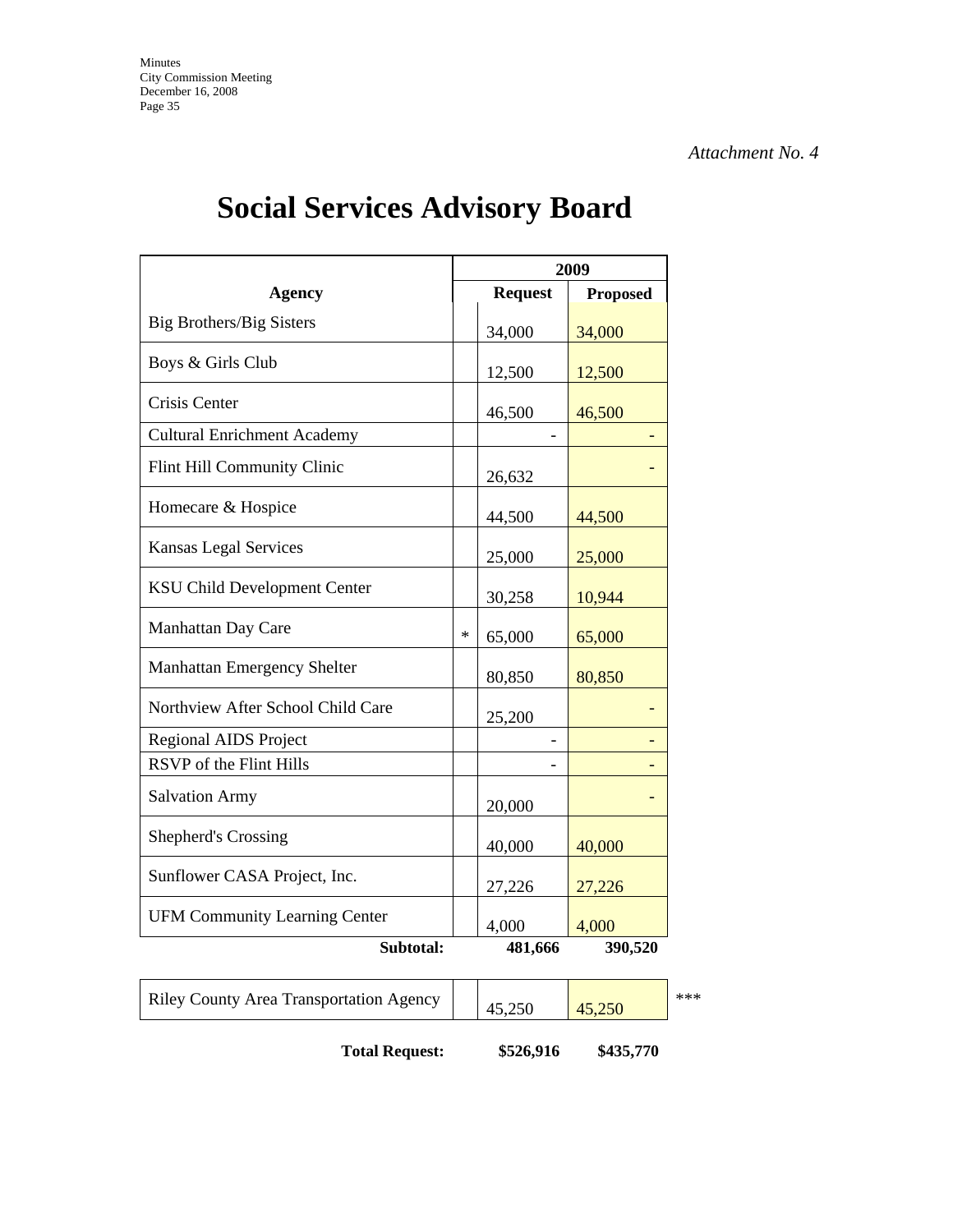| <b>Special Alcohol Funds</b>                             | 2009             |                 | 2009         |
|----------------------------------------------------------|------------------|-----------------|--------------|
| <b>AGENCY</b>                                            | <b>Requested</b> | <b>Approved</b> |              |
| <b>Big Brothers/Big Sisters</b>                          | \$<br>14,000     | \$              | 14,000.00    |
| Boys and Girls Club                                      | \$<br>24,500     | \$              | 24,500.00    |
| Cox Cable Rep Advertising                                | \$               | \$              |              |
| KSU - Academic Assistance Center                         | \$               | \$              |              |
| <b>KSU</b> - Counseling Services                         | \$               | \$              |              |
| KSU - Alcohol & Other Drug Education Service             | \$<br>37,721     | \$              | 25,463.00    |
| Little Apple Task Force                                  | \$<br>4,000      | \$              | 4,000.00     |
| <b>Manhattan Area Risk Prevention Coalition</b>          | \$               | \$              |              |
| Manhattan Emergency Shelter                              | \$<br>13,362     | \$              | 13,362.00    |
| <b>Manhattan Housing Authority</b>                       | \$               | \$              |              |
| Pawnee Mental Health/Reg. Prevention Ctr. of NE KS       | \$<br>50,218     | \$              | 41,653.00    |
| Riley Cty Attorney's Ofc.-21st Judicial Dist. Teen Court | \$<br>6,500      | \$              | 5,600.00     |
| <b>Riley County Community Corrections</b>                | \$<br>11,350     | \$              | 10,350.00    |
| Riley County Police Department - D.A.R.E.                | \$<br>80,427     | \$              | 70,427.00    |
| <b>Sunflower CASA</b>                                    | \$<br>31,614     | \$              | 31,614.00    |
| The Restoration Center                                   | \$<br>42,000     | \$              | 28,000.00    |
| <b>UFM Learning Center</b>                               | \$<br>20,000     | \$              | 20,000.00    |
| Unified School District #383                             | \$107,282        |                 | \$107,282.00 |
| <b>TOTALS</b>                                            | \$442,974        |                 | \$396,251.00 |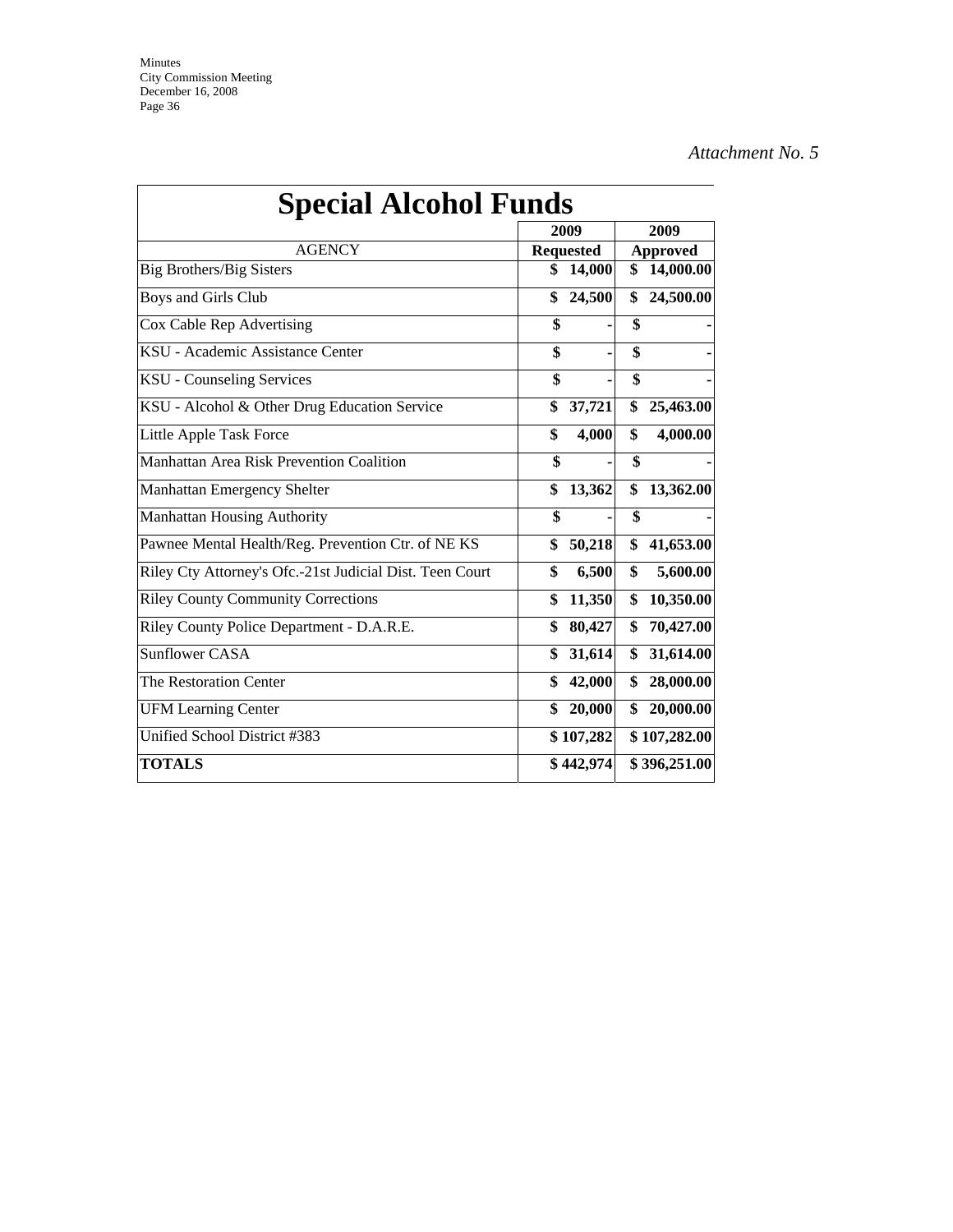# **STAFF REPORT**

# **APPLICATION TO REZONE PROPERTY TO PLANNED UNIT DEVELOPMENT DISTRICT**

# **BACKGROUND**

## **NOTE: THE PRELIMINARY DEVELOPMENT PLAN FOR THE APPROVED MCCALL LANDING COMMERCIAL PLANNED UNIT DEVELOPMENT WAS APPROVED MAY 20, 2008 (SITE PLAN AND ORDINANCE ATTACHED.) DUE TO THE EXTENSIVE CHANGES TO THE APPROVED PUD, A REVISED PRELIMINARY DEVELOPMENT PLAN APPLICATION WAS SUBMITTED.**

**FROM:** PUD, Commercial Planned Unit Development District.

**TO:** PUD, Commercial Planned Unit Development District.

**OWNER/ ADDRESS:** McCall Inc. / 615 McCall Road, Manhattan KS.

**APPLICANT/ ADDRESS:** McCullough Development Inc. – Charles Busch/PO Box 1088, 210 N. 4<sup>th</sup> Street, Manhattan KS.

**DATE OF PUBLIC NOTICE PUBLICATION:** Monday, October 27, 2008.

**DATE OF PUBLIC HEARING: PLANNING BOARD:** Monday, November 17, 2008. At the request of the applicant, the public hearing was tabled on November 17, 2008, to the Monday, December 1, 2008, Planning Board meeting.

**CITY COMMISSION:** Tuesday, December 16, 2008.

**LOCATION:** North of the intersection of McCall Road and Carlson Street, south of Levee Drive, west of McCall Pattern Company, and east of Abbott Management and Sunflower Self-Storage.

**AREA:** Approximately 26-acres.

**PROPOSED USES:** The revised McCall Landing PUD will consist of the following proposed Permitted Uses:

1. Farm and ranch supply stores such as, but not limited to, Orscheln Farm & Home, with associated outdoor sales, display and storage.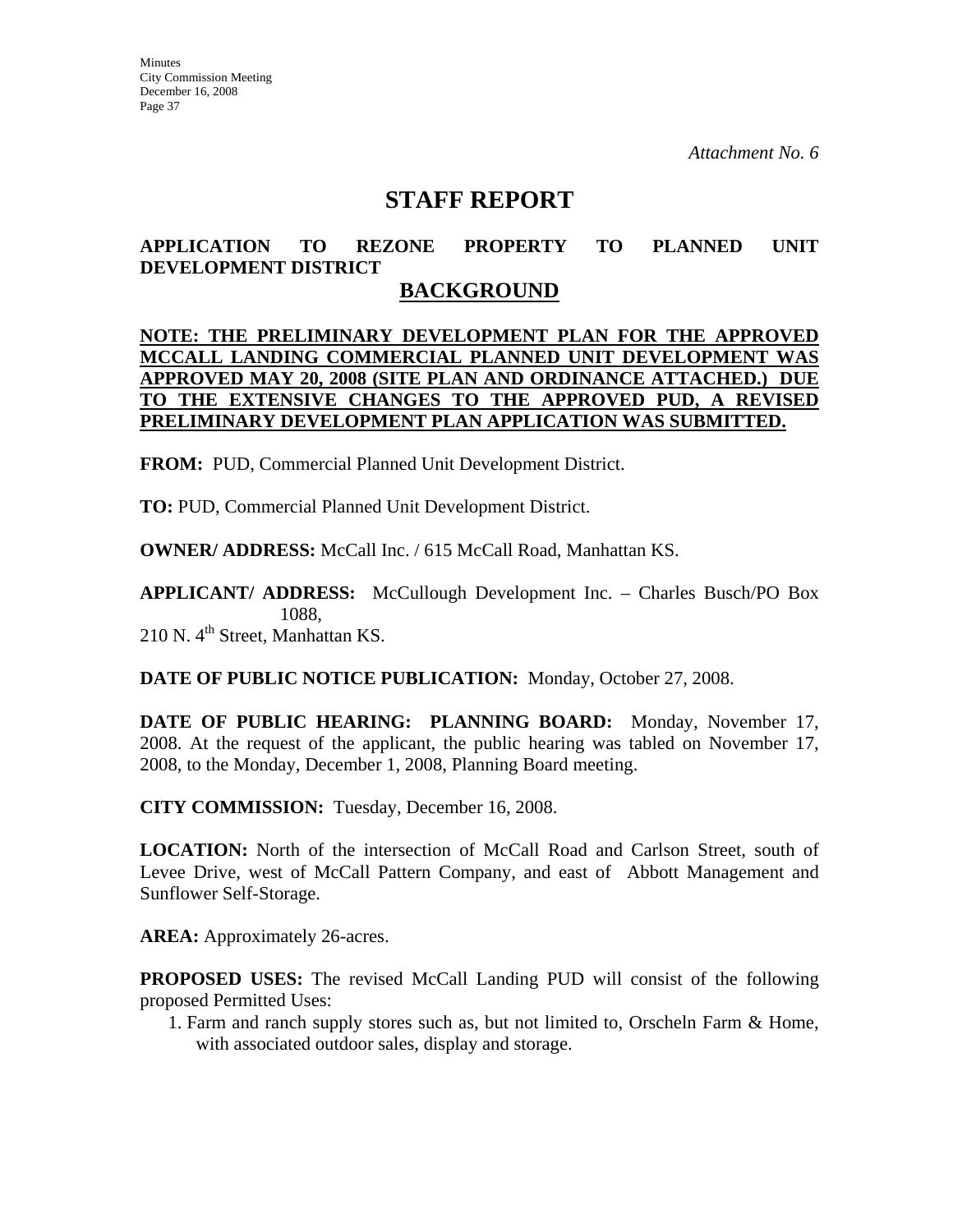- 2. Business and professional offices.
- 3. Restaurants, including drive-in type.
- 4. Banks and financial institutions, including drive-in type.
- 5. Convenience stores, without buried storage tanks.
- 6. Package liquor stores.
- 7. Retail stores.
- 8. Home improvement centers, including retail sale of general merchandise, lumber yards, landscape and garden products, hardware, appliances and fixtures, carpet, tile and floor coverings, and general home improvement, household and related products, and outdoor sales, display and storage, including lumber yard areas for stores such as, but not limited to, Menards.

Lot 1 is for a proposed Orscheln Farm and Home store; Lot 2 is for a Menard's; and, Lots 3 and 4 are future out-lots, each subject to a PUD amendment.

# **PROPOSED BUILDINGS AND STRUCTURES:**

### **Lot 1 - Orscheln Farm and Ranch**

The proposed site is approximately four acres in area on which a 50,000 square foot Orscheln Farm and Home super store will be constructed, and a 20,000 square foot screened outdoor storage area (see Sheets A1.00 and A2.00), as well as outdoor display and proposed storage along the south and west sidewalks adjacent to the building.

The Orscheln Farm and Home business is a relocation of its existing business from its current location on the southwest corner of McCall Road and Enoch Lane. The one-story flat roofed building is 22 feet in height, with an exterior of tan aggregate covered metal panels similar in color and material to the McCall Pattern Company. An entry canopy extends along the west elevation of the building for the majority of the storefront. There is a covered entry on the south storefront of the building. Each canopy has supporting brick columns. An entrance to the tire shop is also on the south side of the building.

To the east of the building is the approximate 20,000 square foot outdoor storage, sales and display area, which will be enclosed by an approximate nine foot black chain link fence with black vertical slats with ten foot split faced block accent columns. The north and south fences are gated for entry and exit to the storage area.

Sidewalk display includes smaller lawn and garden plant materials, equipment, tools and supplies, as well as smaller ranch and home supply items. The enclosed area includes large items such as fencing, larger building supplies, water tanks and other larger items. For a more complete list see written application documents.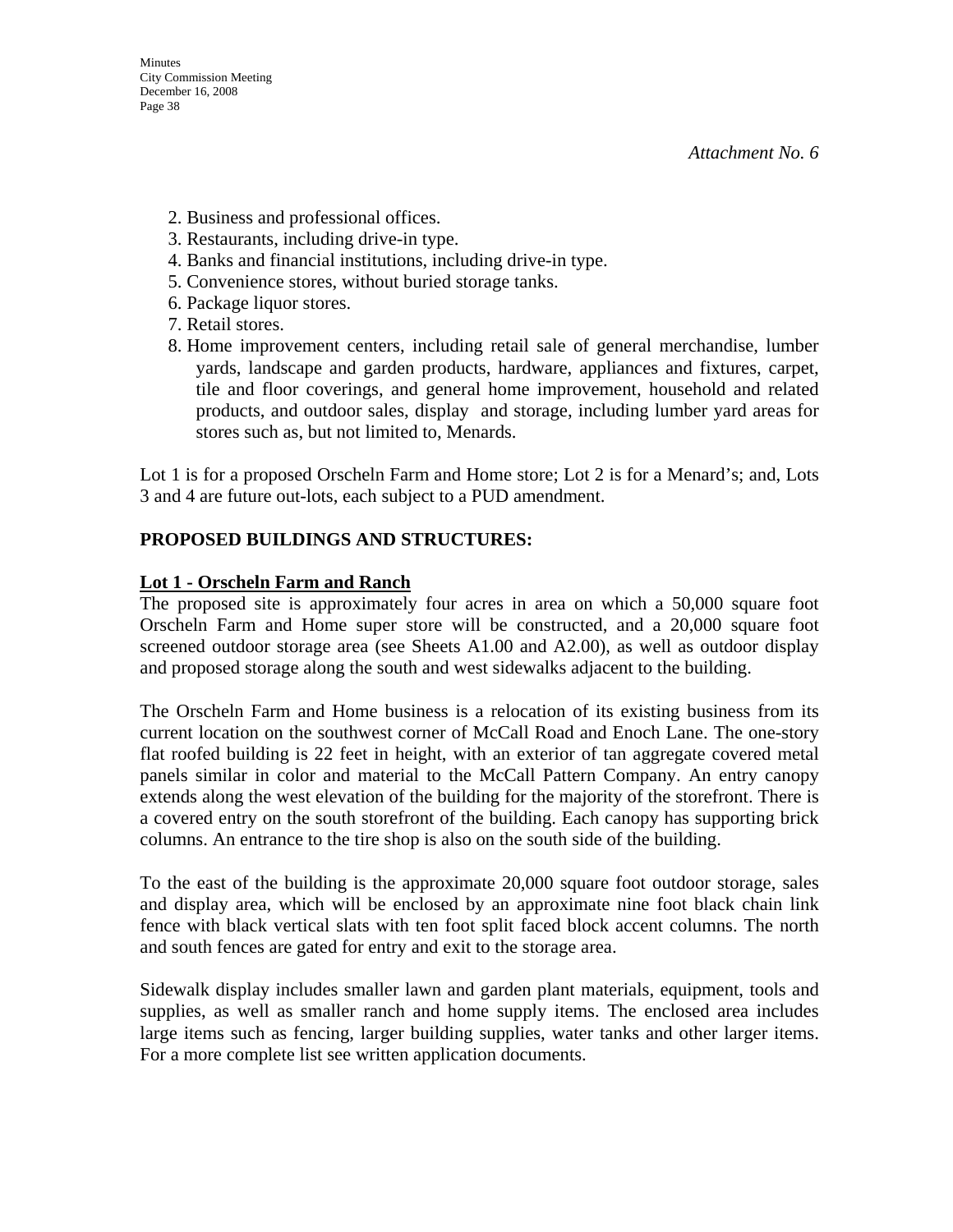The remainder of Lot 1 is for off-street parking and landscaped space.

# **Lot 2 - Menards**

The proposed Menards' site is approximately 18 acres in area on which a 202,948 square foot retail building is proposed consisting of heated indoor building area (162,340 square feet) and unheated indoor building space (40,608 square feet). Heated area contains approximately 94,432 square feet of retail area, 49,675 square feet of retail/warehouse space, 14,482 square feet of receiving area, and 3,751 square feet of bathroom/office space. Unheated building space contains 27,648 square feet of garden center/shipping area located on the eastern side of the building, and 12,960 square feet of rear overhang.

In addition, there is an outdoor storage/lumber yard (180,982 square feet) on the north and east sides of the building consisting of a lumber warehouse (26,420 square feet) to the north of the main building, an approximate 15,000 square feet of roofed over palletized lumber storage, which also functions as a 14 foot tall wood screening wall along the east, north and west perimeters of the building site, and approximately 15,400 square feet of open palletized lumber storage nine feet in height, which is located to the immediate east of the garden center. The remainder is driving aisle. The rear wall of the lumber warehouse is approximately 27 feet in height and provides an additional 13 feet of screening for that part of the warehouse along the northern part of the site. The south side of the storage yard is screened with a four foot concrete wall and nine foot wrought iron fence.

The Menards' building is approximately 30 feet in height and constructed of smooth finish precast concrete exterior walls with buff colored exterior aggregate walls on the south and west sides of the building and unpainted precast concrete walls on the east and north sides of the building. Emerald green standing seam accents are shown on the south, east and north sides of the building (see Sheets D4-D6 for more architectural details). The warehouse and roofed over palletized storage roof are standing seam metal.

The remainder of the site is off-street parking and landscaped space including a drainage basin on the east side of Lot 2.

**Lots 3 and 4** Future PUD amendments.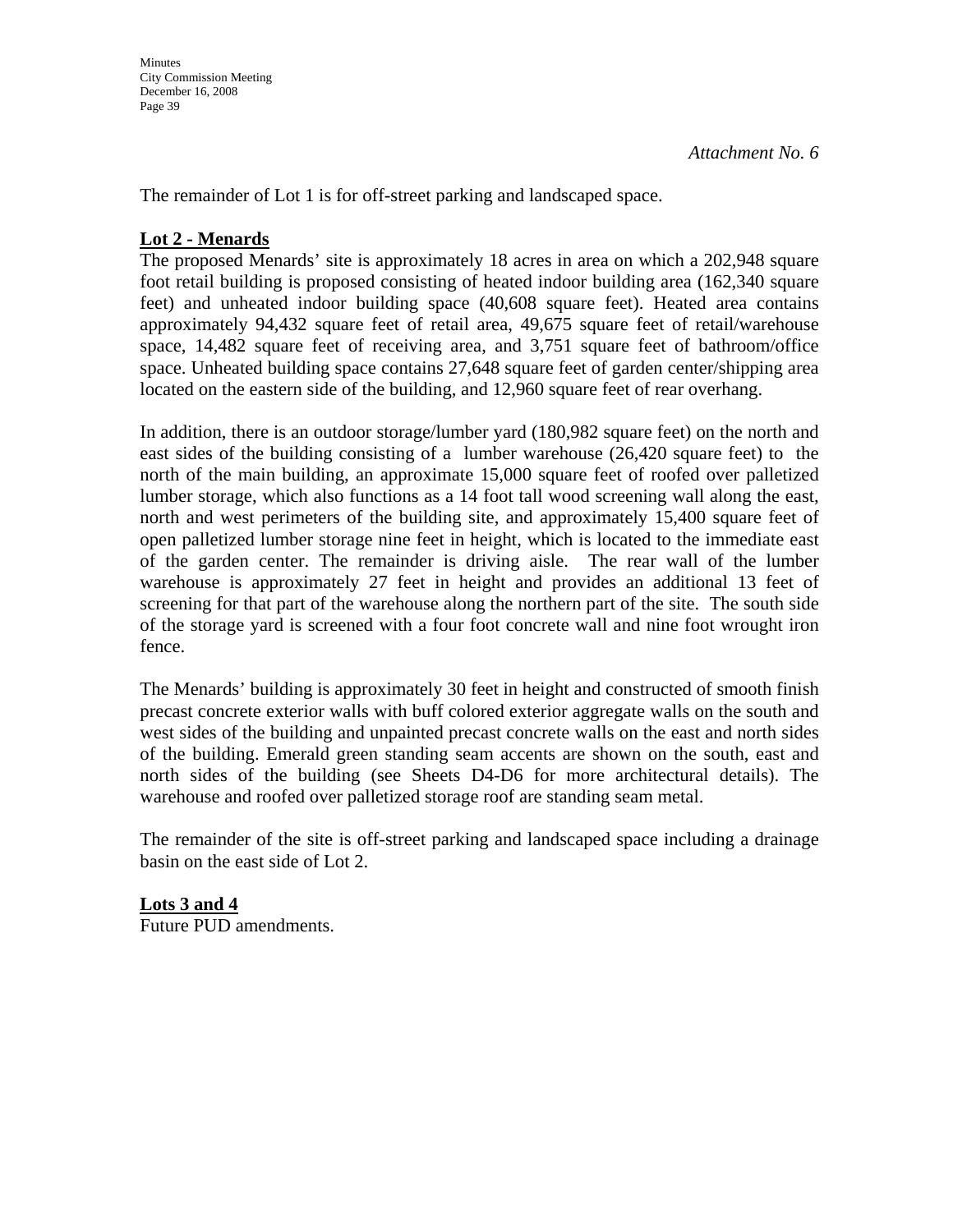**Minutes** City Commission Meeting December 16, 2008 Page 40

*Attachment No. 6* 

### **PROPOSED LOT COVERAGE-TOTALS**

| Use                              | <b>Acres/Square Feet</b> | <b>Percentage</b> |
|----------------------------------|--------------------------|-------------------|
| <b>Buildings/Outdoor Storage</b> | 489,145 square feet      | 43%               |
| Travel Easement/                 |                          |                   |
| Drives/Parking                   | $393,659$ square feet    | 35%               |
| Open/Landscape Space             | $204,412$ square feet    | 18%               |

Approximately 40,946 square feet (4%) of the site will be dedicated as right-of-way for future McCall Road.

Note: See Sheet C3 of the PUD drawings for projected individual lot coverage.

#### **PROPOSED SIGNS-LOT 1**

| <b>Type</b>                                              | <b>Dimensions</b>                                               | Lighting                                                                           |
|----------------------------------------------------------|-----------------------------------------------------------------|------------------------------------------------------------------------------------|
| One Wall/Box Store Name                                  | 40 ft. long by 5.5 ft tall (220sq Internally lit<br>ft in area) |                                                                                    |
| One wall painted Tire Shop<br>One ground sign (Orscheln) | 6 ft by 1 ft (6 sq ft in area)<br>in area incl. base)           | None proposed<br>15 feet by 10 ft 8 in. (160 sf ft May be ground or internally lit |

# **PROPOSED SIGNS-LOT 2**

The Menards' signage plan is shown on Sheet D4 and consists of a main entrance sign, and product and directional signage. In addition, a banner sign is proposed over the concrete block outdoor storage area along the sidewalk in front of the building between the garden center and main building exit. Signage is more in keeping with C-5, Highway Service Commercial District, than C-2, Neighborhood Commercial District, as recommended for PUDs; however, the total square feet of sign area is less than would be allowed under C-2 sign guidelines.

A 15 foot tall double faced ground entry sign is proposed at the northwest corner of the intersection of proposed Carlson Place and McCall Road. The signage will be internally illuminated and mounted on a precast concrete base with space for two other business names, in addition to the Menards' space. The Menards' portion of the sign is approximately 100 square feet in area (23 feet 8 inches long by 4 feet 3 inches tall), with each separate sign space 50 square feet in area. The ground sign will be in a landscaped base.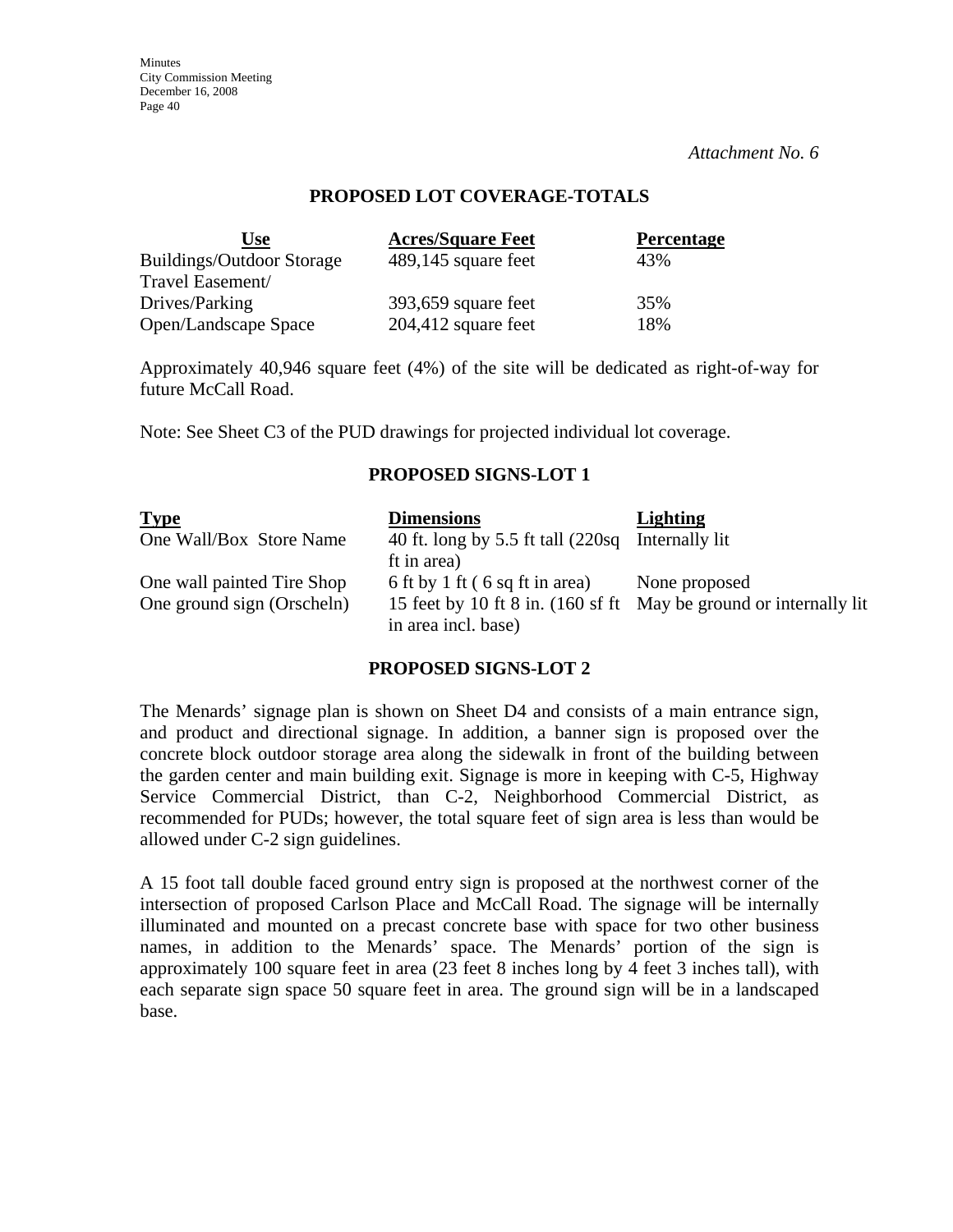The applicant's overall sign proposal is generally consistent with the signage requirements of the C-2, Neighborhood Shopping District, with respect to square footage, but deviates in terms of total number of signs. To ensure consistency on Lots 3 and 4 of the PUD, the sign requirements of the C-2 District should apply to those two lots due to their frontage along a major street; however, future amendments may contain requests for sign changes for a specific site.

As with the approved PUD, each business may have one temporary banner sign on the businesses lot. Exempt signs such as address numerals and construction sign will be allowed as well.

**PROPOSED LIGHTING:** Proposed Carlson Place and McCall Place, and Lots 1 and 2 parking lot lights are full-cutoff, 30 foot tall metal poles. Building lights will accent entrances and provide general security and are full cut-off design. In addition, the wrought iron screening fence on the south side of Menards has decorative light fixtures on the top of the fence.

# **REVIEW CRITERIA FOR PLANNED UNIT DEVELOPMENTS**

**1. LANDSCAPING:** Landscaping is a combination of grass areas, and deciduous trees scattered throughout the parking lots in landscape islands and along the east side of Carlson Place frontage. The west side of the street will be landscaped with the development of Lot 3 and 4. Lot 2's perimeter on the north, east and west sides is open lawn with scattered trees. In addition, building foundation plantings are proposed at the northwest, southwest and southeast corners of Orscheln's and at the base of the wrought iron screening fence for Menards.

Underground irrigation will maintain landscape areas along the street and on Lot 1 and 2.

The remainder of the site will be seeded with K-31 fescue grass, or native grasses, until each lot is developed.

**2. SCREENING:** Orscheln's trash dumpster is proposed to be screened with a 6 foot masonry wall with gates on the north side of the outdoor storage area. The 20,000 square foot outdoor storage area will be enclosed by a black chain link six foot tall fence with black vertical slats. The fenced outdoor storage area is approximately 105 feet north of McCall Road right-of-way. Display areas along the south and west sides of the building will be approximately 160 feet from Carlson Place and 105 feet from McCall Road, both visible from the street. Outdoor display on the south side of the building sidewalk will be visible from McCall Road, a major street, should not be allowed.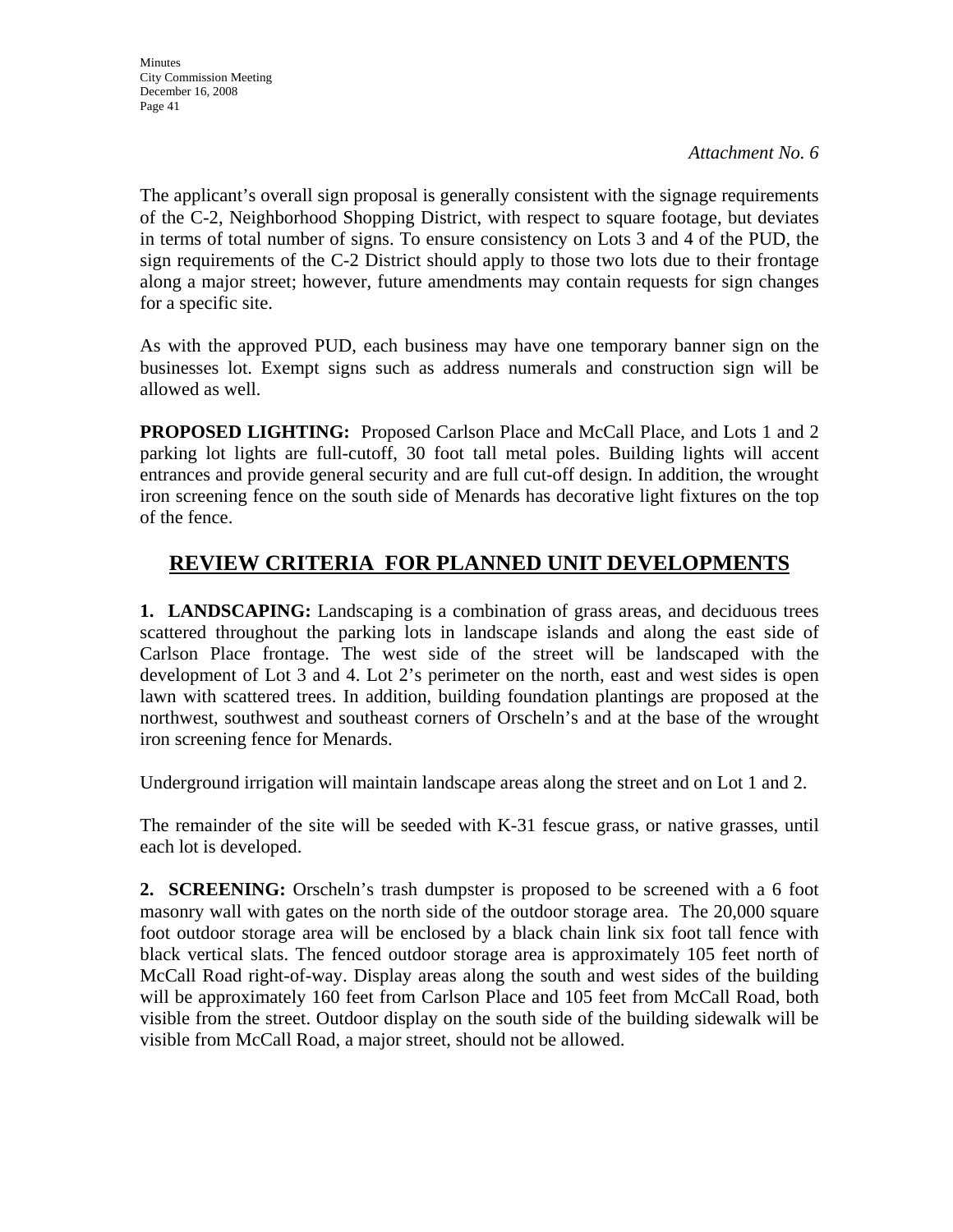Menards' screening consists of a six foot tall PVC fence enclosure with a wood grain finish around a transformer pad to the south of the store's main entrance in the parking lot; a 14 foot tall wood screening wall around the lumber yard; and, a wrought iron fence along the front to the east of the garden center. Trash compaction is behind the building in the outdoor storage yard.

**3. DRAINAGE:** A Drainage Study, dated October 3, 2008, was submitted by Schwab-Eaton, P.A. The site will drain, in part, to the south and southeast through on-site storm sewer improvements to future storm sewer improvements associated with McCall Road. However, the majority of the site will drain to a detention basin on the east side of the Menards' site, which drains to McCall Road future storm water improvements. The City Engineer has reviewed the proposed drainage study (memo attached) and accepts the consultant's drainage plan. The north portions of the site are currently designed to drain to a drainage easement generally along the north boundary of the PUD. The majority of the outdoor storage yard will need to be designed to drain to a proposed storm sewer and inlets rather than to the drainage easement along the north boundary of the PUD; however, some roof top run-off will drain to the drainage easement.

**4. CIRCULATION:** As proposed, vehicle and pedestrian access are safe and efficient.

The PUD will be accessed off McCall Road from a proposed new street, Carson Place, a Travel Easement, a right-in right out at the southeast corner of Lot 1, and a future curb cut at the southwest corner of Lot 4, which will be provided with the future amendment of Lot 4. Access is otherwise prohibited for lots abutting McCall Road and extending along the east and west sides of Carlson Place a distance of approximately 240 feet. McCall Place, a Travel Easement, extends from Carlson Place to the western boundary of the PUD and provides access to Lots 3 and 4, and acts as a frontage road as well. A possible Travel Easement may be provided on the west side of Lot 4. In addition, the applicant's consultant has indicated Carlson Place may be converted to public right-of-way after construction.

McCall Road is not built to an urban section with curb and gutter, storm water improvements or sidewalks. Currently, the street is a three lane section with two through lanes and a center turn lane. **BENEFIT DISTRICT PETITIONS WERE APPROVED BY THE CITY COMMISSION ON NOVEMBER 18, 2008, TO IMPROVE MCCALL ROAD FOR A FIVE LANE SECTION OF ARTERIAL STREET, WHICH WILL CONSIST OF FOUR THROUGH LANES, A CENTER TURN LANE, CURB AND GUTTER, STORM WATER IMPROVEMENTS AND FIVE FOOT SIDEWALKS ON BOTH SIDES OF THE STREET, WITH FROM THE INTERSECTION OF U.S. HIGHWAY 24 (E. POYNTZ AVENUE) TO THE**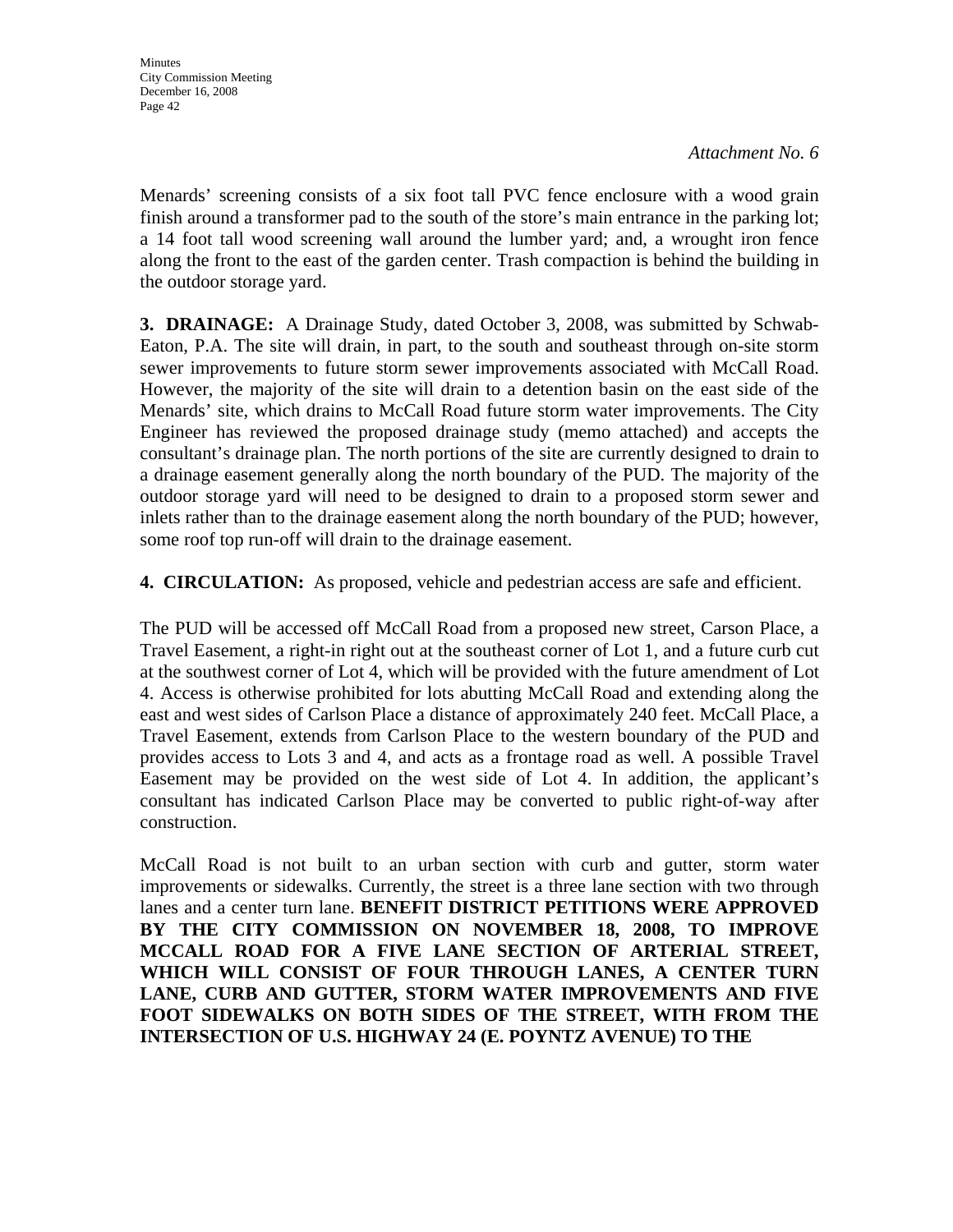# **HAYES DRIVE INTERSECTION. AN APPROXIMATE EIGHT TO TEN FOOT SHARED USE CONCRETE SIDEWALK WILL BE INVESTIGATED BY THE PUBLIC WORKS DEPARTMENT ALONG THE NORTH SIDE OF MCCALL ROAD AT THE DIRECTION OF THE CITY COMMISSION. A 20 FOOT PEDESTRIAN EASEMENT IS PROPOSED ALONG THE PUD'S FRONTAGE OF MCCALL ROAD, WHICH WILL PROVIDE SUFFICIENT SPACE FOR SHARED USE IMPROVEMENTS TO BE INVESTIGATED ON THE NORTH SIDE OF MCCALL ROAD, IF RIGHT-OF-WAY WIDTH IS NOT ADEQUATE.**

### **Internal Access**

Access to Lot 1 is from proposed Carlson Place. The curb cut is located approximately 245 feet north of the intersection of existing Carlson Place and McCall Road. The Carlson Place entrance is approximately 70 feet in width at its southern end to accommodate turning lanes and reduces in width to 60 feet approximately 245 feet north of McCall Road. Access is also from a private driveway on the east side of Lot 1 off McCall Road.

Lot 2 is accessed off the private drive on the east side of Lot 1, as well as an extension of Carlson Place into the Menards' parking lot, and off the McCall Place Travel Easement.

Lots 3 and 4 are accessed of McCall Place with Lot 4 also accessed off a private drive on the west side of the lot, which may be a Travel Easement rather than a private drive.

#### **Sidewalks and Pedestrian Circulation**

No sidewalk currently exists along McCall Road. The City Commission approved a benefit district petition for improvement of McCall Road to an urban section on November 18, 2008. A part of the improvements include five foot sidewalks on the north and south sides of the future street, with the Public Works Department directed to investigate a shared use sidewalk on the north side of the street. The shared use would be an approximate eight to ten foot sidewalk for pedestrian and bicyclists similar to the Hudson Trail. A 20 foot pedestrian easement is provided for on the PUD along McCall Road if the shared use extends onto the PUD.

Sidewalks will be constructed along one side of proposed Carlson Place and along the south side of McCall Place to the western boundary of the PUD. Pedestrian connections from the public sidewalks will provide access to Orscheln's and to Menards' buildings.

#### **Off-street parking**

The Orscheln store generates a demand for 170 off street parking spaces (164 for the retail space  $(1:250)$  square feet of retail floor area), five for outdoor storage  $(1:2,000)$  square of storage and one for office space). One hundred and seventy two (172) parking spaces are proposed, which should be adequate.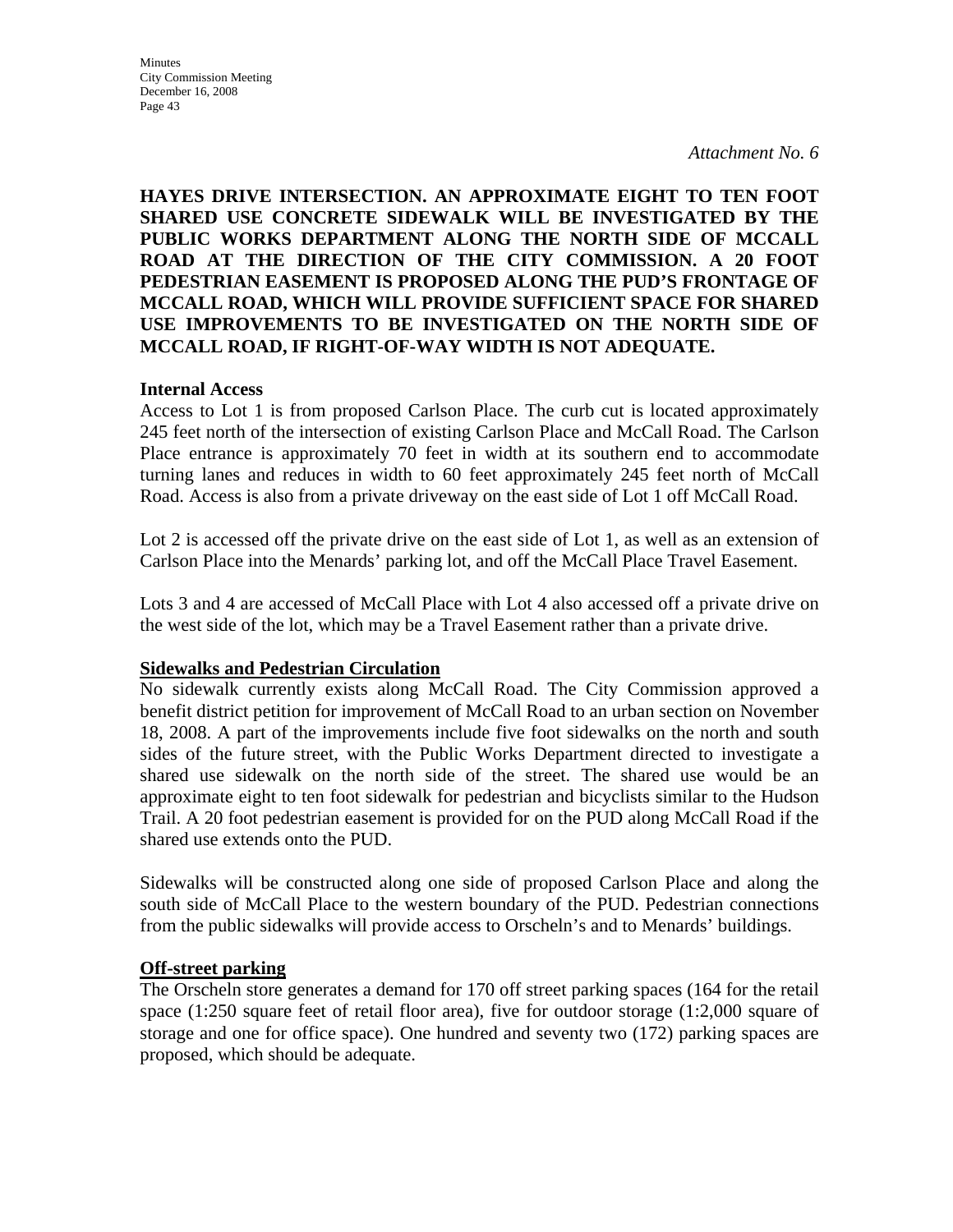Menards generates a demand for 450 off-street parking spaces (377 for the retail floor area (1:250), 25 for the indoor warehouse (1:2,000), eleven for the unheated garden center (1:2,000), nine for the office, and 28 for outdoor warehousing (1:2,000). Four hundred and forty three (443) parking spaces are proposed, which should be adequate.

Future lots will be considered with amendments for the specific use and demand generated.

# **Traffic Study**

A Traffic Impact Study, dated January 2008, Revised October 2008, was submitted by Schwab-Eaton P.A. The study was reviewed and accepted by the City Engineer (*see attached memo*). **MCCALL ROAD BENEFIT DISTRICT PETITIONS WERE APPROVED BY THE CITY COMMISSION TO UPGRADE THE STREET TO A FIVE LANE URBAN SECTION BETWEEN U.S. HIGHWAY 24 AND HAYES DRIVE. A TRAFFIC SIGNAL AT CARLSON PLACE AND MCCALL ROAD WOULD BE INSTALLED WITH STREET IMPROVEMENTS.**

**5. OPEN SPACE AND COMMON AREA:** The majority of open space is dedicated to parking and driving aisles (approximately 35% of the site) and landscaped areas (approximately 18%). Future sites will be evaluated with future PUD amendments.

**6. CHARACTER OF THE NEIGHBORHOOD:** McCall Road corridor from the intersection of US 24 Highway to the intersection with Tuttle Creek Boulevard is a mixture of industrial manufacturing and research uses, as well as commercial and highway commercial uses. Several of the uses allowed in the I-2 District, such as car washes, health and fitness centers and self storage units are also allowed in the commercial retail and highway service district.

# **MATTERS TO BE CONSIDERED WHEN CHANGING ZONING DISTRICTS**

**1. EXISTING USE:** Undeveloped open agricultural field, which was rezoned to Commercial PUD on May 20, 2008 and commonly referred to a McCall Landing PUD.

**2. PHYSICAL AND ENVIRONMENTAL CHARACTERISTICS:** Flat and tilled with the western the majority of the site in the 100 Year Flood Plain and the remainder in the 500 Year Flood Plain.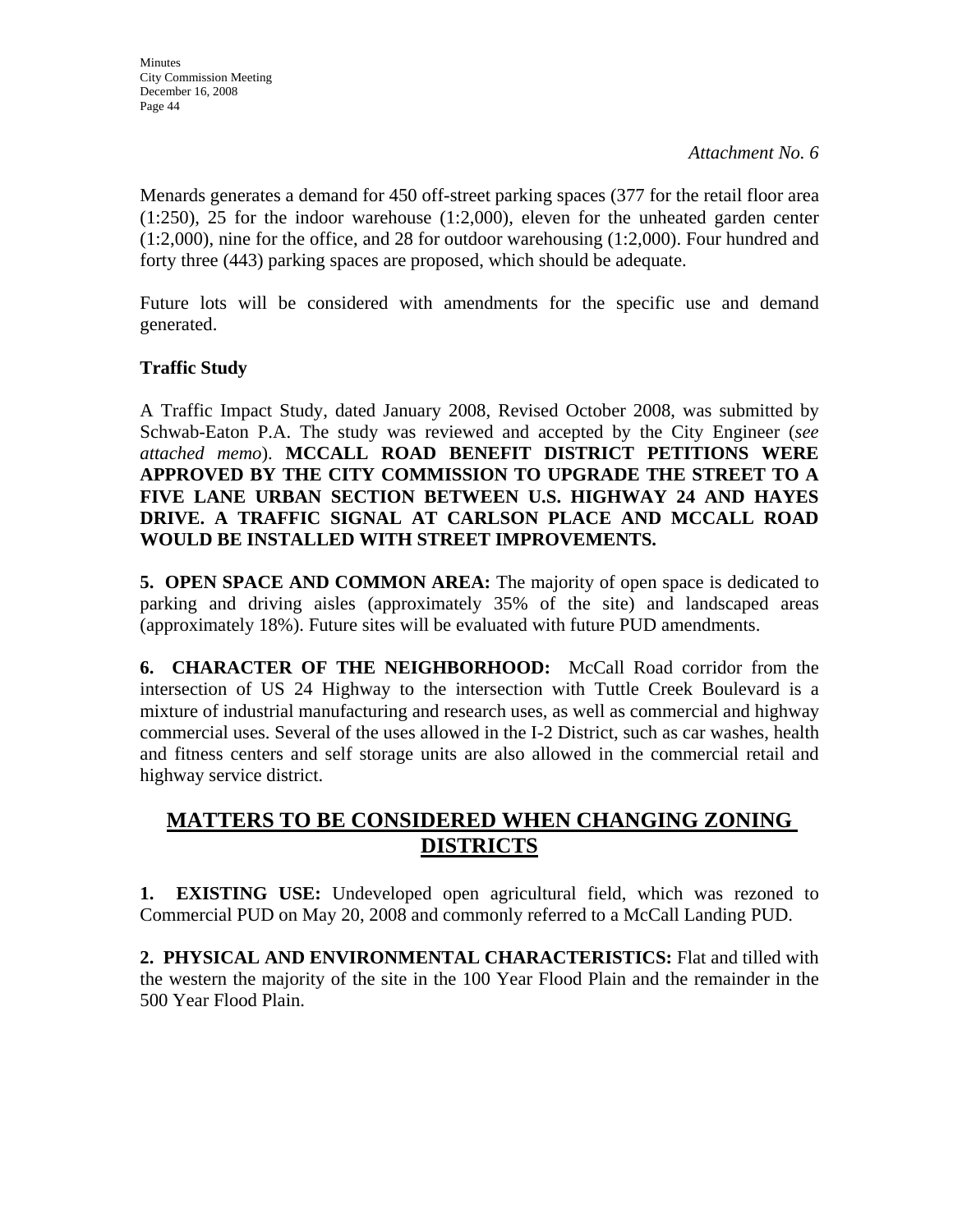# **3. SURROUNDING LAND USE AND ZONING:**

**(a.)NORTH:** City water well fields, Levee Drive: I-2 District.

- **(b.) SOUTH:** McCall Road, Orscheln's Farm and Home store, GTM manufacturing, research facilities, car wash, self storage facilities, automobile sales and service; C-5, Highway Service Commercial District and I-2 District.
- **(c.)EAST:** McCall Pattern Company; I-2 District.

**(d.)WEST:** Self storage and business office, and contractors; I-2 District.

# **4. CHARACTER OF THE NEIGHBORHOOD:** See above.

**5. SUITABILITY OF SITE FOR USES UNDER CURRENT ZONING:** The site could be developed as a commercial PUD, subject to Ordinance No. 6700, dated May 20, 2008. Its current use for agricultural crop is nonconforming to the PUD.

**COMPATIBILITY OF PROPOSED DISTRICT WITH NEARBY PROPERTIES AND EXTENT TO WHICH IT MAY HAVE DETRIMENTAL AFFECTS:** The site is in a commercial growth corridor and its development as a commercial PUD should be compatible with the surrounding neighborhood. Minimal impact on property along the corridor is expected; however, the proposed sidewalk storage along McCall Road on the south side of Orscheln's building is inconsistent with the developing commercial character of the street and should not be allowed on the south side of the building's sidewalk. Sufficient area is set aside on the west front of the building and the 20,000 square feet of outdoor, screened storage.

McCall Road will be upgraded to a five lane urban section with curb and gutter, sidewalk, storm sewer improvements and traffic signal at Carlson Place and McCall Road.

Fifty foot well head protection zones around City well heads are shown along the northern boundary of the PUD, and extend partially in the PUD. In addition, 100 foot well head considerations are taken into account for the public water system. A 100 foot easement is not required if the intent is demonstrated to protect the public water supply. Part of the lumber warehouse is in the 100 foot well head area. Structures may be allowed in close proximity; however, no underground liquid fuel storage tanks will be allowed in the PUD, nor will storage of hazardous materials will be allowed in the east half of the warehouse. Fifty foot well head easements should also be designated as "No Structures Zone" to prohibit pollutants in the well head area, except that the palletized lumber storage and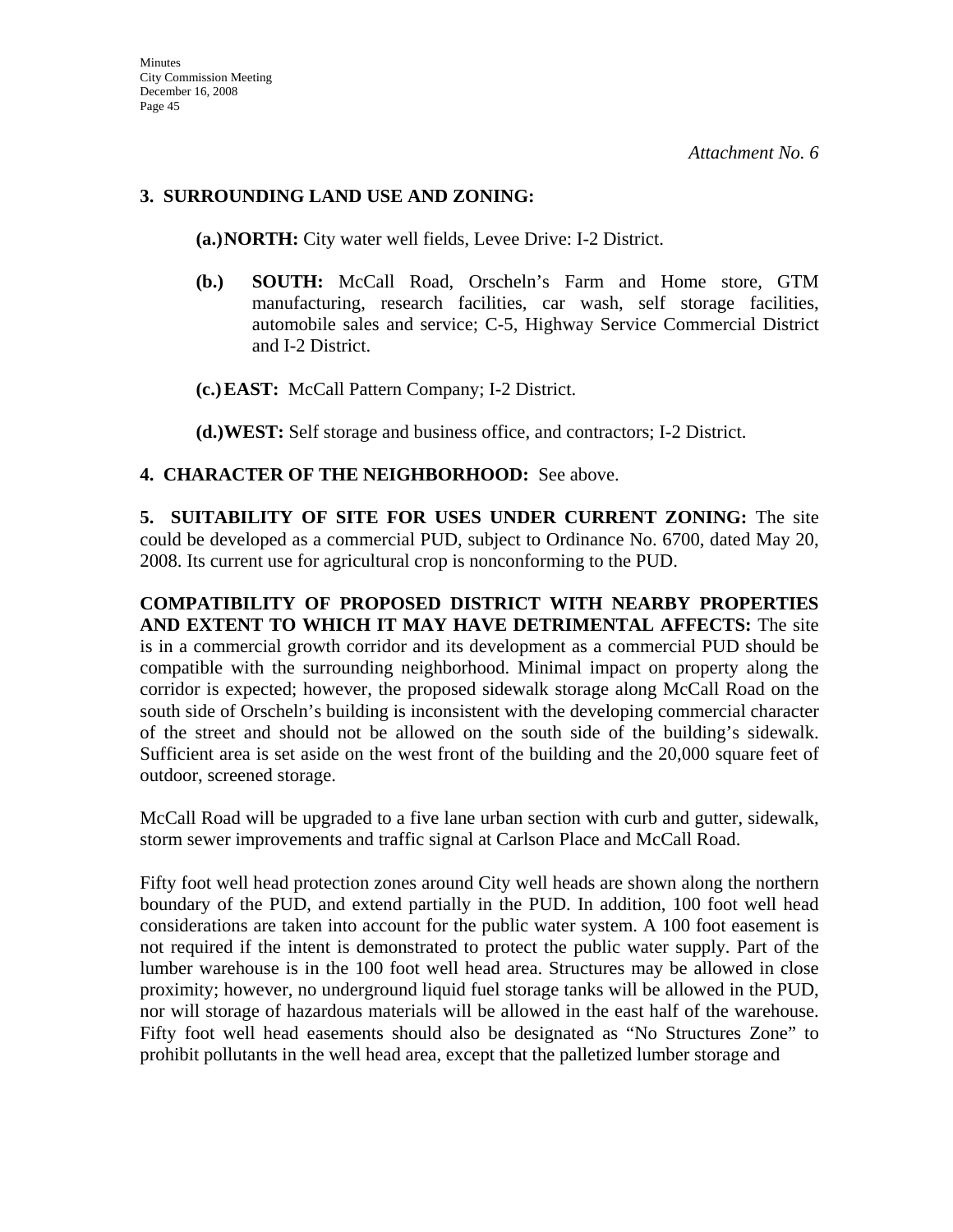screening fence would be allowed if hard surface slopes and drainage are redirected in the outdoor storage yard to the storm sewer drainage improvements rather than the drainage easement to the north of the improvements.

No public access to the north or east is proposed, except for emergency fire access; however, public access is proposed to the west for future anticipated development.

**6. CONFORMANCE WITH COMPREHENSIVE PLAN:** The site is in the Northeast Planning Area of the Future Land Use Map of the Comprehensive Plan. The site is shown as Industrial (IND) on the map. The proposed rezoning would implement a development generally consistent with the policies applicable to all commercial development, as well as policies applicable to Community Commercial, set out below after the policies of the IND category.

Policies of the IND category include:

# **Employment: Industrial and Office**

# **BACKGROUND AND INTENT**

*Employment uses within the Urban Area are intended to provide concentrated areas of high quality employment facilities for uses such as office headquarters, research and development facilities, and educational facilities, as well as locations for light and heavy manufacturing, warehousing and distribution, indoor and screened outdoor storage, and a wide range of other industrial services and operations.* 

# **INDUSTRIAL (IND)**

# *I 1: Characteristics*

*The Industrial designation is intended to provide locations for light and heavy manufacturing, warehousing and distribution, indoor and screened outdoor storage, and a wide range of other industrial services and operations. Typically, heavy industrial uses involve more intensive work processes, and may involve manufacturing or basic resource handling and/or extraction. Design controls within an Industrial area are not as extensive as in the Office/Research Park category and a broader range of uses is permitted.*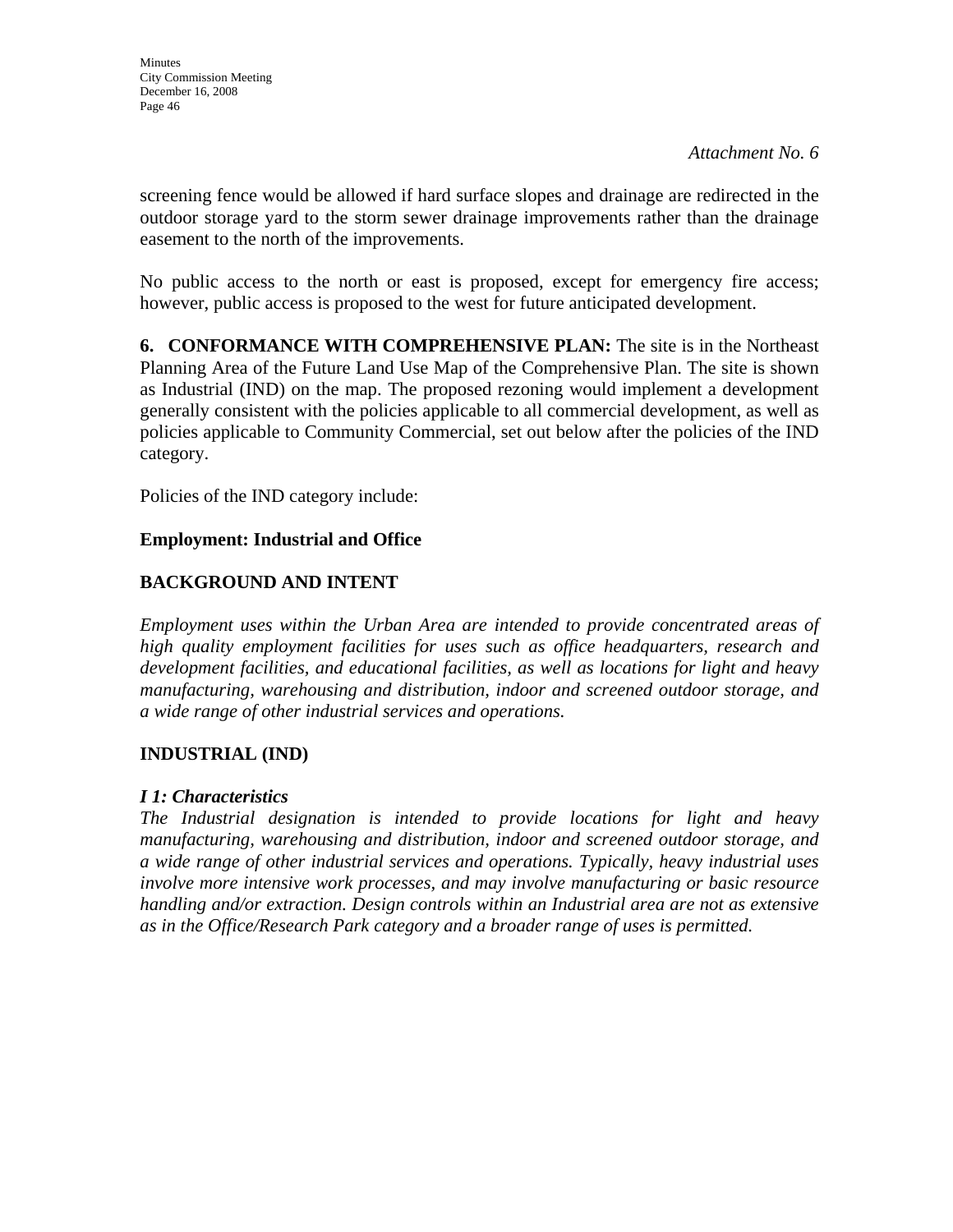# *I 2: Location*

*Because of their potential environmental impacts, Industrial uses should generally be located away from population centers or must be adequately buffered. Traffic generated by industrial uses should not pass through residential areas. Sites should have access to one or more major arterials or highways capable of handling heavy truck traffic. Railroad access is also beneficial to certain types of heavy industrial uses. Light industrial uses can typically be located in areas that also contain some highway-oriented commercial uses, and might benefit from close proximity and better access to their local customer base.* 

# *I 3: Screening*

*Storage, loading and work operations should be screened from view along all industrial area boundaries (when adjacent to non-industrial uses) and along all public streets.* 

Commercial policies include:

# **Commercial**

# **BACKGROUND AND INTENT**

*The City contains numerous commercial areas that provide the necessary goods and services for residents of the community and region as well as visitors. Commercial developments must be located and designed to balance market opportunities with access and location. In addition, the location and design of commercial areas must be incorporated into surrounding areas, rather than altering the character of surrounding neighborhoods. While the Downtown, or Central Core District, will remain the primary focus of regional commercial activity for the community and region, a variety of other community and neighborhood scale commercial centers will be distributed throughout the community to provide for the day-to-day needs of residents.* 

# **COMMERCIAL- ALL CATEGORIES**

#### *C 1: Designate Commercial Areas According to Their Role and Function in the Region*

*To provide a variety of commercial services to the community, three commercial designations are provided, depending on the center's scale, purpose, location, and intensity of use. These include the Central Core District, Community Commercial, and Neighborhood Commercial.* 

#### *C 2: Distribution of Commercial Services*

*Commercial centers should be distributed throughout the community to provide ease of access for all residents and minimize the need for cross-town vehicle trips.*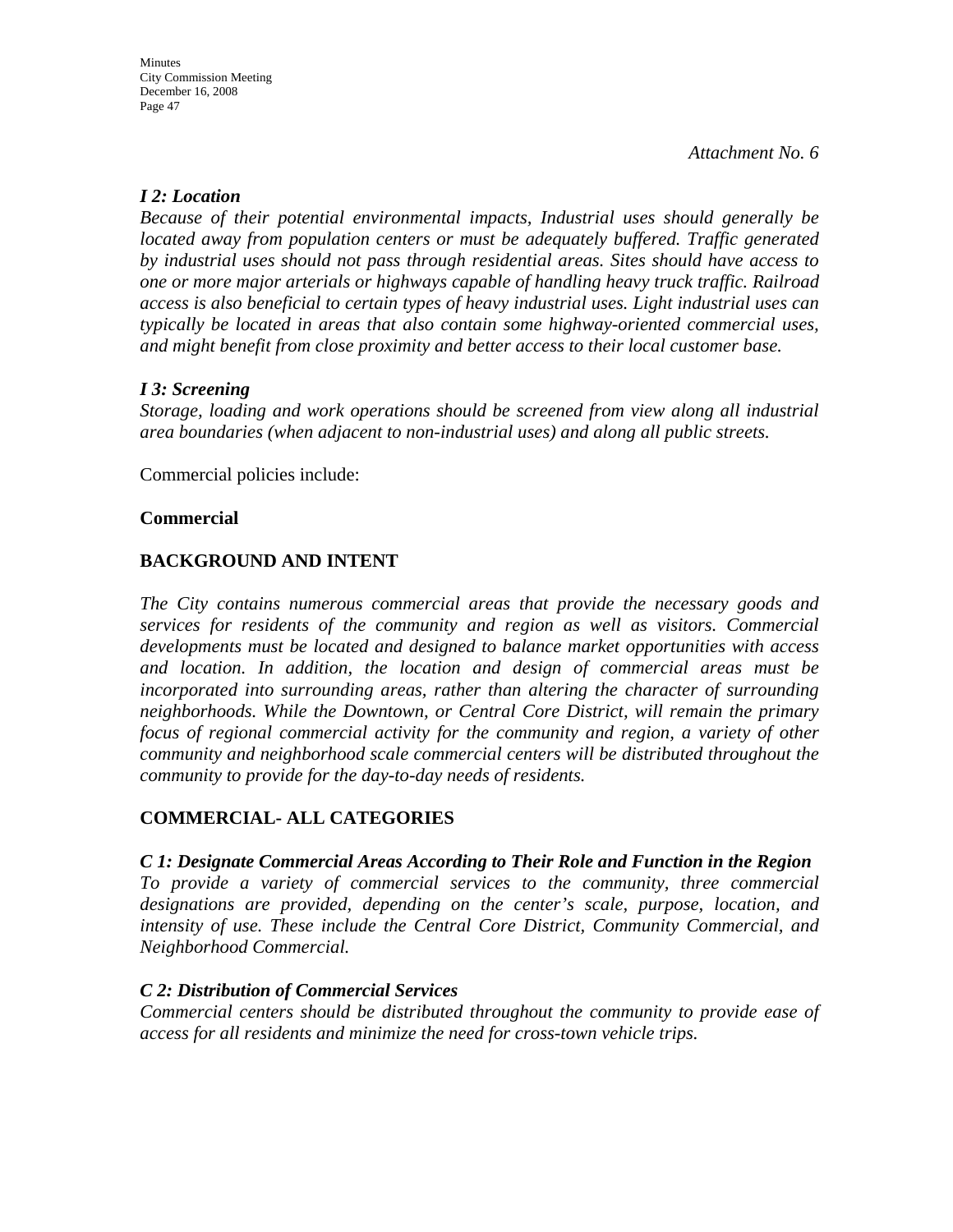**Minutes** City Commission Meeting December 16, 2008 Page 48

*Attachment No. 6* 

### *C 3: Locate All Commercial Uses in Activity Centers*

*Commercial services should be concentrated and contained within planned activity centers, or nodes, throughout the community. Development of distinct commercial nodes will help preserve the residential character of many of the major street corridors throughout the community and help prevent the negative impacts caused by multiple access points along a corridor. Commercial activities, when grouped in cohesive centers or nodes, result in more viable areas compared to scattered or isolated single use commercial sites. Activity centers, or nodes, provide a variety of services in a concentrated location to promote "one-stop shopping" and minimize the need for multiple vehicle trips. Each center has a limited number of vehicle access points to minimize impacts on surrounding uses and maintain an efficient traffic flow to and from the site. Uses are typically clustered on larger sites near the intersection of two major streets*  rather than being developed in linear, "strip" configurations along major street *corridors. Linear development patterns, particularly when parcels provide a single use and are developed independently, can require multiple access points and lead to disruption of traffic flow on adjacent streets. Although lot sizes and/or configurations in some areas may warrant the use of a more linear development pattern, it is generally discouraged.* 

### *C4: Include a Mix of Uses in New and Redeveloped Commercial Areas*

*New development and redevelopment should include a mix of uses of different types and sizes, creating a diversity of activity and avoiding large, single-use buildings and dominating parking areas.* 

# *C5: Promote a High Quality Urban Environment*

*The physical design of commercial development areas shall promote a high quality urban environment, as expressed by site layout, building materials and design, landscaping, parking area design, and pedestrian-oriented facilities, such as through use of design guidelines.* 

# **COMMUNITY COMMERCIAL (CC)**

#### *CC 1: Characteristics*

*Community Commercial Centers provide a mix of retail and commercial services in a concentrated and unified setting that serves the local community and may also provide a limited draw for the surrounding region. These centers are typically anchored by a larger national chain, between 120,000 and 250,000 square feet, which may provide sales of a variety of general merchandise, grocery, apparel, appliances, hardware, lumber, and other household goods. Centers may also be anchored by smaller uses, such as a grocery store, and may include a variety of smaller, complementary uses, such as restaurants, specialty stores (such as books, furniture, computers, audio, office supplies, or clothing*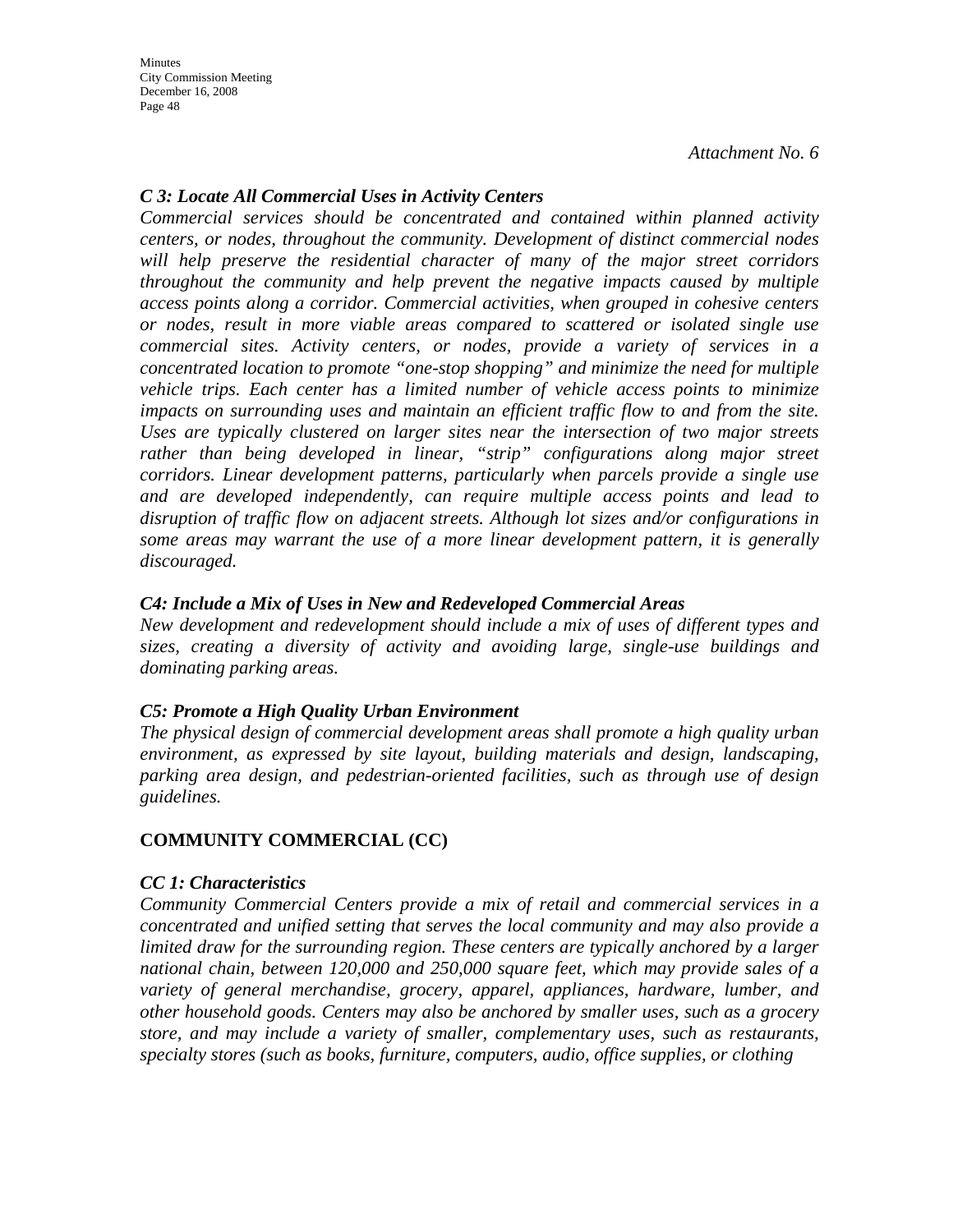*stores), professional offices and health services. The concentrated, unified design of a community commercial center allows it to meet a variety of community needs in a "onestop shop" setting, minimizing the need for multiple vehicle trips to various commercial areas around the community. Although some single use highway-oriented commercial*  activities will continue to occur in some areas, this pattern of development is generally not *encouraged.* 

# *CC 2: Location*

*Community Commercial Centers should be located at the intersection of one or more major arterial streets. They may be located adjacent to urban residential neighborhoods and may occur along major highway corridors as existing uses become obsolete and are phased out and redeveloped over time. Large footprint retail buildings (often known as "big-box" stores) shall only be permitted in areas of the City where adequate access and services can be provided.* 

# *CC 3: Size*

*Typically require a site of between 10 and 30 acres.* 

# *CC 4: Unified Site Design*

*A unified site layout and design character (buildings, landscaping, signage, pedestrian and vehicular circulation) shall be required and established for the center to guide current and future phases of development. Building and site design should be used to create visual interest and establish a more pedestrian-oriented scale for the center and between out lots.* 

# *CC 5: Architectural Character*

*Community Commercial Centers shall be required to meet a basic level of architectural detailing, compatibility of scale with surrounding areas, pedestrian and bicycle access, and mitigation of negative visual impacts such as large building walls, parking areas, and service and loading areas. While these requirements apply to all community commercial development, they are particularly important to consider for larger footprint retail buildings, or "big-box" stores. A basic level of architectural detailing shall include, but not be limited to, the following:* 

- *Façade and exterior wall plane projections or recesses;*
- *Arcades, display windows, entry areas, awnings, or other features along facades facing public streets;*

*• Building facades with a variety of detail features (materials, colors, and patterns); and* 

*• High quality building materials.*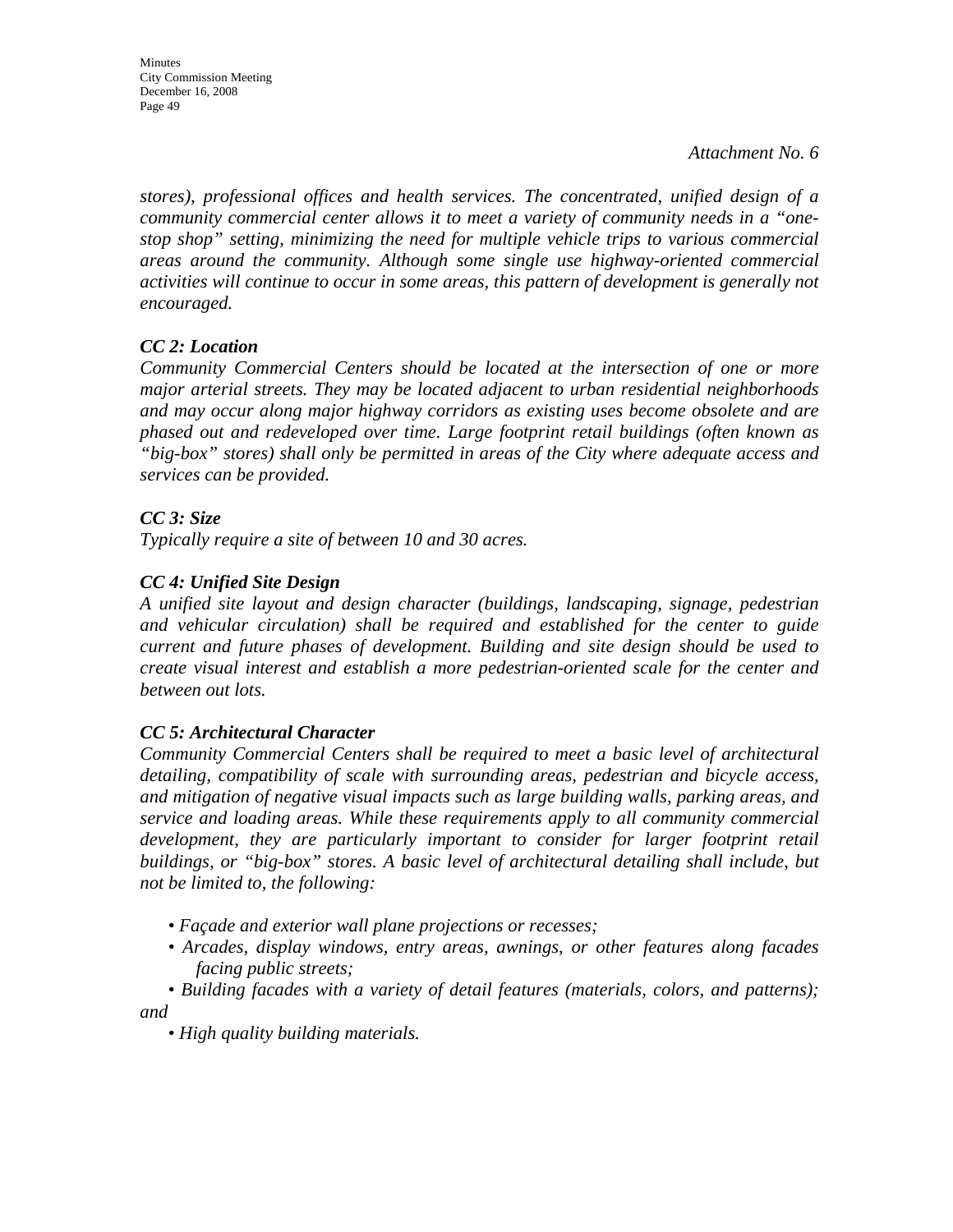# *CC 6: Organization of Uses*

*Community commercial services should be concentrated and contained within planned activity centers, or nodes, throughout the community. Within each activity center or node, complementary uses should be clustered within walking distance of each other to facilitate efficient, "one-stop shopping", and minimize the need to drive between multiple areas of the center. Large footprint retail buildings, or "big-box" stores should be incorporated as part of an activity center or node along with complementary uses. Isolated single store developments are strongly discouraged.* 

# *CC 7: Parking Design and Layout*

*Uninterrupted expanses of parking should be avoided. Parking areas should be broken into smaller blocks divided by landscaping and pedestrian walkways. Parking areas should be distributed between the front and sides of buildings, or front and rear, rather than solely in front of buildings to the extent possible.* 

# *CC 8: Circulation and Access*

*Clear, direct pedestrian connections should be provided through parking areas to building entrances and to surrounding neighborhoods or streets. Integrate main entrances or driveways with the surrounding street network to provide clear.* 

# **Chapter 8: Mobility and Transportation Options**

# *BACKGROUND AND INTENT*

*Mobility, efficiency and safety are important components of a transportation system. Current and future mobility needs will be addressed through appropriate land use decisions as guided by the Comprehensive Plan.* 

### *GOALS AND GUIDING PRINCIPLES*  **Goal #1**

*Ensure that new development patters facilitate safety, connectivity, and mobility for all modes of transportation in established and developing areas of the community.* 

*Guiding Principles:* 

- *Plan for a balanced, multi-modal transportation system of streets, sidewalks, bikeways and future public transit to meet the current and future mobility needs of the community.*
- *Promote street patterns that provide maximum safety and mobility for all modes of transportation, while preserving neighborhood integrity.*
- *Promote greater connectivity between different neighborhoods and commercial areas by providing appropriate access for automobiles, bicycles and pedestrians.*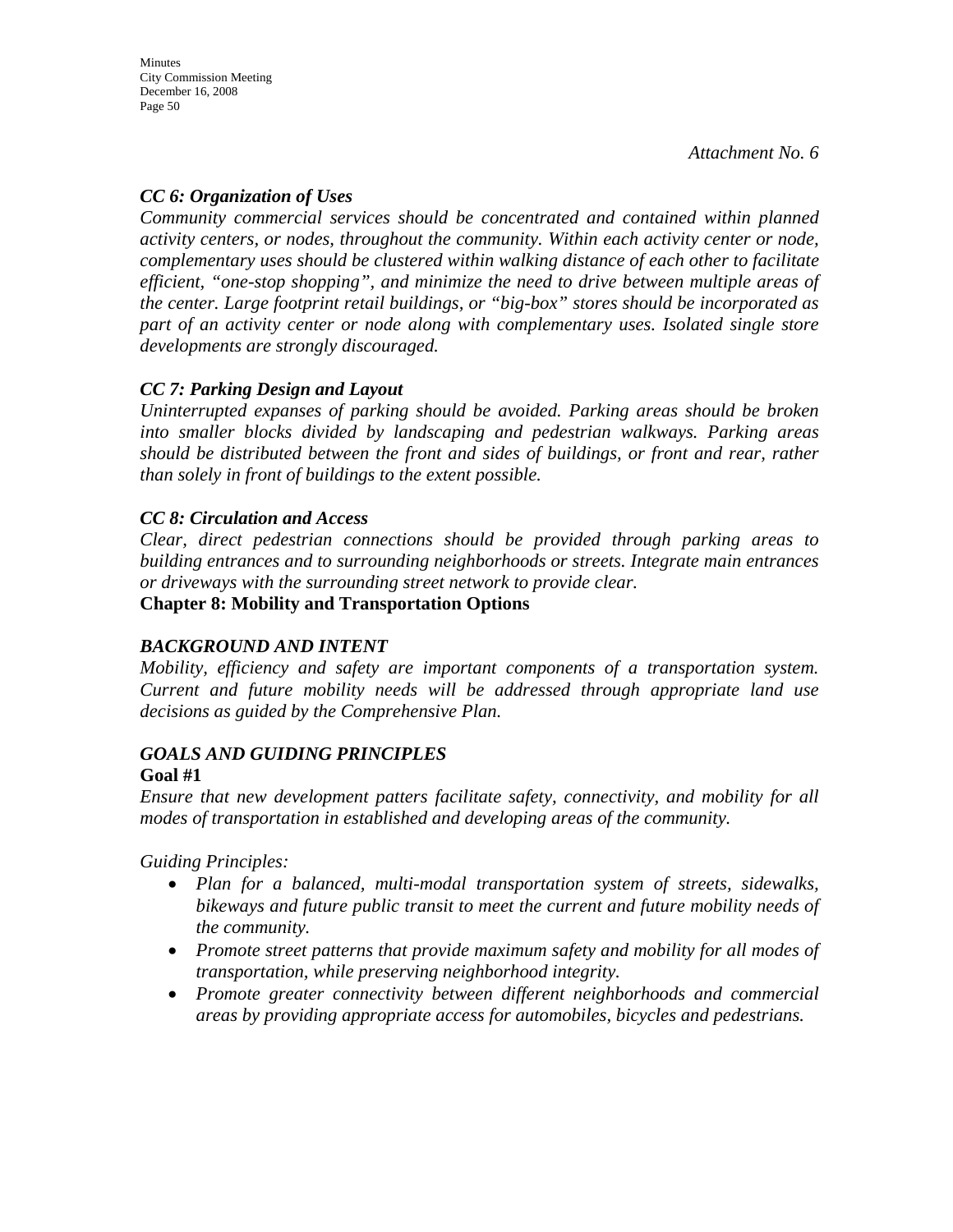# **POLICIES**

## *MO 2: Multi-Modal Transportation System*

The City and County shall continue to work towards the development of an integrated, multi-modal transportation system for Manhattan. New development shall be designed to eliminate conflicts between motor vehicle, bicycle, and pedestrian users, and provide safe and convenient access to and between residential neighborhoods, schools, employment and service centers, and recreational uses.

# *MO 3: Establish Interconnected Neighborhood Street and Sidewalk Patterns*

Neighborhood streets and sidewalks in both new and existing areas shall form an interconnected network, including vehicular, bicycle, and pedestrian routes within and between neighborhoods, in order to connect neighborhoods together and with other parts of the community and region. In particular, direct walkway and bicycle routes to schools, parks, employment and service centers, and other community facilities should be provided.

# *MTO 4: Accessible, Pedestrian-Friendly Development*

Future commercial and residential projects in the Urban Service Area Boundary shall be planned to ensure that sites and land uses are readily accessible to all modes—pedestrians, bicycles, autos, and future public transit.

The proposed PUD is in a commercial growth corridor, which has experienced commercial development along a major street, McCall Road, primarily around the Hayes Drive and McCall Road intersection and west to Tuttle Creek Boulevard. The PUD is concentrated off proposed Carlson Place with three lots fronting on McCall Road. McCall Road will be improved to a five lane urban section of street, which is expected to provide for all modes of transportation consistent with the policies of the Comprehensive Plan. The proposed PUD is in general conformance to the Comprehensive Plan.

# **7. ZONING HISTORY AND LENGTH OF TIME VACANT AS ZONED:**

| 1968           | Annexation and rezoning to I-3, Light Industrial District.                                                                                                                                                                                                           |
|----------------|----------------------------------------------------------------------------------------------------------------------------------------------------------------------------------------------------------------------------------------------------------------------|
| 1969-2008      | Rezoned from I-3 District, to I-2, Industrial Park District.                                                                                                                                                                                                         |
| April 21, 2008 | Manhattan Urban Area Planning Board conducts the public hearing<br>and recommends approval of the proposed rezoning of McCall<br>Landing from I-2, Industrial Park District to PUD, Commercial<br>Planned Unit Development District, with 15 conditions of approval. |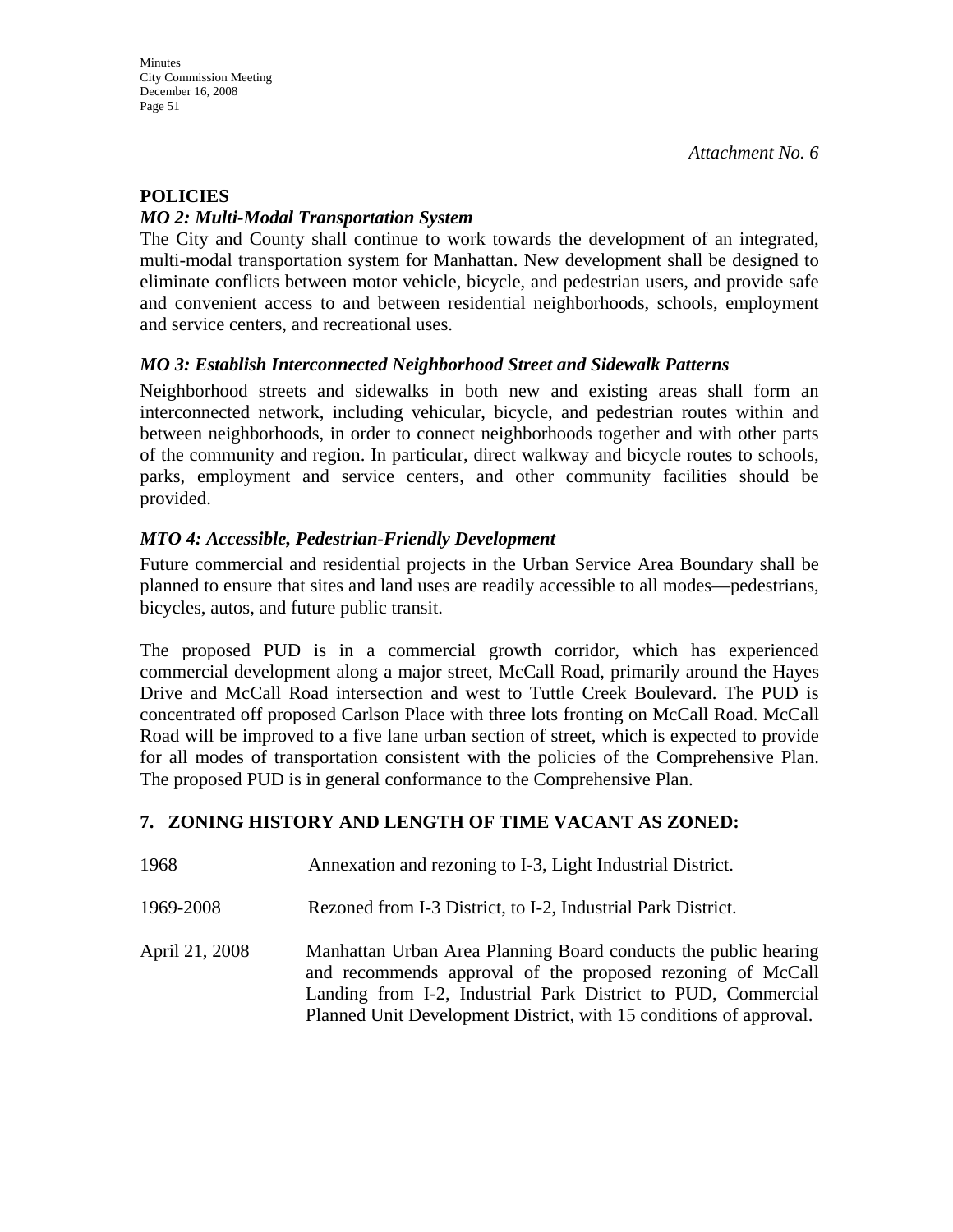| May 6, 2008  | City Commission approves first reading of an ordinance rezoning<br>McCall Landing from I-2, Industrial Park District, to PUD,<br>Commercial Planned Unit Development District. |
|--------------|--------------------------------------------------------------------------------------------------------------------------------------------------------------------------------|
| May 20, 2008 | City Commission approves Ordinance No. 6700 rezoning McCall<br>Landing from I-2, Industrial Park District, to PUD, Commercial<br>Planned Unit Development District.            |

**8. CONSISTENCY WITH INTENT AND PURPOSE OF THE ZONING ORDINANCE:** The intent and purpose of the Zoning Regulations is to protect the public health, safety, and general welfare; regulate the use of land and buildings within zoning districts to assure compatibility; and to protect property values.

The PUD Regulations are intended to provide a maximum choice of living environments by allowing a variety of housing and building types; a more efficient land use than is generally achieved through conventional development; a development pattern that is in harmony with land use density, transportation facilities and community facilities; and a development plan which addresses specific needs and unique conditions of the site which may require changes in bulk regulations or layout. The proposed PUD is consistent with the intent and purposes of the Zoning Regulations, and the intent of the PUD Regulations, subject to the conditions of approval.

The majority of the site is in the 100 Year Flood Plain and building lowest floors must be elevated or flood proofed water tight to one foot above the Base Flood Elevation, which is 1008 feet NGVD. Lowest floors must be at 1009 feet NGVD. City of Manhattan Flood Plain Permits, as well as Kansas Division of Water Resources permits, when applicable, shall be approved prior to issuance of building permits.

Subject to the conditions of approval, proposed revised McCall Landing PUD is consistent with the Zoning Regulations.

**RELATIVE GAIN TO THE PUBLIC HEALTH, SAFETY AND WELFARE THAT DENIAL OF THE REQUEST WOULD ACCOMPLISH, COMPARED WITH THE HARDSHIP IMPOSED UPON THE INDIVIDUAL OWNER:** There appears to be no relative gain to the public, which denial would accomplish. Buildings must be protected to prevent flood damage. McCall Road will be upgraded to a five lane urban section with curb and gutter, sidewalks, storm sewer improvements and traffic signal at Carlson Place and McCall Road. Fifty foot well head protection zones around City well heads are shown along the northern boundary of the PUD, which are partially in the PUD. The lumber warehouse is in close proximity to the well head easement. Structures may be allowed in close proximity; however, no underground liquid fuel storage tanks will be allowed in the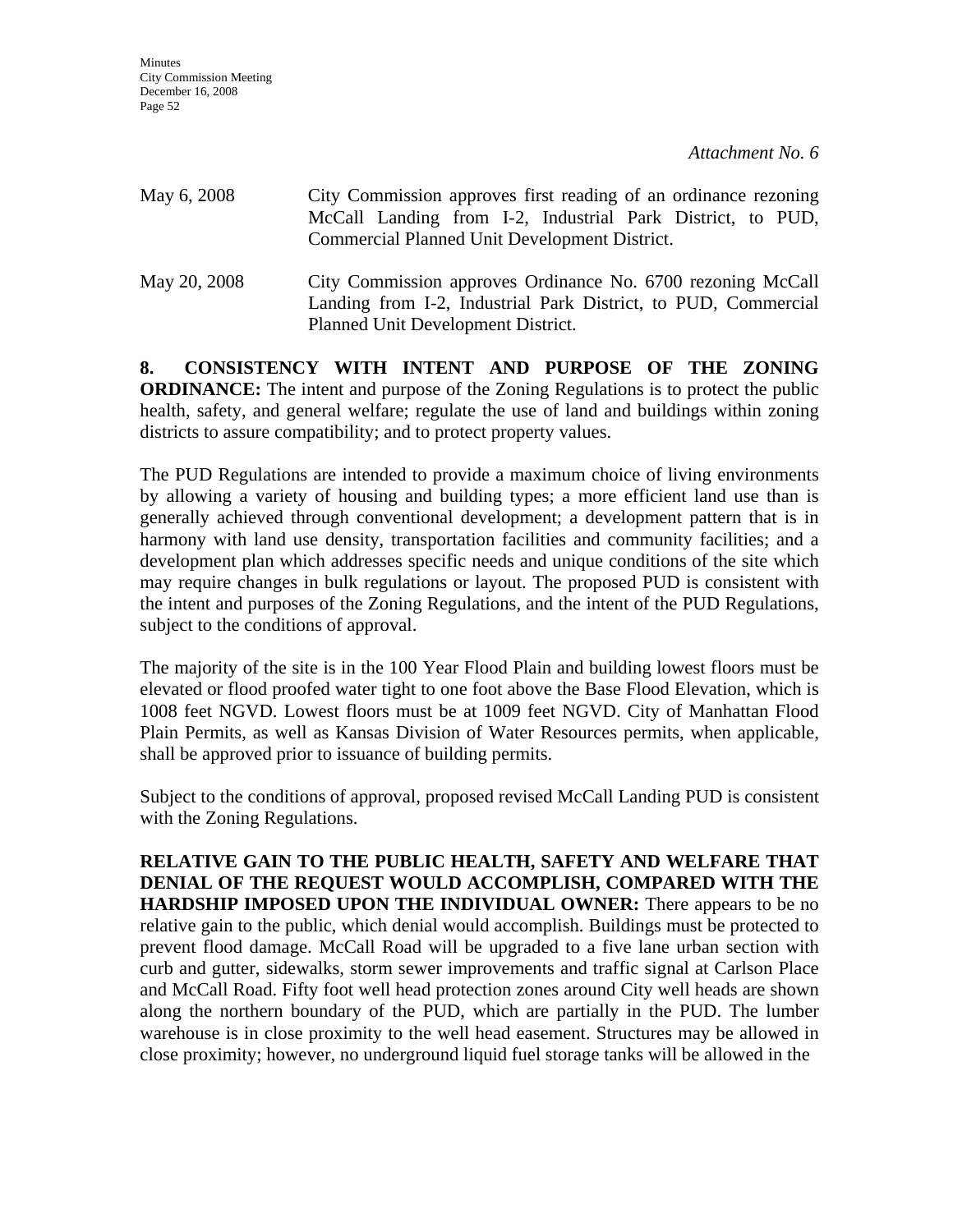PUD, and storage of hazardous materials, chemicals and other pollutants, will be prohibited in the east half of the warehouse. The concrete base of the warehouse must drain to the south and its northern edge must be curbed to prevent at grade drainage to the north. Well head easements should be designated "No Structures Zone", except that palletized lumber storage and security fencing will be allowed in the easement. The concrete pad must be designed to drain to the south and the north edge of the concrete slab must be curbed to prevent at grade drainage to the north. No adverse impacts to the public are expected, subject to conditions of approval. Therefore, there may be a hardship to the applicant if the rezoning is denied.

**10. ADEQUACY OF PUBLIC FACILITIES AND SERVICES: THE SITE IS WITHIN THE CITY AND CAN BE SERVED BY PUBLIC IMPROVEMENTS, INCLUDING STREET, WATER, FIRE SERVICE AND SANITARY SEWER. MCCALL ROAD IS NOT ADEQUATE AS A THREE LANE SECTION FOR THE TRAFFIC GENERATED BY THE PROPOSED PUD. BENEFIT DISTRICT PETITIONS WERE APPROVED BY THE CITY COMMISSION ON NOVEMBER 18, 2008, TO IMPROVE MCCALL ROAD FOR A FIVE LANE SECTION OF ARTERIAL STREET, WHICH WILL CONSIST OF FOUR THROUGH LANES, A CENTER TURN LANE, CURB AND GUTTER, STORM WATER IMPROVEMENTS AND FIVE FOOT SIDEWALKS ON BOTH SIDES OF THE STREET, WITH FROM THE INTERSECTION OF U.S. HIGHWAY 24 (E. POYNTZ AVENUE) TO THE HAYES DRIVE INTERSECTION. AN APPROXIMATE EIGHT TO TEN FOOT SHARED USE CONCRETE SIDEWALK WILL BE INVESTIGATED BY THE PUBLIC WORKS DEPARTMENT ALONG THE NORTH SIDE OF MCCALL ROAD AT THE DIRECTION OF THE CITY COMMISSION. A 20 FOOT PEDESTRIAN EASEMENT IS PROPOSED ALONG THE PUD'S FRONTAGE OF MCCALL ROAD, WHICH WILL PROVIDE SUFFICIENT SPACE FOR SHARED USE IMPROVEMENTS TO BE INVESTIGATED ON THE NORTH SIDE OF MCCALL ROAD, IF RIGHT-OF-WAY WIDTH IS NOT ADEQUATE.** 

# **11. OTHER APPLICABLE FACTORS:** None.

# **12. STAFF COMMENTS AND RECOMMENDATION:**

City Administration recommends approval of the proposed rezoning of McCall Landing Commercial PUD from PUD, Commercial Planned Unit Development District, to PUD, Commercial Planned Unit Development District, with the conditions: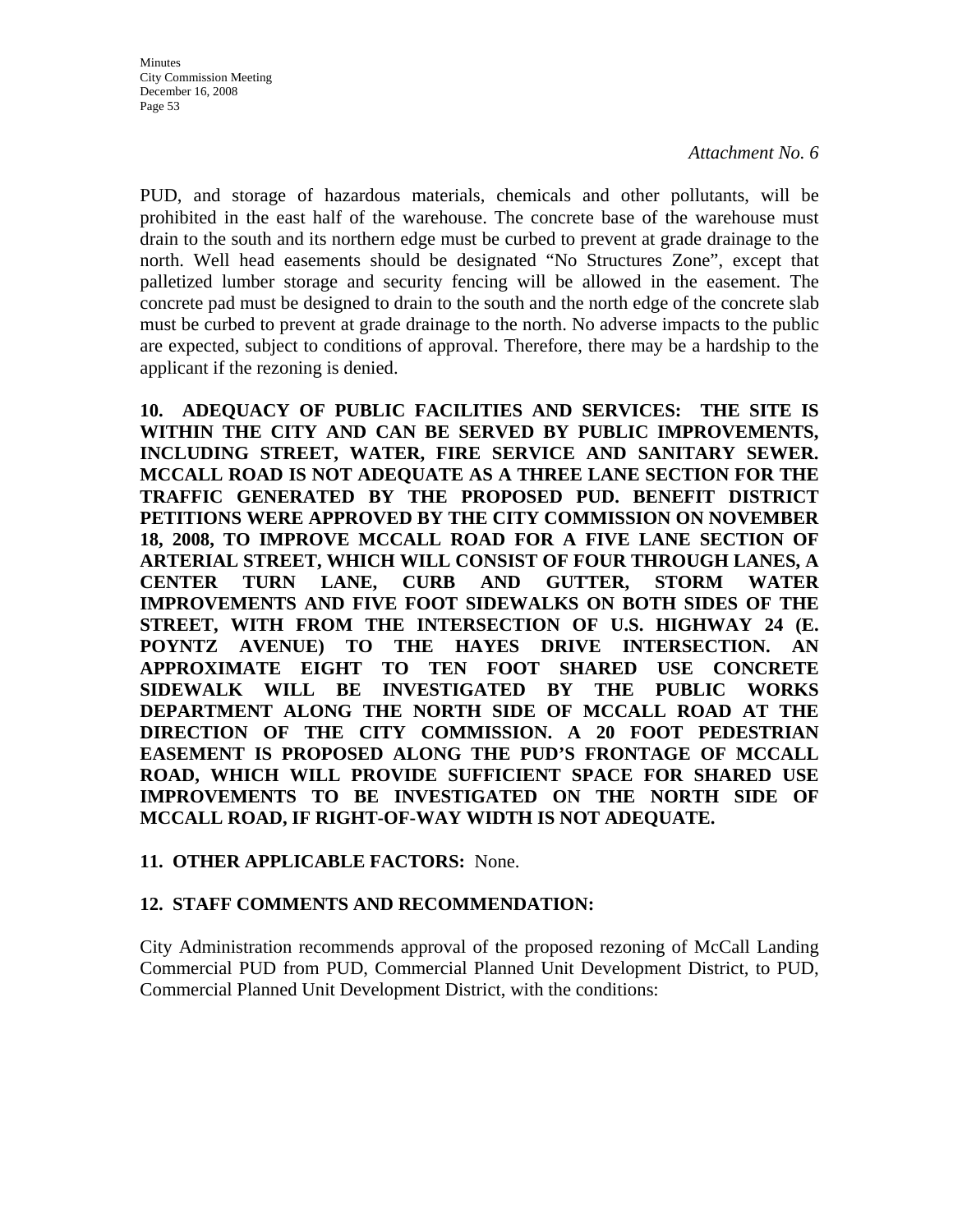- 1. Permitted uses shall include Farm and ranch supply stores such as, but not limited to, Orscheln Farm & Home, with associated outdoor sales, display and storage; Business and professional offices; Restaurants, including drive-in type; Banks and financial institutions, including drive-in type; Convenience stores, without buried storage tanks; Package liquor stores; Retail stores; and, Home improvement centers, including retail sale of general merchandise, lumber yards, landscape and garden products, hardware, appliances and fixtures, carpet, tile and floor coverings, and general home improvement, household and related products, and outdoor sales, display and storage, including lumber yard areas for stores such as, but not limited to, Menards.
- 2. Outdoor display, storage and sales on Lot 1 shall be limited to the outside sidewalk area along the western side of the Orscheln**'s** building and in the fenced enclosure, as shown on the application documents.
- 3. Landscaping and irrigation shall be provided pursuant to a Landscaping Performance Agreement between the City and the owner, which shall be entered into prior to issuance of a building permit.
- 4. All landscaping and irrigation shall be maintained in good condition.
- 5. Light poles shall be provided as described in the application documents and shall be full cutoff design. Building lighting shall not cast direct light onto public or private streets or adjacent property and shall be full cut-off design.
- 6. Signage for Lot  $1 -$ Orscheln's shall be constructed as proposed, consisting of wall signs.
- 7. Signage for Lot 2 and the ground sign on Lot 3 for Menards and other tenants of the PUD shall be constructed as proposed.
- 8. On all other lots there shall be no more than one (1) pole or ground sign per lot. In addition, pole signs shall have a maximum height of 30 feet above the ground; the total gross surface area of pole and ground signs including reader-boards shall be limited to no more than 1 square foot of sign area per 1 foot of linear street frontage and shall not exceed a maximum 200 square feet in area; all pole signs shall be fully skirted and the skirting and the bases of pole and ground signs shall include materials and architectural quality similar to those of the associated principal building such as brick, stone and/or stucco; and signs shall include a landscaped area around the base.
- 9. Wall signs on Lots 3 and 4 shall conform to requirements of the C-2, Neighborhood Shopping District of the Manhattan Zoning Regulations.
- 10. Temporary banner signs should be limited to no more than one (1) banner sign per lot. Exempt signage shall include signage described in Article VI, Section 6-104  $(A)(1),(2),(4),(5),(7)$  and  $(8)$ ; and Section 6-104  $(B)(2)$ , of the Manhattan Zoning Regulations. Temporary sales aids and portable signs, as described in Article VI, Signs, of the Manhattan Zoning Regulations, shall be prohibited.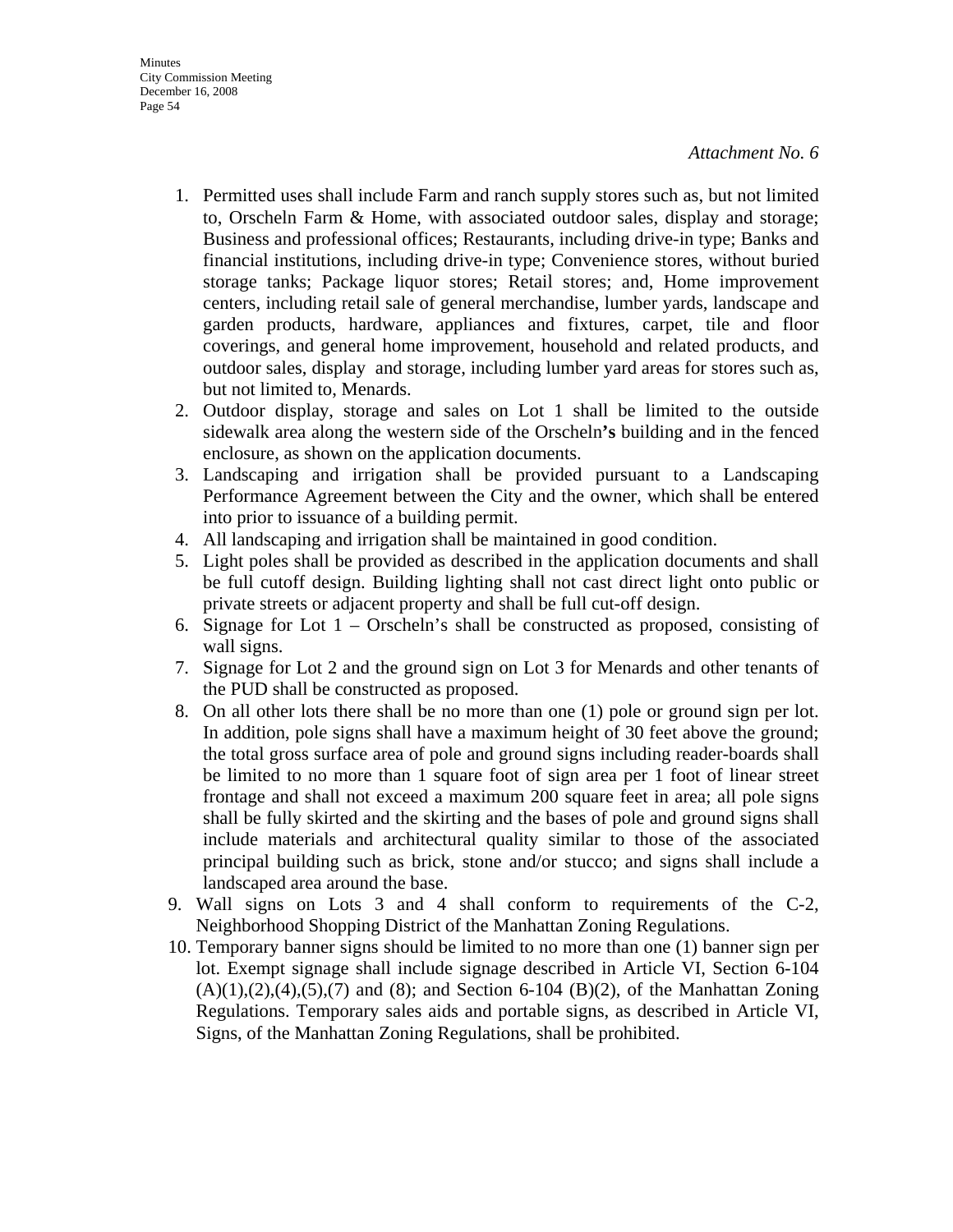- 11. Prior to the development of Lot 3 and Lot 4, an amendment of the PUD shall be submitted and approved, prior to issuance of any necessary permits.
- 12. Underground liquid fuel storage tanks shall be prohibited in the PUD, and storage of hazardous materials, chemicals and other pollutants, shall be prohibited in the east half of the warehouse.
- 13. Well head easements shall be designated "No Structures Zone."
- 14. A revised drainage plan, consisting of grading and improvements necessary to protect the 50-foot and 100-foot well head areas, shall be submitted with the Final Development Plan. The revised drainage plan shall be approved by the Public Works Department.

# **ALTERNATIVES:**

- 1. Recommend approval of the proposed rezoning of the revised McCall Landing Commercial PUD from PUD, Commercial Planned Unit Development District, to PUD, Commercial Planned Unit Development District stating the basis for such recommendation, with the conditions listed in the Staff Report.
- 2. Recommend approval of the proposed rezoning of McCall Landing Commercial PUD from PUD, Commercial Planned Unit Development District, to PUD, Commercial Planned Unit Development District, and modify the conditions, and any other portions of the proposed PUD, to meet the needs of the community as perceived by the Manhattan Urban Area Planning Board, stating the basis for such recommendation, and indicating the conditions of approval.
- 3. Recommend denial of the proposed rezoning, stating the specific reasons for denial.
- 4. Table the proposed rezoning to a specific date, for specifically stated reasons.

# **POSSIBLE MOTION:**

The Manhattan Urban Area Planning Board recommends approval of the proposed rezoning of the revised McCall Landing Commercial PUD from PUD, Commercial Planned Unit Development District, to PUD, Commercial Planned Unit Development District, based on the findings in the staff report, with the 14 conditions recommended by City Administration.

**PREPARED BY:** Steve Zilkie, AICP, Senior Planner **DATE:** November 25, 2008; Revised December 1, 2008 08071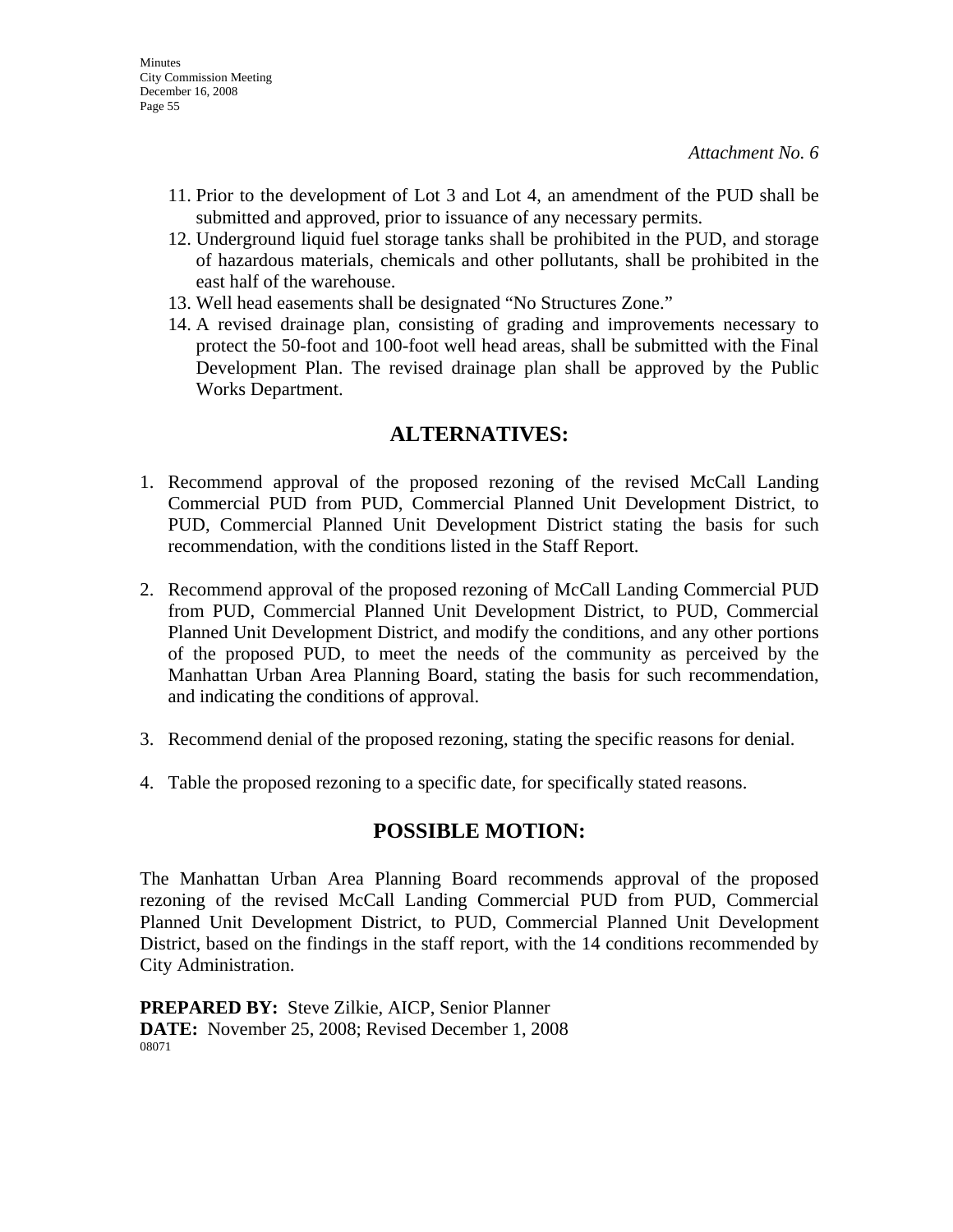#### **STAFF REPORT**

## **ON AN APPLICATION TO REZONE PROPERTY**

**FROM:** C-5, Highway Service Commercial District.

**TO:** I-2, Industrial Park District.

**APPLICANT:** Dave Dreiling.

**ADDRESS:** 520 McCall Road, Manhattan KS, 66502.

**OWNER:** City of Manhattan.

**ADDRESS:** % 520 McCall Road, Manhattan KS, 66502.

**LOCATION:** 701 Enoch Lane, generally located on the northwest corner of the intersection of Enoch Lane and E. Poyntz Avenue.

AREA: Approximately one acre.

**DATE OF PUBLIC NOTICE PUBLICATION:** Monday, November 10, 2008.

# **DATE OF PUBLIC HEARING: PLANNING BOARD:** Monday, December 1, 2008. **CITY COMMISSION:** Tuesday, December 16, 2008.

**EXISTING USE:** The site was recently occupied by Purple Wave and earlier by Brooks Yamaha. There are two vacant commercial buildings, an approximate 5,600 square foot main building in the eastern part of the site, and an approximate 2,500 square foot storage building in the northwestern part of the site.

**PHYSICAL AND ENVIRONMENTAL CHARACTERISTICS:** A flat highway service commercial tract of land fronting on Enoch Lane to the east and U.S. Highway 24 (E. Poyntz Avenue) to the south. The site can be accessed from both rights-of-way. There are two commercial buildings on the site with off-street parking areas and access aisles gravel surfaced. The site is in the 100 Year Flood Plain. Development is subject to the requirements of Article X, Flood Plain Regulations of the Manhattan Zoning Regulations.

# **SURROUNDING LAND USE AND ZONING:**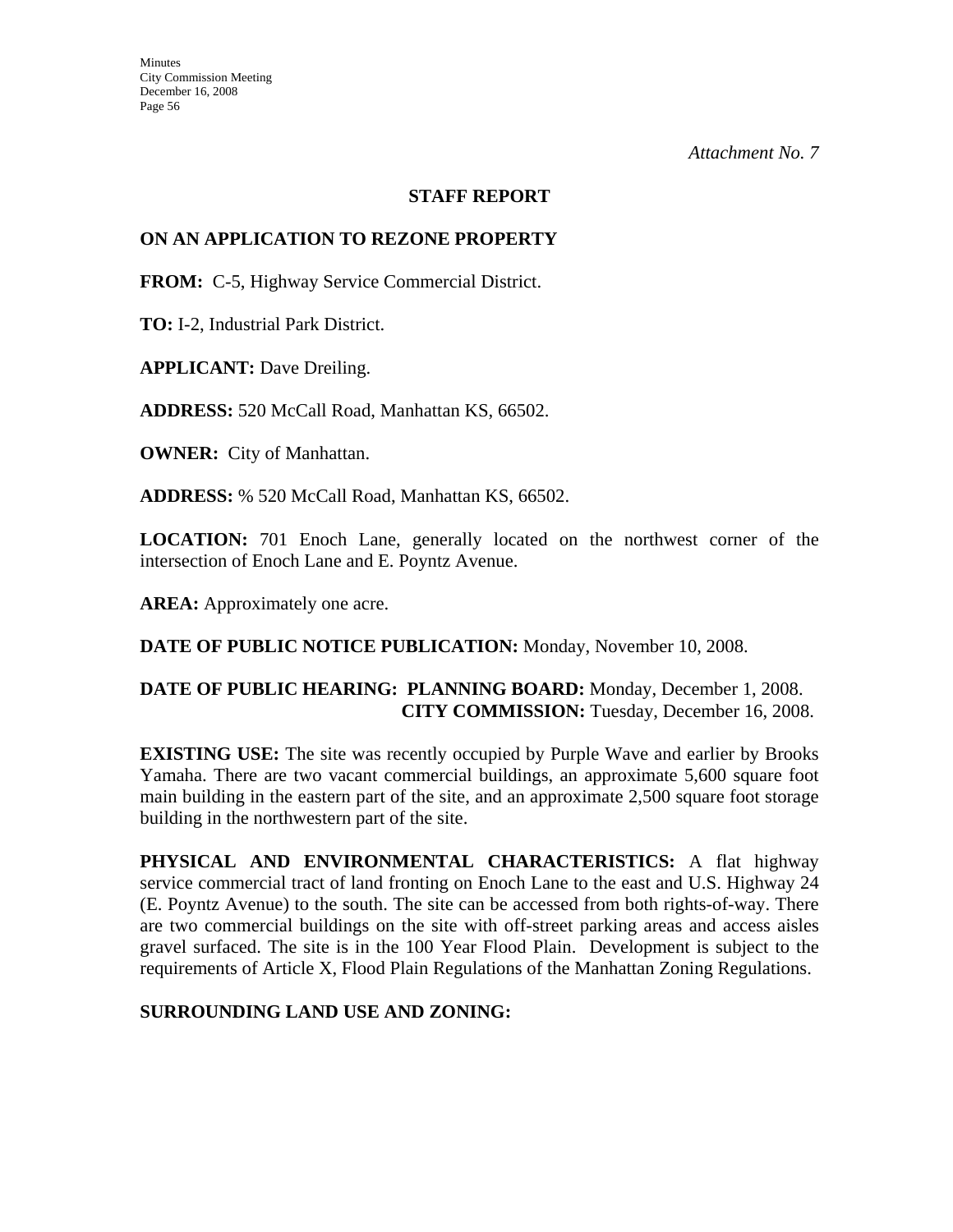- **(1) NORTH:** GTM Sportswear industrial building, vacant C-5 District lot and nonconforming residential dwelling, commercial service uses; I-2 District and C-5 District.
- **(2) SOUTH:** Motel, US Highway 24 (E. Poyntz Avenue); C-5 District, I-3, Light Industrial District, and I-4, Heavy Industrial District.
- **(3) EAST:** Enoch Lane, car dealership; C-5 District.
- **(4) WEST:** Carlson Street, motels, industrial park building, industrial research; C-5 and I-2 District.

**GENERAL NEIGHBORHOOD CHARACTER:** A mix of industrial park uses and service commercial uses.

**SUITABILITY OF SITE FOR USES UNDER CURRENT ZONING:** The site is suitable for the permitted and conditional uses of the C-5, Highway Service Commercial District.

**COMPATIBILITY OF PROPOSED DISTRICT WITH NEARBY PROPERTIES AND EXTENT TO WHICH IT MAY HAVE DETRIMENTAL AFFECTS:** Areas to the north- west and immediate south are zoned I-2 District. The proposed change is consistent with industrial park uses off Carlson Street. I-2 and C-5 District abut one another in the area of the proposed rezoning and have co-existed for an extended time period. No negative impacts have been reported. An increase in traffic, light, and noise can be expected, consistent with a mix of service commercial and industrial park activities.

# **CONFORMANCE WITH COMPREHENSIVE PLAN: THE FUTURE LAND USE MAP FOR THE NORTHEAST PLANNING AREA DESIGNATES THE SITE AS COMMUNITY COMMERCIAL (CC) WITH IND, INDUSTRIAL TO THE NORTH.**

The Community Commercial (CC) category policies are:

# *CC 1: Characteristics*

*Community Commercial Centers provide a mix of retail and commercial services in a concentrated and unified setting that serves the local community and may also provide a limited draw for the surrounding region. These centers are typically anchored by a larger national chain, between 120,000 and 250,000 square feet, which may provide sales of a*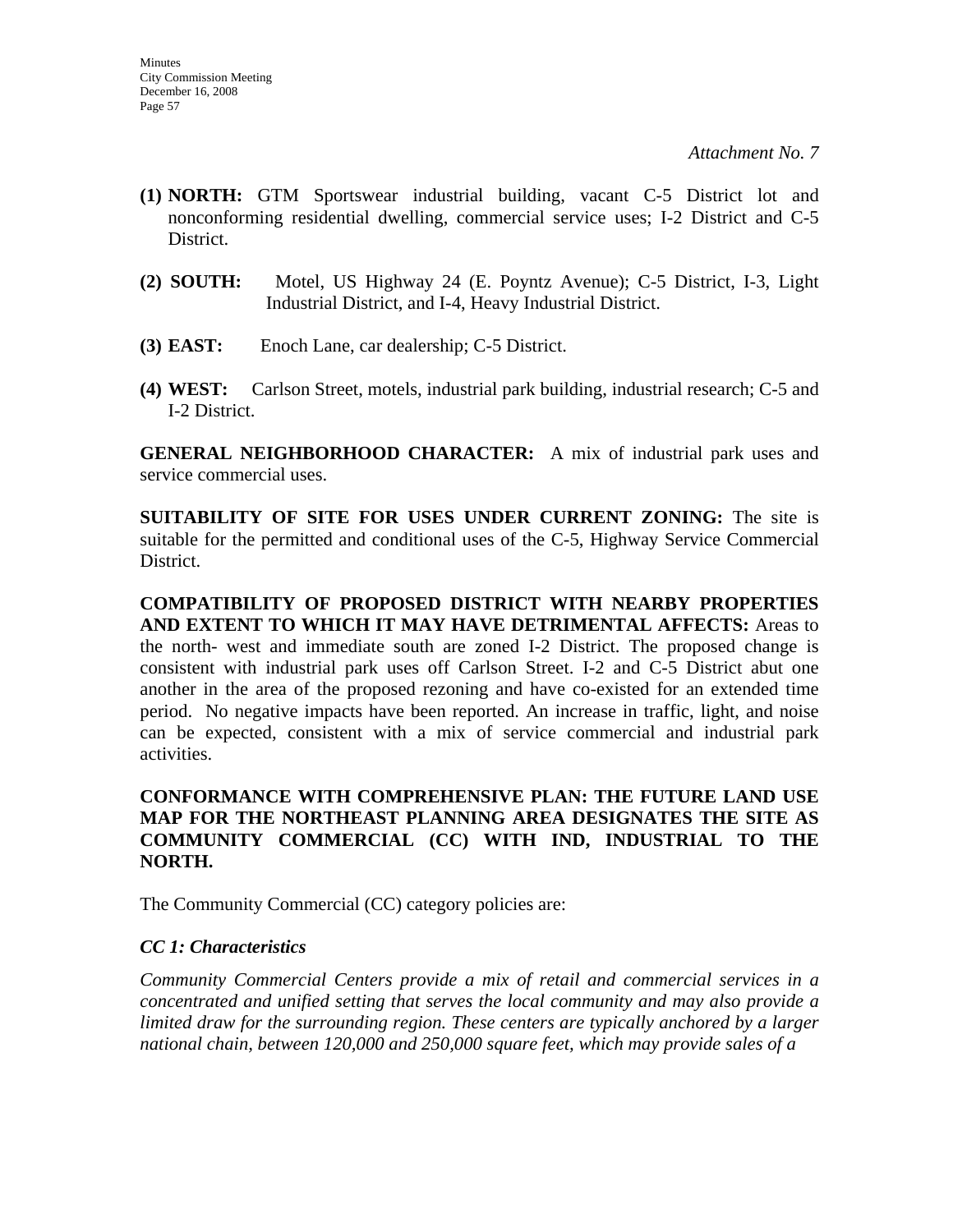**Minutes** City Commission Meeting December 16, 2008 Page 58

*Attachment No. 7* 

*variety of general merchandise, grocery, apparel, appliances, hardware, lumber, and other household goods. Centers may also be anchored by smaller uses, such as a grocery store, and may include a variety of smaller, complementary uses, such as restaurants, specialty stores (such as books, furniture, computers, audio, office supplies, or clothing stores), professional offices and health services. The concentrated, unified design of a community commercial center allows it to meet a variety of community needs in a "onestop shop" setting, minimizing the need for multiple vehicle trips to various commercial areas around the community. Although some single use highway-oriented commercial activities will continue to occur in some areas, this pattern of development is generally not encouraged.* (Chapter 4: Land Use and Growth Management, page 4-11)

### *CC 2: Location*

*Community Commercial Centers should be located at the intersection of one or more major arterial streets. They may be located adjacent to urban residential neighborhoods and may occur along major highway corridors as existing uses become obsolete and are phased out and redeveloped over time. Large footprint retail buildings (often known as "big-box" stores) shall only be permitted in areas of the City where adequate access and services can be provided.* (Chapter 4: Land Use and Growth Management, page 4-11)

# **POLICIES OF THE INDUSTRIAL (IND) CATEGORY INCLUDE:**

*I 1: Characteristics. The Industrial designation is intended to provide locations for light and heavy manufacturing, warehousing and distribution, indoor and screened outdoor storage, and a wide range of other industrial services and operations. Typically, heavy industrial uses involve more intensive work processes, and may involve manufacturing or basic resource handling and/or extraction. Design controls within an Industrial area are not as extensive as in the Office/Research Park category and a broader range of uses is permitted*. (Chapter 4: Land Use and Growth Management, page 4-15)

*I 2: Location. Because of their potential environmental impacts, Industrial uses should generally be located away from population centers or must be adequately buffered. Traffic generated by industrial uses should not pass through residential areas. Sites should have access to one or more major arterials or highways capable of handling heavy truck traffic. Railroad access is also beneficial to certain types of heavy industrial uses. Light industrial uses can typically be located in areas that also contain some highway-oriented commercial uses, and might benefit from close proximity and better access to their local customer base.* (Chapter 4: Land Use and Growth Management, page 4-15)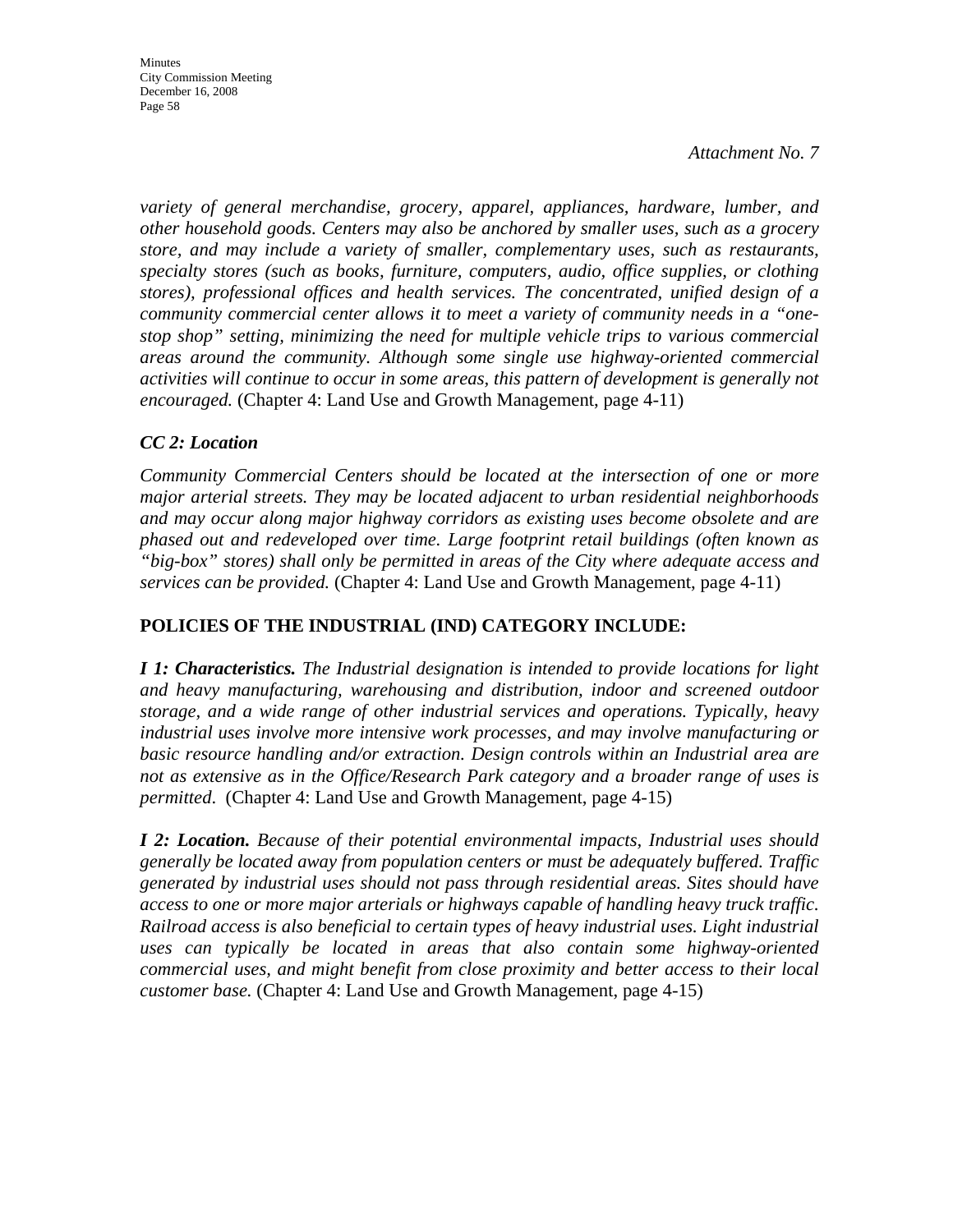*I 3: Screening. Storage, loading and work operations should be screened from view along all industrial area boundaries (when adjacent to non-industrial uses) and along all public streets.* (Chapter 4: Land Use and Growth Management, page 4-15)

The I-2 District allows manufacturing, research and industrial services consistent with the Comprehensive Plan. Other land adjacent to GTM Sportswear has been rezoned from C-5 to I-2 District to accommodate growth of GTM Sportswear. The proposed rezoning is in general conformance with the Comprehensive Plan

**ZONING HISTORY AND LENGTH OF TIME VACANT AS ZONED:** The two existing buildings have been on the site for an unknown period of time. The rezoning site was annexed and rezoned to C-5 District in July 1969 and has remained C-5 District to date.

**CONSISTENCY WITH INTENT AND PURPOSE OF THE ZONING ORDINANCE:** The intent and purpose of the Zoning Regulations is to protect the public health, safety, and general welfare; regulate the use of land and buildings within zoning districts to assure compatibility; and to protect property values.

The intent of the I-2 District is to allow a district designed for a broad range of manufacturing and research activities in a large lot industrial park setting. Minimum lot area in the I-2 District is one acre. The rezoning site will be combined with existing Lot 1, GTM Sportswear Addition, Unit Three. Proposed Lot 1, GTM Sportswear Addition, Unit Five, is approximately 7.5 acres in area. The proposed rezoning is consistent with the intent and purposes of the Zoning Regulations.

**RELATIVE GAIN TO THE PUBLIC HEALTH, SAFETY AND WELFARE THAT DENIAL OF THE REQUEST WOULD ACCOMPLISH, COMPARED WITH THE HARDSHIP IMPOSED UPON THE APPLICANT:** There appears to be no gain to the public that denial would accomplish as no adverse impacts to the public are expected. It may be a hardship on the applicant if the rezoning is denied.

**ADEQUACY OF PUBLIC FACILITIES AND SERVICES:** Adequate public facilities and services are available to serve the site.

**OTHER APPLICABLE FACTORS:** The applicant has submitted a proposed Concurrent Plat (Preliminary Plat and Final Plat) of GTM Sportswear Addition, Unit Five, consisting Lot 1, GTM Sportswear Addition, Unit Three, the rezoning site, and Lot 2, Manhattan Industrial Park, Unit Eight. **THE CONCURRENT PLAT IS SUBJECT TO APPROVAL BY THE PLANNING BOARD, BASED ON THE REQUIREMENTS OF THE MANHATTAN URBAN AREA SUBDIVISION REGULATIONS, WHICH INCLUDES APPROVAL OF THE PROPOSED REZONING.**